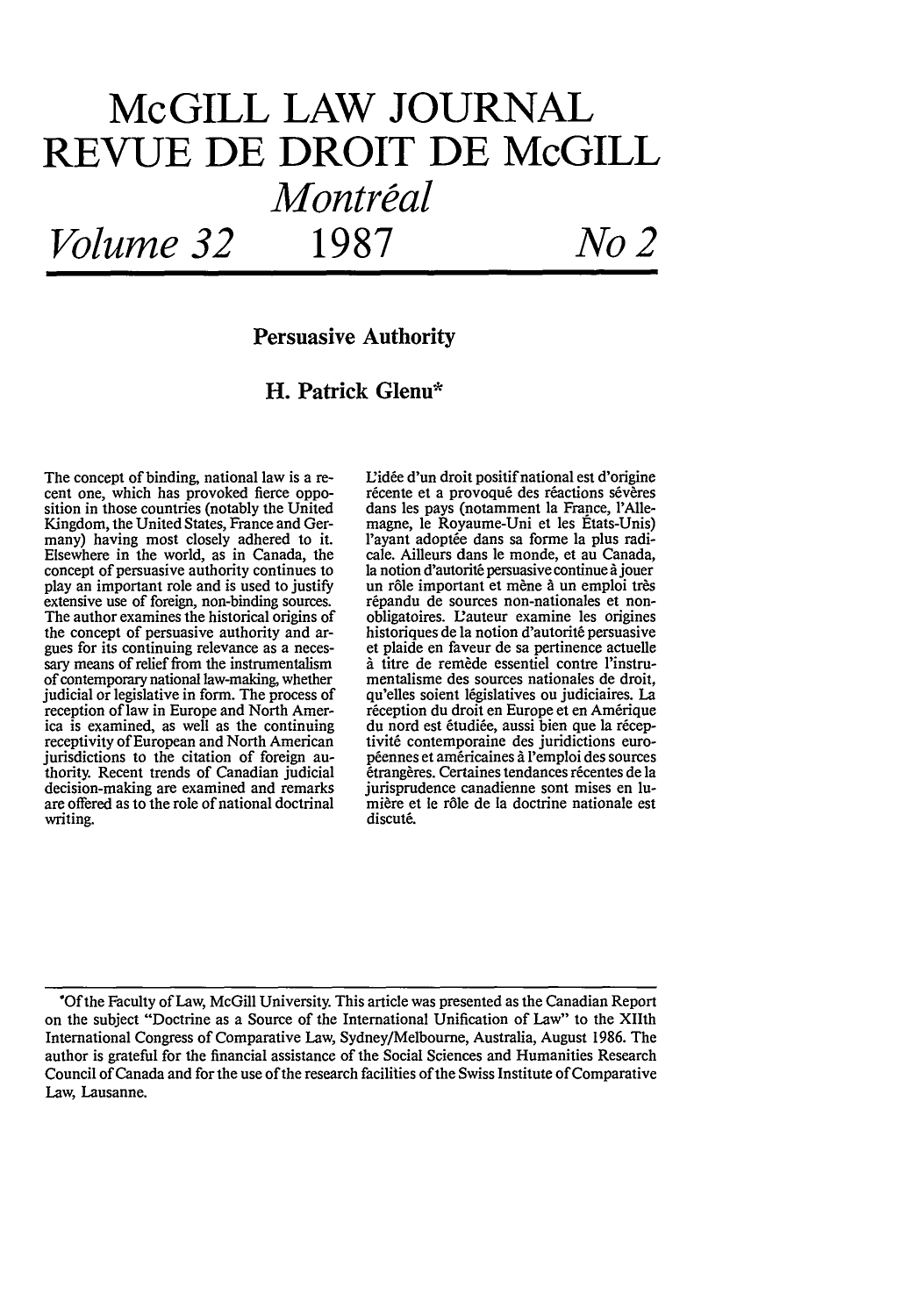*Synopsis*

**Introduction** 

- **I.** The Reception of Law
	- *A. Reception as Alliance*

è

- **1.** In Europe
- 2. In North America

*B. Reception as Construction*

- **1.** In Europe
- 2. In North America

II. The Continuation of Law

- *A. Law as National Response*
- *B. Law as Enquiry*

**Conclusion** 

 $\frac{1}{2}$ مهه

### Introduction

The nineteenth and twentieth centuries have been dominated in Western legal thought by the concept of binding law, in the sense of formally articulated rules of an obligatory character in force within a defined territory. The sanction of State-controlled force has been closely associated with this concept of law. Theoretical legal discussion has been directed principally to the justification and articulation of binding law (positivism, codification, precedent), or to its inadequacies ("mechanical" jurisprudence, *libre recherche scientifique, Freirecht,* "realism", "critical" legal studies). The polarized character of theoretical discussion explains why weaknesses in the concept of binding law are frequently translated into allegations of arbitrariness in the exercise of legal authority. If the individual is not bound, in the contemporary sense, he is arbitrarily free, whether judge, lawyer or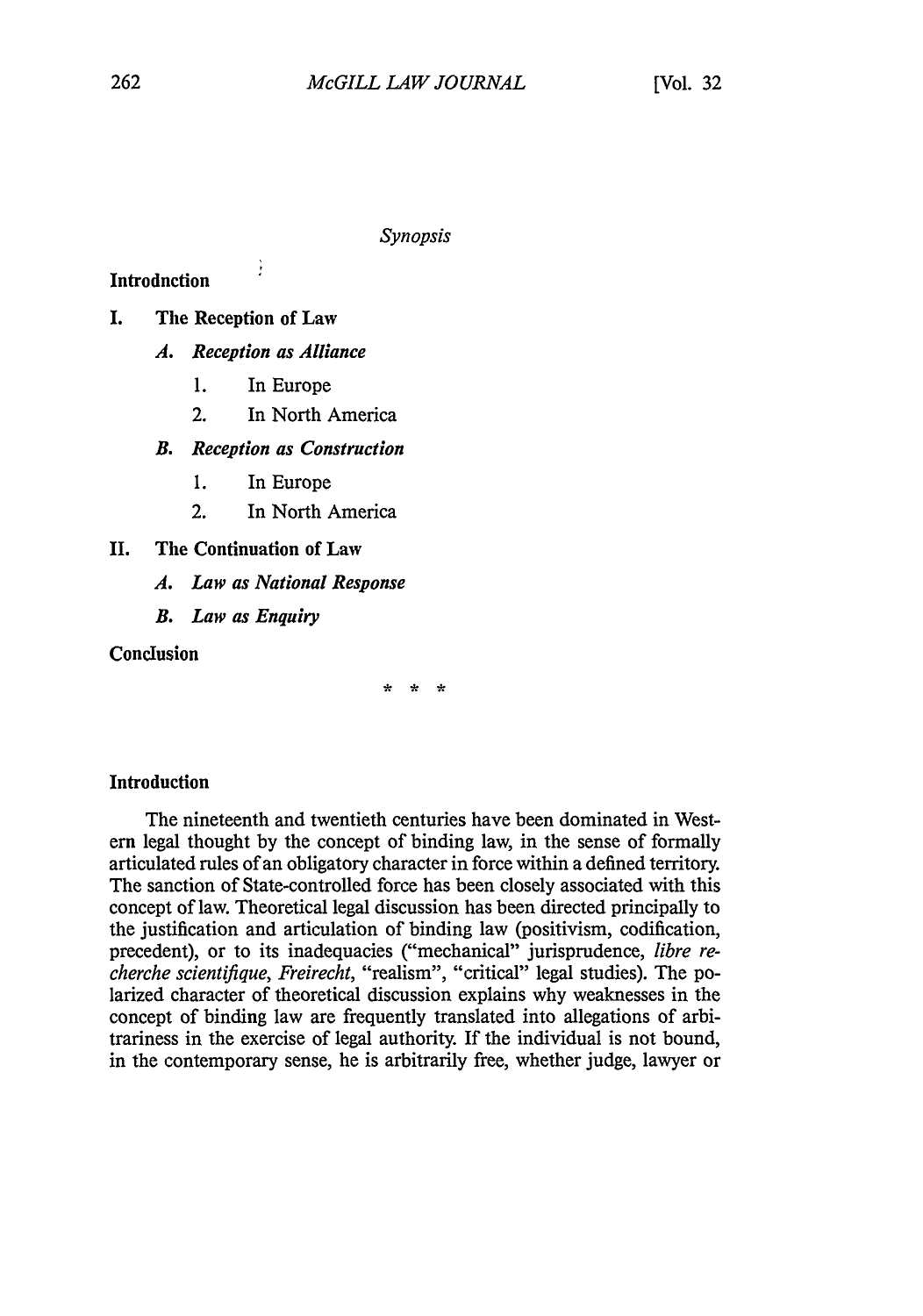citizen. Contemporary versions of natural law have failed to establish a middle ground in this debate. They are seen, probably correctly, as *droit positif manqué*, competing sets of rules or principles capable of formal enactment, if not already lurking in the detail of contemporary regulation. It is evident, however, that most theoretical discussion of law originates from jurisdictions in which the concept of binding law has been adopted in its most radical form. In the United Kingdom, France, Germany and the United States (the principal exporters of law and legal theory), law is a binding and exclusively national phenomenon and even the formal sources within these nations are given hierarchical rankings. In some cases, indeed, there is said to be only one formal source of binding law and the completeness of this source is implicit, if not explicit, in national debate. The notion of persuasive authority — authority which attracts adherence as opposed to obliging it **-** is largely absent from everyday judicial and legal practice in these countries, though in some cases, most notably in the United States and West Germany, a measure of formal recognition may be given to national doctrinal writing.

In the rest of the civil and common law world there is less adherence to such a radically formal concept of law. Whatever official teaching may proclaim (itself borrowed from a metropolitan jurisdiction), the notion of persuasive authority is here often of greater importance than that of binding law and is used to justify extensive use of non-binding and non-national sources of law. The patterns of judicial and legal practice have been fundamental in this regard and a radically formal concept of binding law has been shown to be of little consequence in the face of professional resistance. As Rabel observed, with tongue-in-cheek, a 'happier, naive uncertainty" has prevailed, uninfluenced by methodological extremes and largely unexplored in theoretical writing. It is perhaps even more curious that contemporary debate as to the nature of law has ignored the pre-nineteenth century experience of France, the pre-twentieth century experience of England and Germany, and the pre-1850 experience of the United States. As historical work increasingly indicates, these jurisdictions all borrowed heavily from foreign models and the notion of English, French, German or American law is today in large measure a summation of that which has been gathered from many sources, in those countries, by way of persuasive authority. In short, the notion of persuasive authority is deserving of far greater attention than it has recently received. It has been, and remains, a dominant legal concept in the world.

Use of persuasive authority is not necessarily incompatible with the concept of binding law. Persuasive authority may play a very minor and

<sup>&#</sup>x27;E. Rabel, "Aufgabe und Notwendigkeit der Rechtsvergleichung" in H.G. Leser, ed., *Ernst Rabel: Gesammelte Aufsdtze,* vol. 3 (Tfibingen: Mohr, 1967) 1 at 15.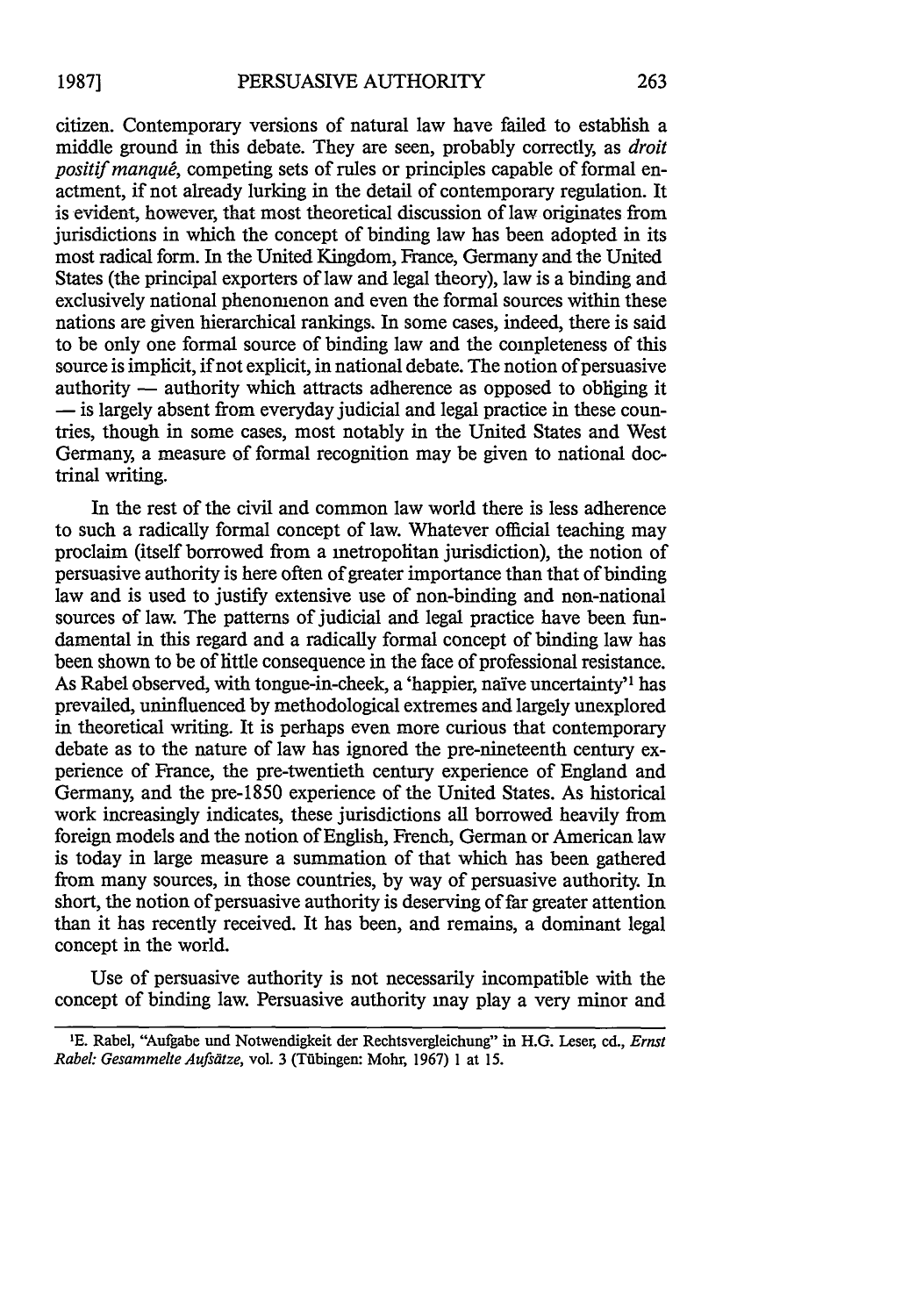suppletive role, one which may even be recognized and authorized by posited, national texts. In the measure, however, that the use of persuasive authority fluctuates according to the needs of practice, or becomes a principal source of law even in the face of binding law, its use is indicative of a certain freedom of appreciation on the part of those charged with the application of law, a freedom in the choice of sources of law. It does not follow, however, that adherence to non-binding, persuasive authority must be taxed as arbitrary, since choice of an external authority which effectively persuades is perhaps the only true alternative to arbitrary conduct, in many cases more effective than adherence to binding, but unpersuasive, law. Indeed, once it is perceived that each decision by a legal official involves personal choice and can never be purely mechanical in character, adherence to binding law may itself be perceived as highly arbitrary, in the absence of any elements of persuasion. This is the principal message of decontructionist schools of legal thought, which have been most active in those jurisdictions having most closely embraced the concept of binding law. Adherence to persuasive authority is therefore a highly sophisticated alternative to notions of binding law and mechanical jurisprudence on the one hand and arbitrary personal licence on the other. It should be understood, however, that the notion of persuasive authority presently lacks formal definition, in spite of its practical importance. In particular, it is not possible to state the measure of correlation between the persuasiveness of an authority and the particular result which it would mandate in a given case. It may be that there is no correlation whatsoever and that the persuasiveness of authority is dictated by considerations which are themselves largely neutral in terms of the content of norms. Authority could thereby be persuasive regardless of what it said, and persuasion would be entirely distinct from the satisfaction of particular wants and needs.

It is because persuasive authority is such a well-known but imprecise concept that it is appropriate to study its development and use before advancing any larger conclusions as to its nature. This study must begin with the process of reception of law, since reception is the obvious instance of adherence, on a large scale, to persuasive authority. One of the main themes of this paper is that reception of law has occurred, to a greater or lesser degree, in the development of all national legal systems of the Western tradition, that it has been an indispensable element in what we know today as law, and that it has occurred invariably in the primary stages of the development of a legal tradition or field of law.2 If this is correct, the study

<sup>2</sup> Arminjon, Nolde & Wolff make the broader assertion that with the possible exception of Islamic jurisdictions (and this today remains questionable) there are no pure legal systems in the world: see P. Arminjon, B. Nolde & M. Wolff, *Traité de droit comparé*, vol. 1 (Paris: L.G.D.J., 1950) at 49. The mixed character of all jurisdictions is camouflaged today, however, by State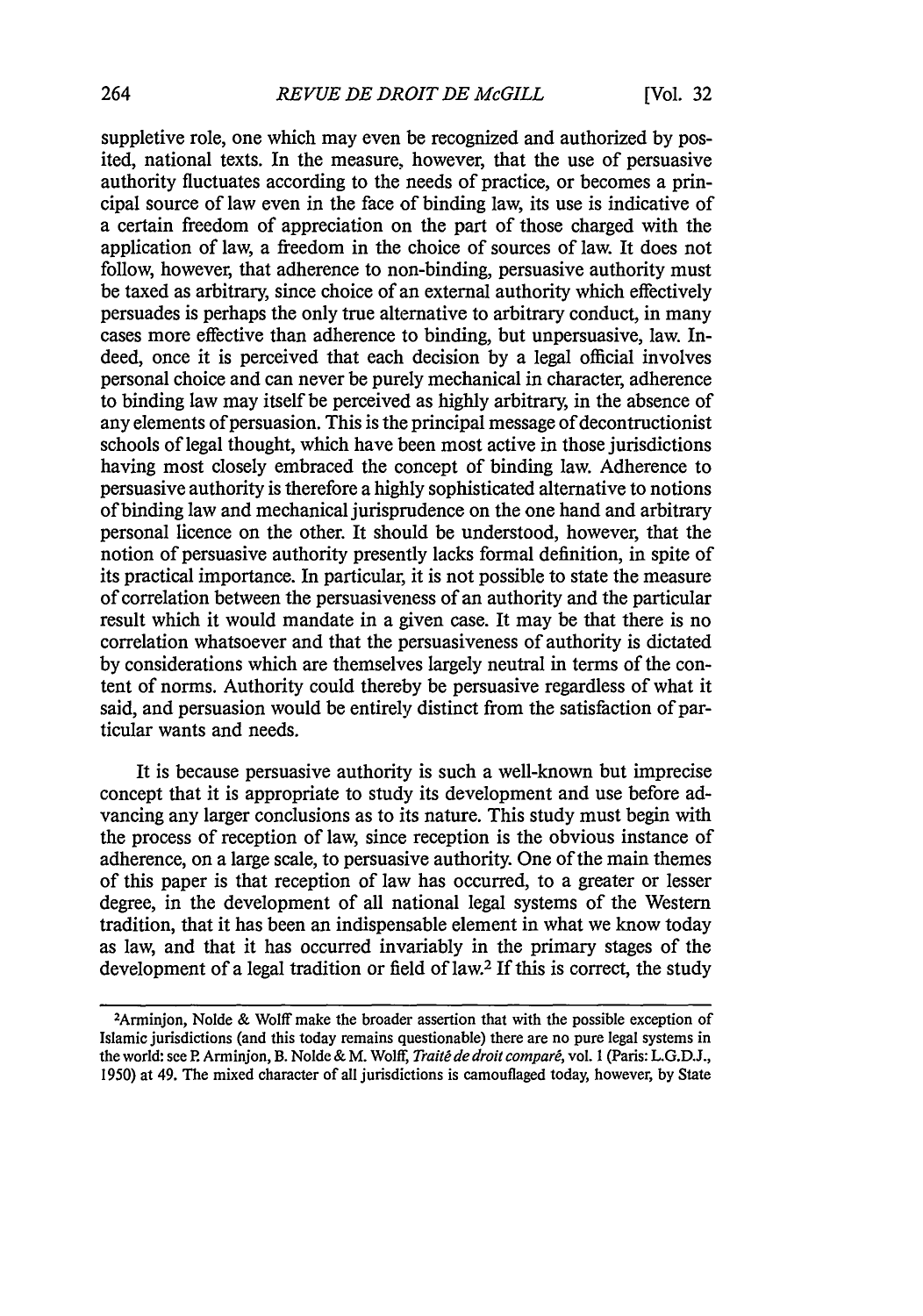of reception must be followed by the study of that which follows reception, notably the subsequent treatment of persuasive authority, and it is appro-

priate to refer to this entire ensuing process, in all legal systems, as the continuation of law. This paper will therefore be divided into two parts: the reception of law and the continuation of law.

### I. The Reception of Law

In Canada the concept of reception has been closely associated with the colonial period and it is an indication of the significance of binding law in this period that reception itself has been made the object of binding rules. Reception may also occur, however, in the absence of legislative or judicial rules which purport to dictate its measure and in such a case it appears more clearly as local adherence to a model of law external in some manner to the adhering group. A reception in a colonial structure also represents, however, local adherence to an external model of law, since in the absence of adherence or acquiescence there can be no reception, only ongoing struggle. The Canadian experience of 1763-1774 is some evidence of this, as will be seen.<sup>3</sup> It is therefore inappropriate to consider reception as either imposed, following conquest, or voluntary, since all reception which occurs is necessarily voluntary. It is still possible to distinguish amongst receptions, however, since some are effected in a spirit of deliberate alliance with an external source of law, while others are effected with no particular sense of alliance but in order to draw constructive domestic advantage from the useful characteristics of the external model. The Canadian receptions of law have been clearly of the first type — reception as alliance. Other receptions, with which useful comparisons can be made, are of the second type  $$ reception as construction.

### *A. Reception as Alliance*

### 1. In Europe

The earliest reception we know as such was that of Europe<sup>4</sup> and the law received was that of Rome, removed both in time and space from the receiving groups of people. Roman law was received, and became in some

<sup>3</sup>See below, text accompanying notes 23-25.

4 For the persistence of Hellenistic laws throughout the Roman Empire, however, see E. Rabel, "On Comparative Research in Legal History and Modem Law" in *Ernst Rabel Gesamrnmelte*

institutions, by taxonomic comparative law methodology which establishes distinct "families" of law and by nationalist historiography which emphasizes that which may be distinctive in national legal systems. To say that all jurisdictions are mixed is not to accede, however, to environmentalist or diffusionist theories of cultural variety or to engage in any way in causal explanations of the phenomenon.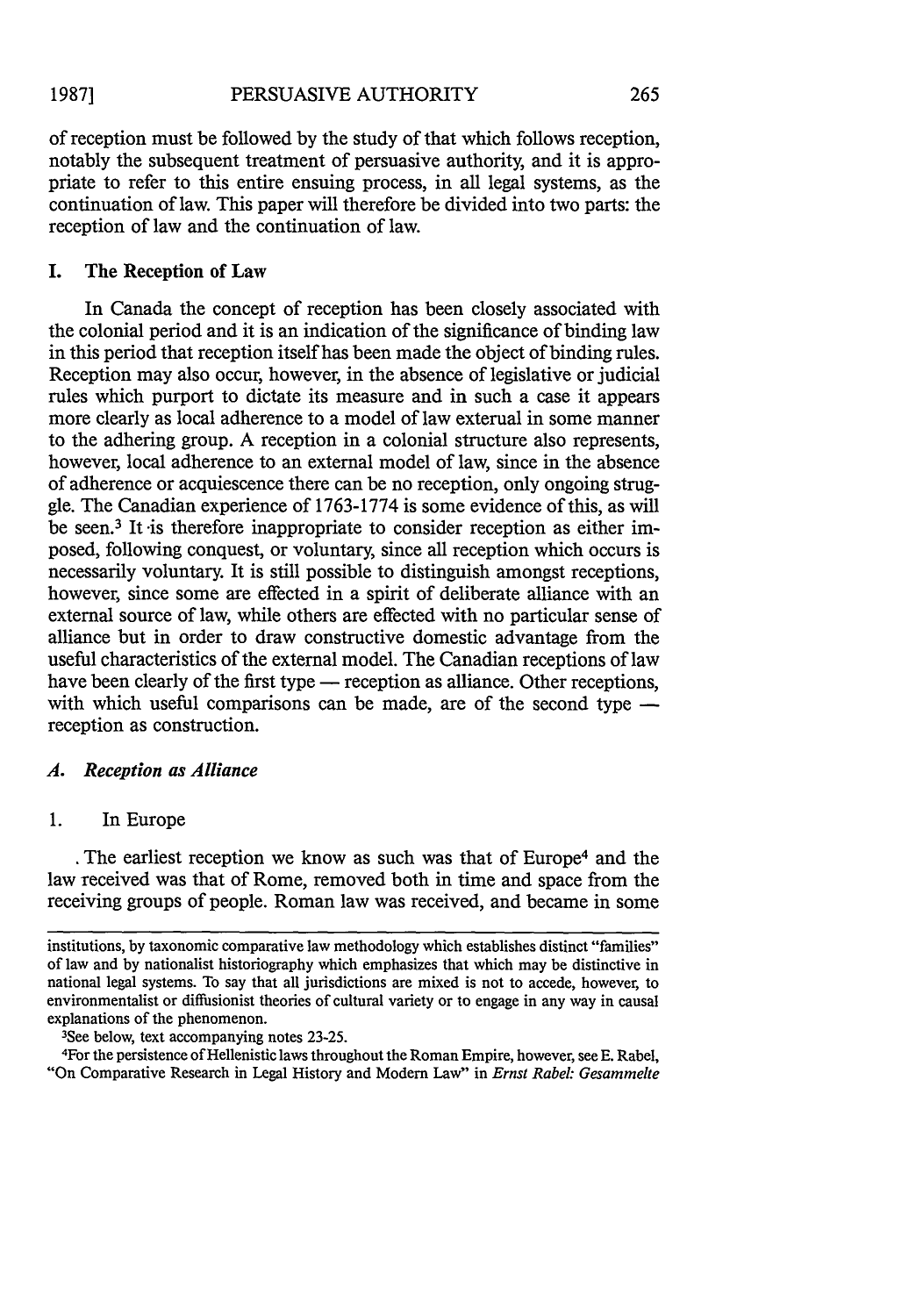measure a common law of Europe, both because it was perceived as written reason<sup>5</sup> and because of political loyalties to earlier Rome, as in the south of France, or to a newer and Holy Roman Empire, as in Germany. Reception was thus an act of alliance to an external, rational source of law and to a political ideal, past or present. Where political loyalty diminished, as in Northern France and England, the extent of reception was reduced, but it occurred nevertheless, most completely in the form of canonical law, where there was loyalty to a universal Church,<sup>6</sup> and in other matters to provide organizing concepts for local law. Roman law was an active influence in England in the two centuries following the Conquest, before being largely relegated to Oxford and Cambridge by the growing influence of the Inns of Court. Bracton was a Romanist, and *novel disseisin* was derived from a Roman form of action.7 In northern France the influence of Roman law was so great as to be considered seditious and its teaching was banned in Paris in the thirteenth century.<sup>8</sup> In neither case, however, did the ancient learning disappear and it was to reappear in both English and French legal history. In the phrase of Goethe, it was a "diving duck", which always resurfaced, alive.

We think of reception today as a process of adoption of that which is foreign, but for the European participants in the process of reception this was probably not the case. Roman law was not adopted; it was simply there. It was not foreign law; it was living law, and there were no national boundaries to impede adherence to it. In the language of Hart, the "internal point of view" directed immediate allegiance to Roman law, in the absence of any formally enacted rules requiring allegiance and in the absence of any

5 For the history of the expression see A. Guzman, *Ratio Scripta,* lus Commune, vol. 14 (Frankfurt: Vittoria Klosterman, 1981).

For England, see F Pollock & EW. Maitland, *The History ofEnglish Law,* vol. 1 (Cambridge: Cambridge University Press, 1968) at 112-25 and 131-35, notably at 115 ("there was a *ius commune*, a common law, of the universal church").

See T.FT. Plucknett, *A Concise History of the Common Law,* 5th ed. (London: Butterworth & Co., 1956) at 261, 296 and 298. The glosses of Vacarius were "reverently received" through his teaching in England in the 12th century and the arguments of the youthful Lanfranc of Pavia, the Conqueror's "right-hand man", derived their force "from the supposition that the dooms of King Liutprand and the institutes of Justinian are or ought to be harmonious": Pollock & Maitland, *supra,* note 6 at 118 and 77, respectively. Already in the 7th century the "Roman example" had served in the preparation of the laws of Aethelbert, or so we are told: see J.H. Baker, *An Introduction to English Legal History,* 2d ed. (London: Butterworths, 1979) at 2. For historiographical resistance to the concept in England, however, see *infra,* note 63.

8 The Faculty of Law of Paris remained, however, a centre for the teaching of canon law.

*Aufsdtze, supra,* note **1,** 247 at 250-51; and for a more complete statement of the Greek influence on Roman jurists, R.A. Bauman, "Comparative Law in Ancient Times" in A.E.-S. Tay, ed., Law and Australian Legal Thinking in the 1980's (Sydney: Organising Comm. of the 12th Int. Congress of Comparative Law, 1986) 99. For the concept of reception within ancient Greece itself, see K. Assimakopoulous, "Comparative Law in History" (Greek report to the XIIth International Congress of Comparative Law, Sydney/Melbourne, Australia, 18-27 August 1986) at 2 [forthcoming in Revue hell6nique de droit international].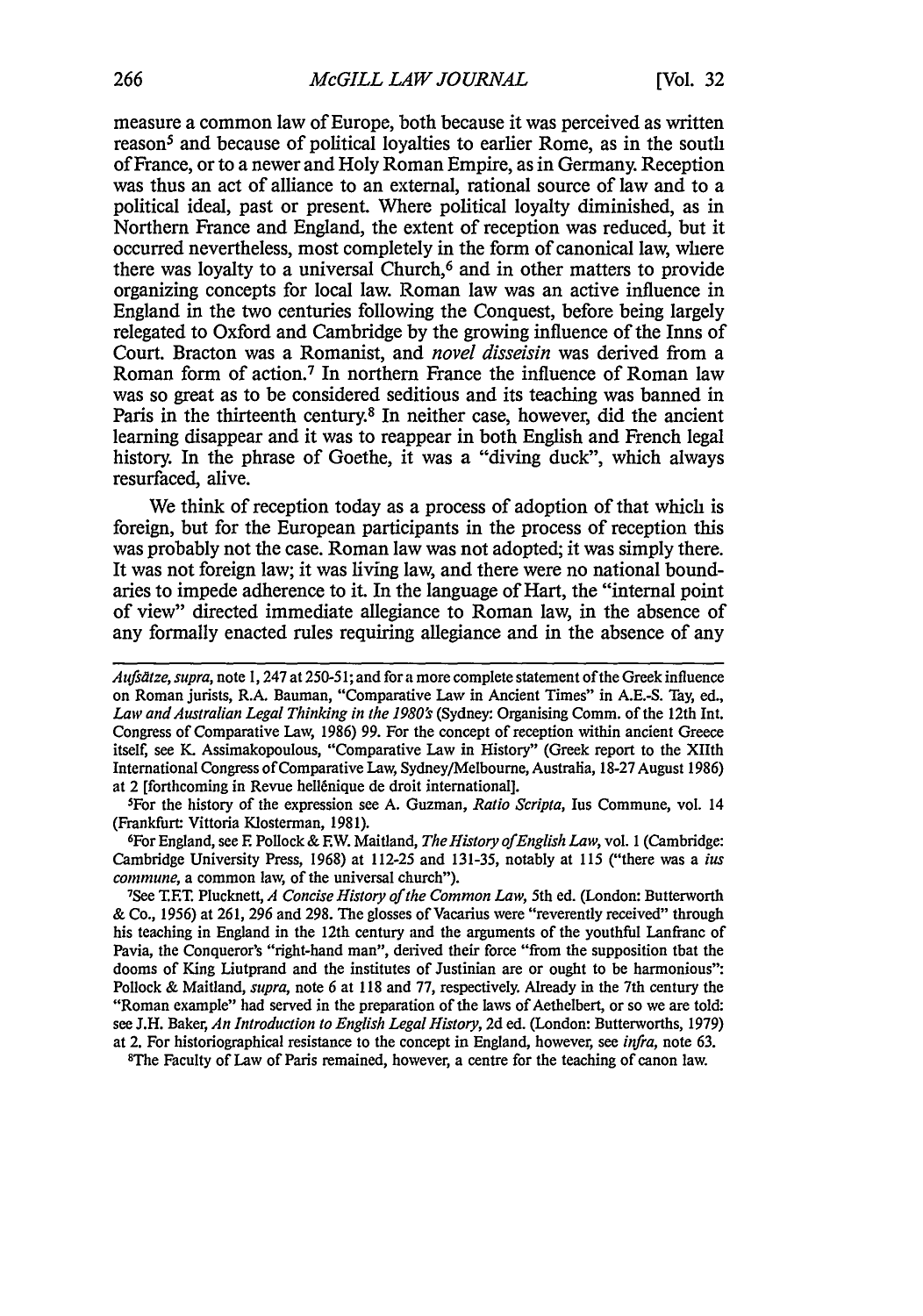close territorial connection to it.9 As we have seen, this was partly due to political loyalty,10 but the process involved more than that. It involved as well a commitment to a particular, rational view of law, a view of law which placed it beyond definitive enactment or stipulation and rather in an ongoing, imperfect process of enquiry. This view of law prevailed both on the Continent and in England and is well reflected in the literature of the eleventh to fifteenth centuries. This literature frequently consisted of questions, with attempts at reasoned responses, as a result of which there slowly accumulated a record of reasoned responses to such questions in necessarily tentative form. This was the "common erudition" of the common law, the *communis opinio doctorum* of the civil law. It would have been wrong to *deduce* anything from such erudition, since deduction implies a firmer point of departure than the questions and their answers would provide. Tentative, common reflection would, howeve; permit the resolution of individual cases and the common erudition of the profession could therefore adequately serve the needs of practice, while constantly developing. There were of course great differences in the expression of this literature on the Continent and in England. On the Continent the literature was vast, the work of the *dottores* impressive and the teaching centered in the Universities.<sup>11</sup> In England, there was Bracton and, centuries later, Littleton, both supplemented by the oral, questioning tradition of the Inns of Court.12 On both sides of the Channel, however, authority was not posited but sought, and literature was the record of search and not resolution. Cases were not reported on the Continent; in England their reporting was sketchy and imperfect ("... and so to judgment"), in spite of the growing prestige of the English judiciary. There were few problems with the "mass" of the law.

This view of law is necessarily open to persuasive authority. Aid is sought where it may be found, and there are no formal limits to the search.

<sup>9</sup> H.L.A. Hart, *The Concept of* Law (London: Oxford University Press, 1961) at 55-57, 86- 88 and 99-101. Hart states, however, that it would "be wrong to say that statements of validity 'mean' that the system is generally efficacious", giving as examples the teaching of Roman law "as if' the system were still efficacious and the clinging **by** a White Russian to the criteria of legal validity of Tsarist Russia. This statement underestimates the importance of the internal point of view in creating the efficacy of a legal system.

<sup>&</sup>lt;sup>10</sup>See above, text accompanying note 6.

<sup>&</sup>quot;For a recent statement of the development of the literature of the ius *commune* see C. Mouly, "Le droit peut-il favoriser l'intégration européenne?" (1985) 37 R.I.D.C. 895 (with references).

<sup>&#</sup>x27; 2 For the early English literature see, most recently, J.H. Baker, "English Law and the Renaissance" (1985) 44 C.L.J. 46 at 51-53 and 56-58 (also pointing out the phenomenon of judicial *indecisions* in England, a refusal to decide in the absence of persuasive authority); A.W.B. Simpson, "The Rise and Fall of the Legal Treatise: Legal Principles and the Forms of Legal Literature" (1981) 48 U. Chi. L. Rev. 632, 634, 635 and 641-51 (also noting the importance of collections of maxims of the law).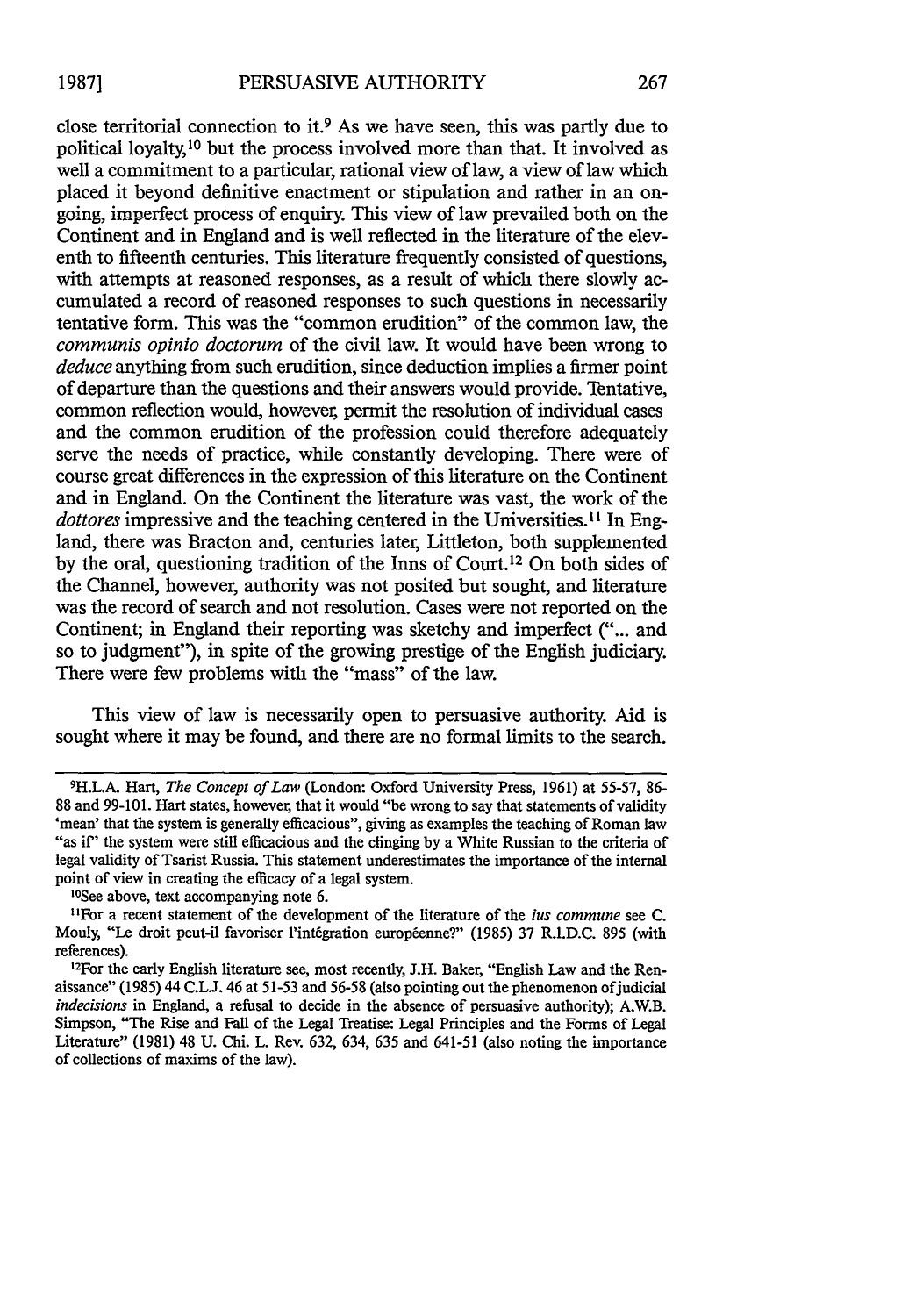A common language such as Latin may provide further foundations for intellectual alliance. Reception in such a case is simply the record of successful search for persuasive authority, adherence to that which was sought and in some measure found. There are other consequences, however, of such an open-ended and tolerant view of the sources of law. In the first place, such a view recognizes that there may be no allegedly rational source of law which is persuasive, or, to put it another way, that there is no reason for departing from that which already exists. This view of law is therefore tolerant of local custom as well as of ancient, and perhaps foreign, literature. The existence of a *ius commune* rooted in theoretical literature is thus entirely compatible with the existence of local custom, expressive of local particularity in a clear, unambiguous fashion. The law of Continental Europe prior to the codifications was composed of countless local sets of custom, supplemented to greater or lesser degree by the universal learning.<sup>13</sup> The common law of England, itself tolerant of local particularity, could set aside the universal learning in sufficient measure to constitute itself as a separate tradition, though Equity, the *lex mercatoria* and the law of admiralty remained suppletive sources of academic and Continental origin. Reception as alliance is therefore not an extreme phenomenon. There is no enforced uniformity and there may indeed be no uniformity. There is, however, an ongoing commitment to better ideas, wherever they may be found.

A further consequence of this view of law is that its most concrete expression is found in the act of judgment. There is no single, binding source of law and the law in a given case is that which is decided to be the law, for that case. The law of that case is, however, nothing more than that, and it has already been noted that both in England and on the Continent there was great laxity (from a contemporary perspective) in the deciding and reporting of cases.<sup>14</sup> The act of judgment was a necessary evil, perhaps incapable of definitive justification, and to be avoided if at all possible. The right of action emerged with great difficulty (in England only in the nineteenth century), legal representation was discouraged, the maintenance of litigation was sanctioned, and notions of lack of standing and mootness. were implicit barriers to judgment. Given the lack of a single, binding source of law the role of the judge was inevitably important, but the judges did not purport to make law, any more than anyone else would purport to make

<sup>&#</sup>x27; 3 Hence the most famous of Continental choice of law maxims, *Stadtrecht bricht Landrecht, Landrecht bricht Gemeinrecht* (city laws have priority over regional laws, regional laws have priority over the common law). For the tolerance of the reception in Scotland toward local custom see J.G.A. Pocock, *The Ancient Constitution and the Feudal Law* (Cambridge: Cambridge University Press, 1957) at 88-89.

<sup>1</sup> 4 Sce above, text accompanying note 12.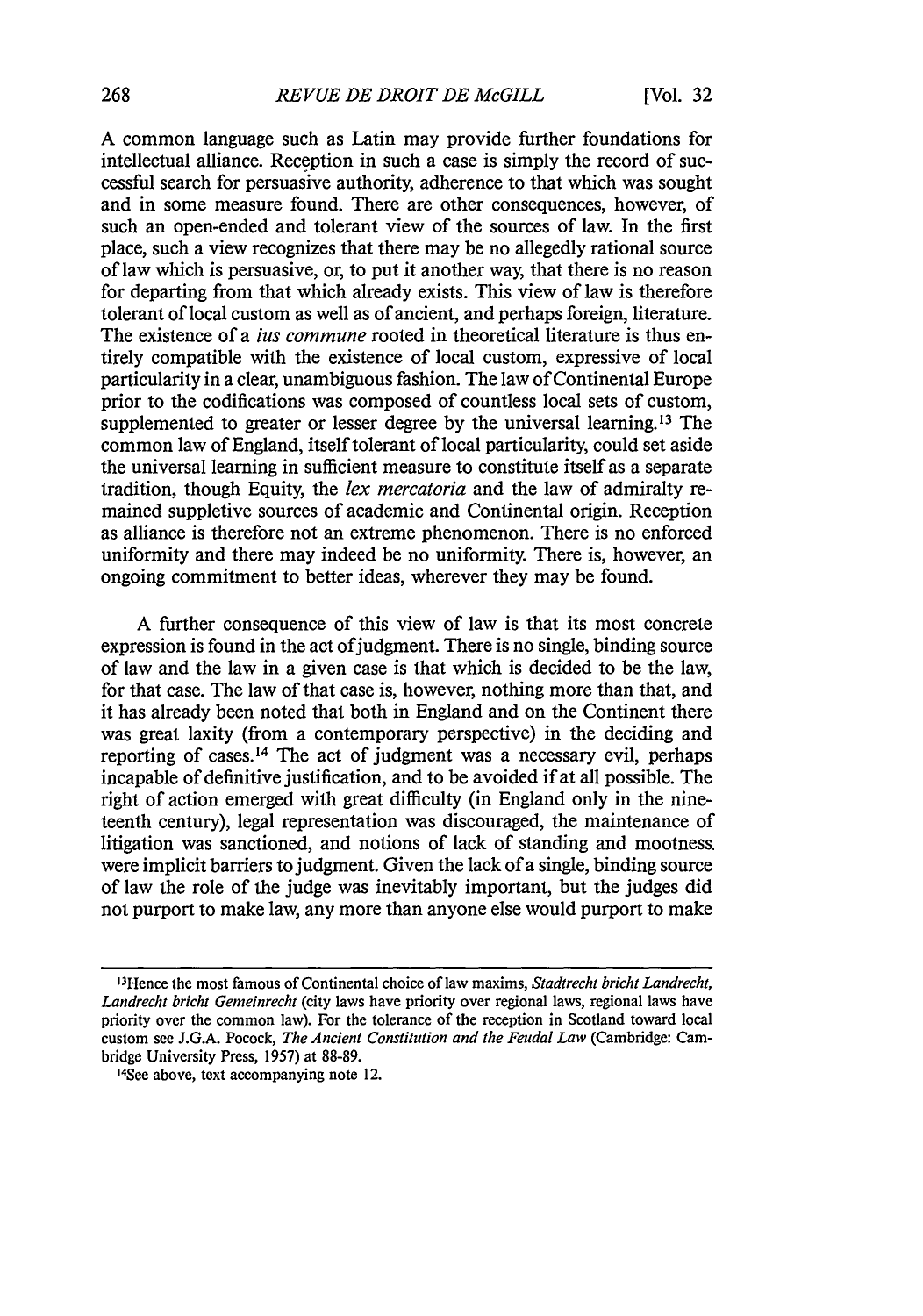law, and it was radically contrary to this view of law to seek any expansion of the judicial role.15 Ideally, rationality would become evident to all, and law as enforcement would wither away.<sup>16</sup>

### 2. In North America

Reception of Roman law occurred in the absence of national or state barriers and was an informal process. Reception of the common law and of other European laws occurred later, at a time of emergent state structures, and the process of reception was more complex and more formal. Later receptions share, however, the essential characteristics of the reception of Roman law. They represent expressions of loyalty to a political ideal and to an external source of law perceived as rational.

Reception of French law in New France was in itself a complex phenomenon. In the early period of "diversity", settlers adhered to the law they knew, frequently the customary law of their region of origin in France. We know, for example, that Champlain's will was drawn in 1635 in a form recognized by the Custom of Saintonge, his region of origin in the south of France. A system of personality of laws proved no more satisfactory in the New World, however, than in the Old, and from the mid-seventeenth century there were major efforts being made towards unification. Three separate phenomena are evident in this process of creating a *ius commune* of New France, the territory of which covered much of North America. The first is the choice of a single French customary law to regulate proprietary relations in the colony. Now, customary law is not usually chosen, in an explicit sense; it is rather said to develop, in a fashion indigenous to the group to which it will apply. There were, however, many groups in New France and explicit choice was necessary amongst competing customs. The choice eventually fell upon the Custom of Paris, itself applicable in a very large part of the territory of France, and noteworthy for having been cast in written form on two occasions, in 1510 and 1580, in an attempt to improve its formulation. As early as 1640 the Custom of Paris was being used for concessions of land on the island of Montreal; by 1664, when its introduction was formalized by Royal Edict "pour éviter la diversité", there appears to have been little resistance in principle. What was chosen, and acceded to, was the most

<sup>&</sup>lt;sup>15</sup>The general acceptance of this view of law rendered any separation of powers superfluous, since even the Crown would seek external, rational solutions in the administration of justice. The independence of the judiciary emerges with the notion of a *law-making* power, to which *a law-applying* power, the executive, is subservient. The disinterested search for justice then becomes the exclusive domain of the Bench.

<sup>1</sup> 6 For the repugnant character of litigation in the Roman, Chinese and early common law traditions, see R. David, *Le droit comparé: Droits d'hier, droits de demain* (Paris: Economica, 1982) at 90-91.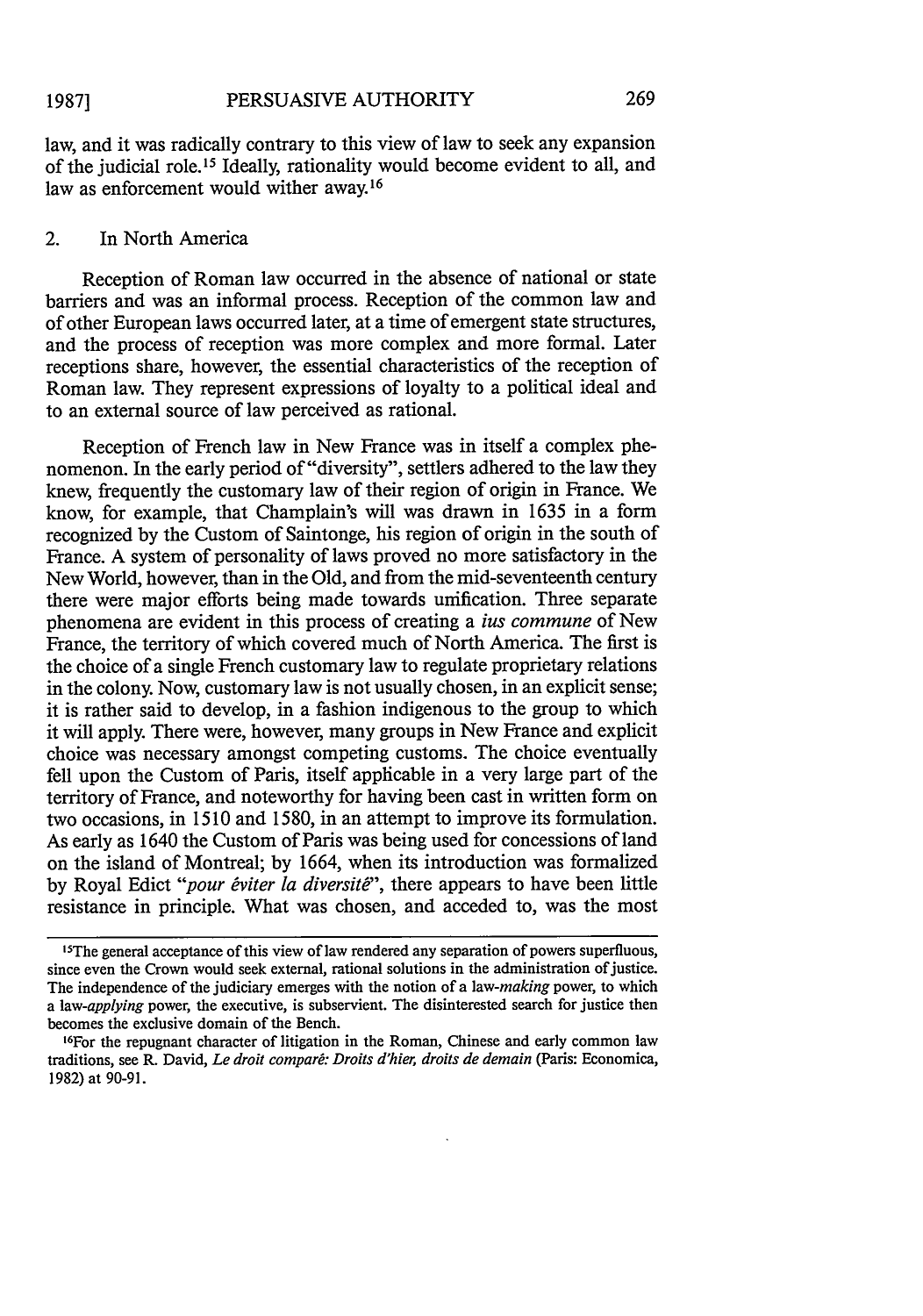developed set of rules in property matters known to the French population. There is a rationality of customs as well as of doctrine<sup>17</sup> and adherence to the Custom of Paris was not only an act of alliance with France, it was an act of recognition of the persuasive authority of those particular customary rules.

The second phenomenon is the use of other sources of French and Roman law to supplement the received custom. Customary law was incomplete. In ecclesiastical, commercial and procedural matters other sources were required and here, as in France, the ancient, written learning came to prevail in whatever form it could be made available in the New World. There appears to be little doubt that the Royal Ordonnances of the seventeenth and early eighteenth centuries in matters of procedure, commerce, maritime law, gifts and wills were applied in the New World, even absent proof in all cases of formal adoption by local authorities.'8 Alliance with France was once again demonstrated, as well as approval and admiration of French legal thought, whatever its formal manner of expression.

The third phenomenon in the reception of French law in New France also has its parallel in the process of reception in Europe. In neither case was reception complete, in the sense of received law obliterating local particularity. In New France, as in Old France, law was received only if there was reason for doing so, and law considered for reception in the colony was scrutinized and adapted where it was considered necessary. Approximately one-tenth of the articles of the Custom of Paris were expressly altered in the period **1664-1760,1<sup>9</sup>**the *Code Louis* of civil procedure was received only after modifications were made to accommodate local circumstance, 20 the law of marriage was altered to facilitate celebration<sup>21</sup> and other "traits" originaux" 22 emerged over time. The ius *commune* of New France was thus a deliberate adherence to as much as possible of the ius *commune* of Old France, but the process of adaptation was a constant and necessary one, whatever the degree of uniformity sought to be achieved. External, persuasive authority does not always persuade. The decision to adhere to it is as capable of detailed and explicit justification as the decision not to adhere to it. The extent of the reception is a function of the extent of loyalty to

<sup>20</sup>See Castel, *supra*, note 18 at 15.

<sup>1</sup> 7 See **C.** Levi-Strauss, *La penste sauvage* (Paris: Plon, 1962).

<sup>1</sup> 8 See J.-G. Castel, *The Civil Law System of the Province of Quebec* (Toronto: Butterworths, 1962) at 18.

er, al rec<br><sup>19</sup>See A. Morel, *Histoire du droit* (Montréal: Librairie de l'Université de Montréal, 1974) at 46.

<sup>&</sup>lt;sup>21</sup>See J. Boucher, "L'acculturation juridique dans l'histoire du droit de la famille au Québec" (1967) 21 Rev. jur. et polit., indép. et coop. 174 at 178-81.

<sup>&</sup>lt;sup>22</sup>R. Besnier, Book Review of *Justice et justiciables: La procédure civile à la prévôté de Québec, 1667-1759* by J.A. Dickinson (1983) 61 Rev. hist. dr. fr. et 6tr. 429 at 429.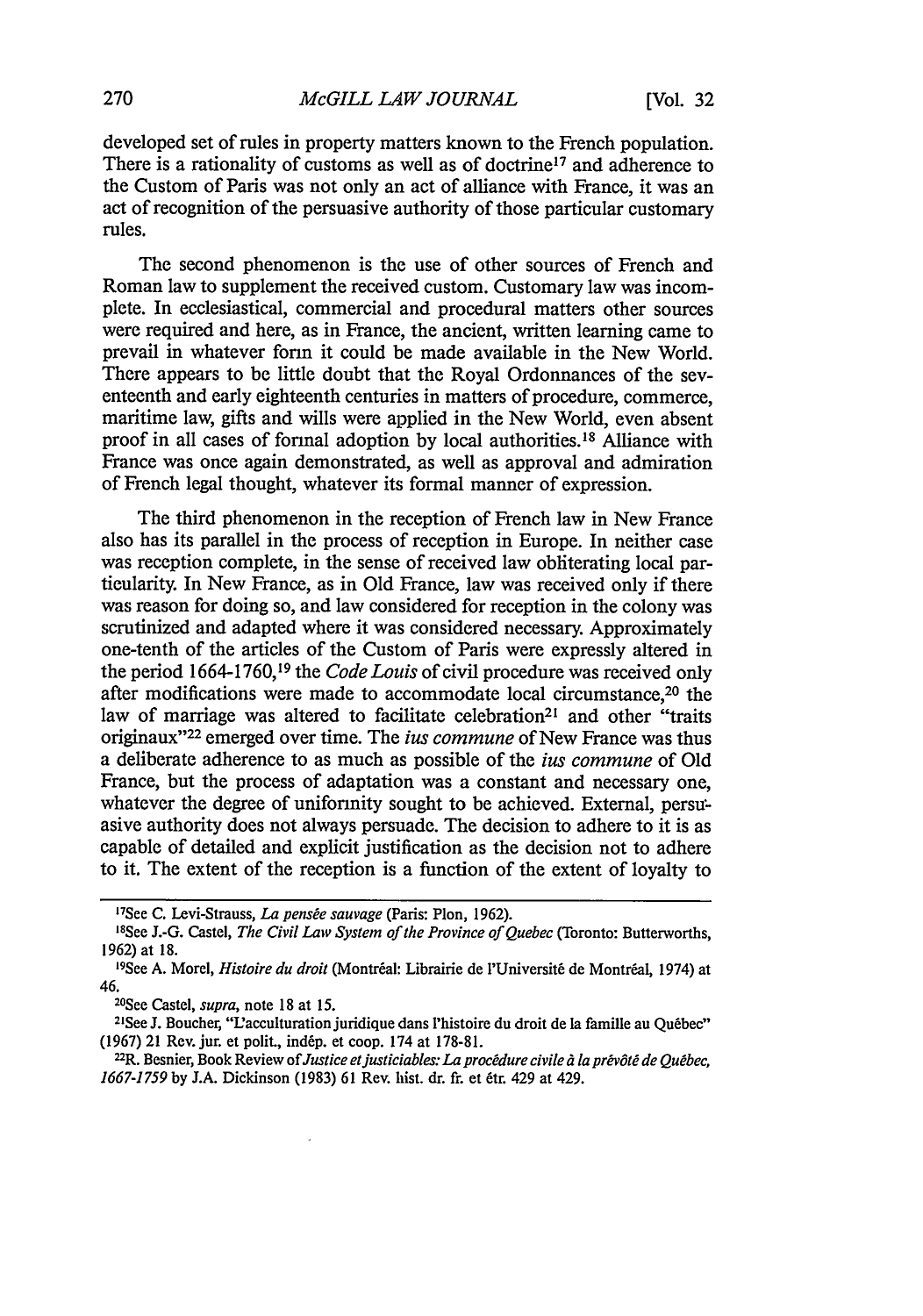#### PERSUASIVE AUTHORITY **1987]**

the political ideal (here a continuing attachment to the metropolitain jurisdiction of France) and the extent to which the external authority effectively persuades. The colonial period is not simple because it is colonial, and neither the passage of time, nor the relative paucity of the record, nor contemporary nationalism should be allowed to blunt our appreciation of it.

With the arrival of the English the potential sources of Quebec law became even more diverse. The second half of the eighteenth century is a remarkable period in North American legal history, since for decades there was sustained and informed (though at times bitter) public debate as to the sources of law. Political loyalties in the colony of Quebec were divided and there was intense, comparative discussion as to the intrinsic merits of particular fields of English or French law.<sup>23</sup> What was known as "English" or "French" law was of course itself a mix of varying sources, yet the national traditions had emerged with sufficient clarity to attract loyalty, in a time of emerging nationalisms. There were many anomalies, not the least of which was the struggle of English-speaking merchants to introduce "English" commercial law, perhaps the least "English" of all fields of the common law.24 As in England and France, the result of the process in Quebec was a mix of sources. Imposition of English law in its entirety was manifestly unacceptable to the population; a more discriminating "fusion of horizons" was required. Quebec is today known as a "mixed" jurisdiction, in the sense that the civil and common law are in constant contact with one another. Yet this concept of a "mixed" or impure jurisdiction is a very recent concept,25 for reasons which will be seen, and the mixture of sources which occurred in Quebec in the eighteenth century was in the tradition of both civil and common law alliances to persuasive external authority.

Reception of English law into the common law colonies of British North America was also a complex process, since there were differences from col-

<sup>&</sup>lt;sup>23</sup>See, *e.g.*, the comparisons of English, classical Roman, vulgar Roman and French customary law relating to freedom of willing noted in A. Morel, "Un exemple de contact entre deux systmes juridiques: le droit successoral du Quebec" (1963-64) Ann. U. de Poitiers, Nouv. ser. 1; and for the debate on the respective merits of French and English criminal law, see A. Morel, "La réception du droit criminel anglais au Québec (1760-1892)" (1978) 13 R.J.T. 449; J.L.J. Edwards, "The Advent of English (Not French) Criminal Law and Procedure into Canada **-** A Close Call in 1774" (1984) 26 Crim. L.Q. 464. <sup>24</sup>

<sup>&</sup>lt;sup>24</sup> For the derivation of the Statute of Frauds from the Ordinance of Moulins of 1566 see E. Rabel, "The Statute of Frauds and Comparative Legal History" (1947) 63 L.Q.R. 174, and for further use of the *lex mercatoria* in the seventeenth and eighteenth centuries, continuing thereby a tradition dating from prior to the Conquest, see below, text accompanying note 42.

See in particular M. Tancelin, "Contributions du Qu6bec **A** la recherche des causes du d6clin ou de l'éclipse du *jus commune*" (1983) 207 Il Foro Italiano 3.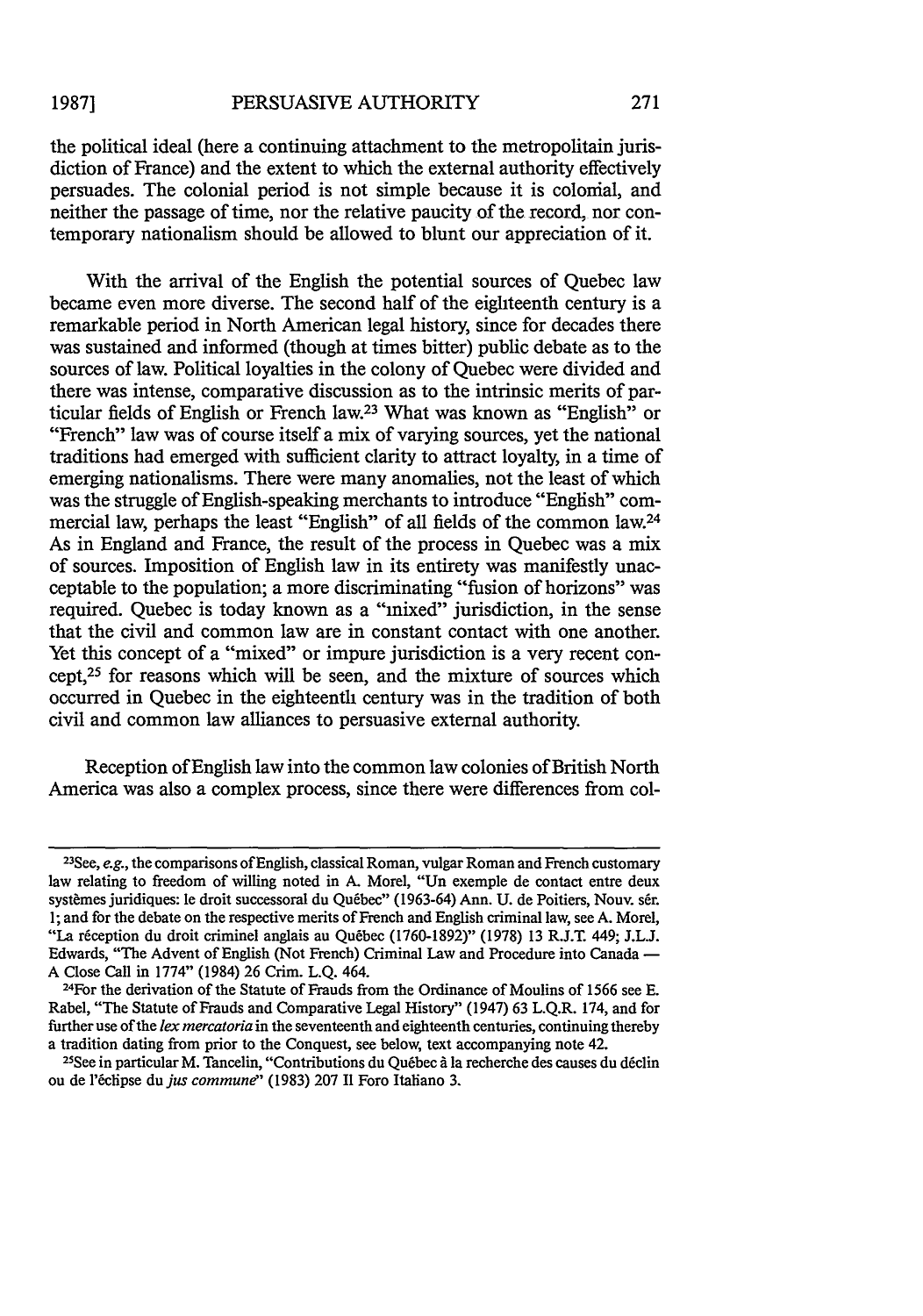ony to colony, and since statutory rules of reception were frequently enacted.26 We see once again, however, the main features of reception as alliance. Most evident is the political loyalty of the small groups of settlers to an external, political ideal  $-$  here the British Crown and Empire. This loyalty, it should be recalled, was not simply a vague sense of warmth to distant tradition. In many cases it was an act of great political courage, accomplished through agonizing debate, violence, and physical uprooting. North America of the eighteenth century was no place for the timorous, and hard choices had to be made. There is little to indicate that loyalty was the way of facility.<sup>27</sup> In addition to political loyalty, however, it is also evident that English law was revered as an ideal law. Murdoch in Nova Scotia wrote his *Epitome of the Laws of Nova Scotia* "in humble imitation of the Commentaries of Blackstone"<sup>28</sup> and in the pattern of reception in principle of all English law, whether statute or common law, there is a global appreciation of the worth of English legal thought.

The fervour of Loyalist commitment did not eliminate, however, other characteristics of reception as alliance. Reception of the English common law yielded to local statute, as the clearest evidence of local particularity. Local statutes also generally prevailed over English statutes, since English statute law was received only as it existed on a given date of reception and only Imperial legislation made expressly applicable to a colony prevailed over local enactment. 29 Both English statute law and English common law, moreover, were received where it was "suitable" to do so, and the "suitability" requirement is the most evident sign of the ongoing phenomenon of evaluation of individual external laws in the reception process. 30 Reception in common law Canada, as in Europe and New France, was not accomplished through binding, uniform law. It was accomplished through tolerant persuasion, and the authority which persuaded left much room for local particularity. Once the non-binding character of reception is perceived,

<sup>30</sup>The "suitability" of English statutes is the object of litigation even in Ontario, which omitted the common law requirement of "suitability" from its reception legislation.

<sup>&</sup>lt;sup>26</sup>For the process in each jurisdiction see J.E. Cote, "The Reception of English Law" (1977) **15** Alta *L.* Rev. 29.

<sup>27</sup>For the ongoing choice of law debate in nineteenth-century Upper Canada see D.H. Flaherty, "Writing Canadian Legal History: An Introduction" in D.H. Flaherty, ed., *Essays in the History of Canadian Law,* vol. 1 (Toronto: University of Toronto Press, 1981) 3 at 24.

<sup>28</sup> B. Murdoch, *Epitome of the Laws of Nova Scotia,* vol. 1 (Halifax: Joseph Howe, 1832) at **v.**

**<sup>29</sup>See** generally W.R. Jackett, "Foundations of Canadian Law in History and Theory" in O.E. Lang, ed., *Contemporary Problems of Public Law in Canada* (Toronto: University of Toronto Press, 1968) 3 at 10-11; T.G. Barnes, "'As Near as May be Agreeable to the Laws of this Kingdom': Legal Birthright and Legal Baggage at Chebucto, 1749" (1984) 8 Dal. L.J. **I** at 6- 14 (emphasizing also the particularity of each colonial experience). <sup>3</sup>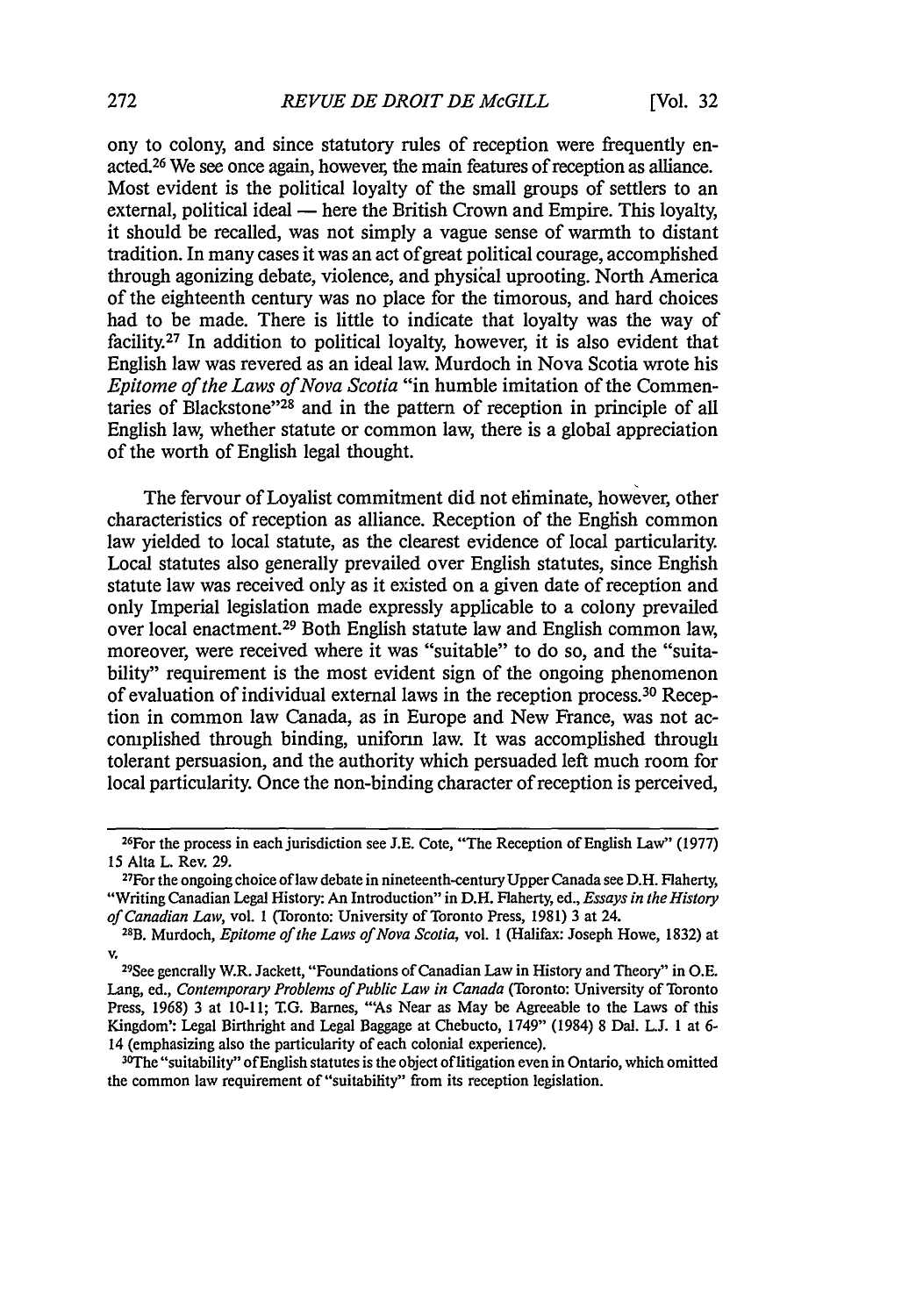it is possible as well to perceive the highly original character of all legal decisions in the reception process. Choice is necessary between an idealized form of law and its rules on the one hand (and most would today recognize some latitude in this field of choice) and on the other hand the constraints and even norms of local, familiar existence. It is a further indication of the contemporary influence of binding law, and nationalism, that many writers have considered the work of colonial legal authorities in pejorative terms. Words such as "derivative" and "slavish" have been employed, usually by those seeking a different form of alliance, though more recent and informed statements appear to begin to restore the balance.<sup>31</sup>

A final remark may be made by way of comparison between early Continental receptions by way of alliance and those of the seventeenth through nineteenth centuries in North America. On the Continent the commitment to a universal, rational source of law necessarily implied a measure of reticence in the legal process. Since the law was there, it was not to be made, and since human expressions of law were at best tentative, there was no justification for expansion of the judicial process. As will be seen, this attitude prevailed as well in much of North America and continues to prevail, but there was the further circumstance, of context, that life in the early North American colonies required very little by way of formal, articulated law. In the early years the major challenge was of survival and conditions of social life thereafter were often far from complex. In New France conciliation and equity were dominant in dispute resolution until the eighteenth century;32 in the colony of Nova Scotia in 1749 the first court beyond the governor and council was composed of lay judges. 33 In such circumstances one does not spend valuable time inventing new law; any law will do, and frequently none at all.

### *B. Reception as Construction*

Receptions in the early periods of European and North American society have thus frequently been by way of alliance, through commitment both to external sources of law and to overarching political institutions. It

<sup>31</sup> See, *e.g.,* D.G. Bell, Book Review of *Law in a Colonial Society: The Nova Scotia Experience* by RB. Waite, S. Oxner & T. Barnes, eds (1985) 34 U.N.B. **Li.** 179 (the "infinitely complex issue" of reception of English law in Nova Scotia); W.G. Morrow, "An Historical Examination of Alberta's Legal System - The First Seventy-Five Years" (1981) 19 Alta L. Rev. 148 at 151-52 (on the ingenuity of introducing divorce into twentieth-century Alberta through reliance on a mid-nineteenth-century English statute); D. Howes, "Property God and Nature in the Thought of Sir John Beverley Robinson" (1985) 30 McGill L.J. 365 at 370-71 (on the creativity of denying oneself "creative power" in the actual disposition of cases).

<sup>&</sup>lt;sup>32</sup>See E.F. Surveyer, "La procédure civile au Canada jusqu'à 1679" in *Canadian Historical* Association Annual Report, 1932 (Ottawa: F.A. Acland, 1932) 29 at 35.

<sup>&</sup>lt;sup>33</sup>See Barnes, *supra*, note 29 at 22.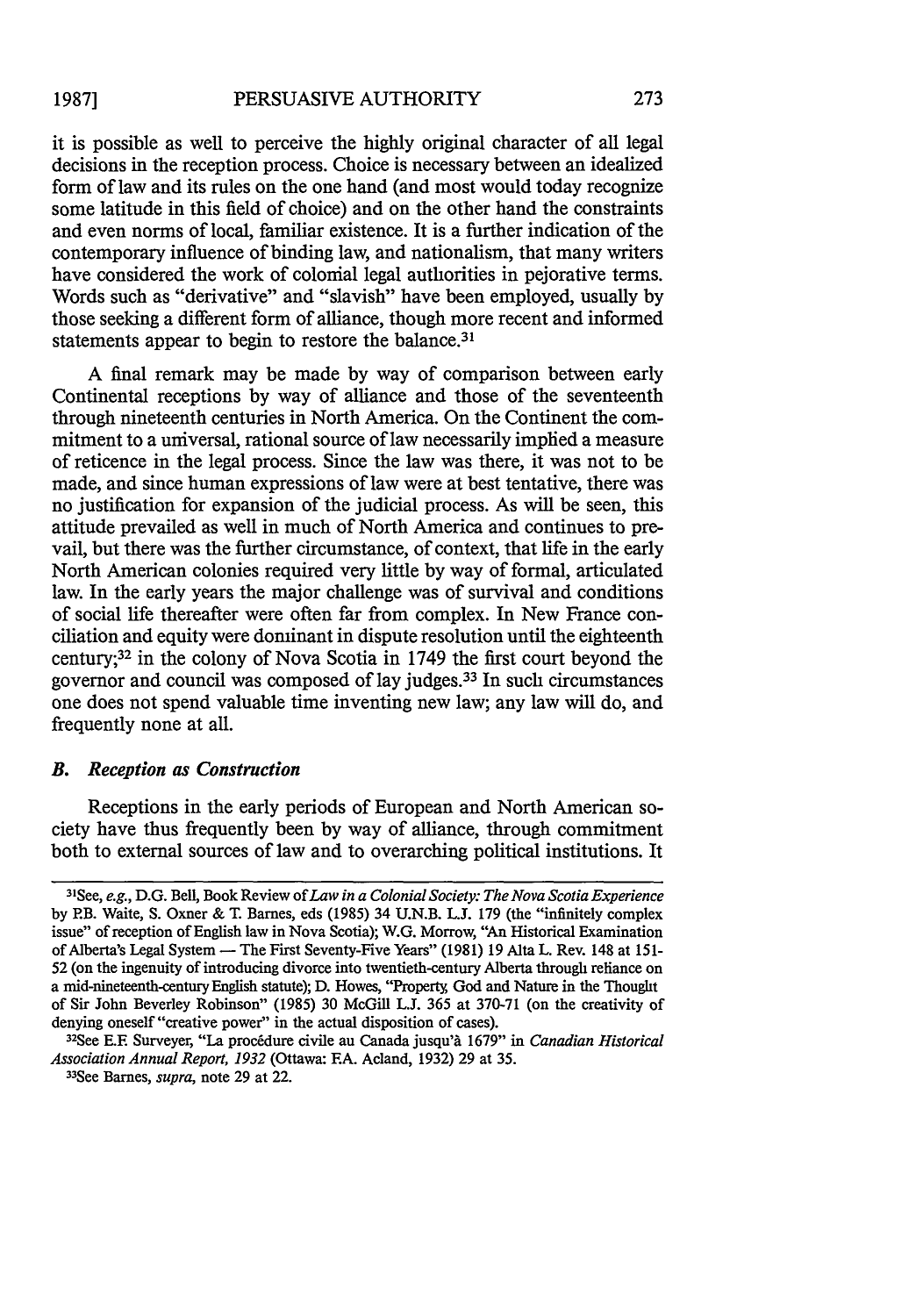is perfectly conceivable, however, that foreign law be received in the absence of any spirit of alliance simply because it is perceived by the receiving group as useful or desirable. Here the process of reception is more discriminating and particularized and it is perhaps more accurate to speak of "borrowing" of particular foreign laws than of reception in general. This process will appear familiar to contemporary readers, accustomed to praise of the virtues of comparative law in the law reform process and to exhortations to remain critically receptive towards foreign experience. This type of reception is more likely to occur in the absence of overarching political institutions, since the political dimension of reception as alliance will then be absent, and it is the case that this form of reception has occurred principally since the emergence of the Nation State and the decline of larger forms of political structure. Reception as construction also implies, however, a significant shift in the underlying view of law, since there is here no commitment to idealized forms of law and their original sources, but rather a present will to choose amongst foreign models of law for constructive purposes. The reasons for this shift will be examined later, since they have consequences much greater for the process of continuation of law than for that of its reception. It is first necessary to examine, however, how persuasive authority has been used in the process of reception as construction.

### 1. In Europe

The most visible examples of reception as construction are the European codifications of the nineteenth century, notably those of France and Germany, as a result of which, in the language of Professor Carbonnier, Roman law in particular fields was "decanted" into national receptacles and lost its identity as Roman law.<sup>34</sup> The codification movement, which eventually triumphed completely on the Continent, was opposed most vigorously by Savigny, in the name of what is known today as historical jurisprudence, that is, the need for law to evolve naturally as an expression of popular will, free of artificial legislative intervention. 35 Savigny's preferred source of law, however, was not indigenous custom, but the Roman law which had been received in Germany as a *ius commune* and which he sought to present as

<sup>&</sup>lt;sup>34</sup>J. Carbonnier, "Usus hodiernus pandectarum" in R. Graveson et al., eds, Festschrift für *Itnre Zajtay* (Tfibingen: **J.C.B.** Mohr, **1982) 107** at **110.** For the mix ofsources of the Napoleonic Code see G. Marty, "Les apports du droit comparé au droit civil" in *Livre du centenaire de la Soci6t6 de Igislation compare* (Paris: **L.G.D.J., 1969) 91** at **92.**

<sup>35</sup> F.K. von Savigny, *Vom Beruf unserer Zeitfiur Gesetzgebung und Rechtswissenschaft* **[ 1814],** reprint (Hildesheim: Georg Olms Verlagsbuchhandlung, **1967).** Savigny viciously criticized the French codification and it is quite probable that his opposition in turn provoked the initiatives of Bentham in favour of the codification movement. On the nineteenth-century debate see D.R. Kelley, *Historians and the Law in Post-Revolutionary France* (Princeton, **N.J.:** Princeton University Press, 1984) c. 6 ("The German Impulse").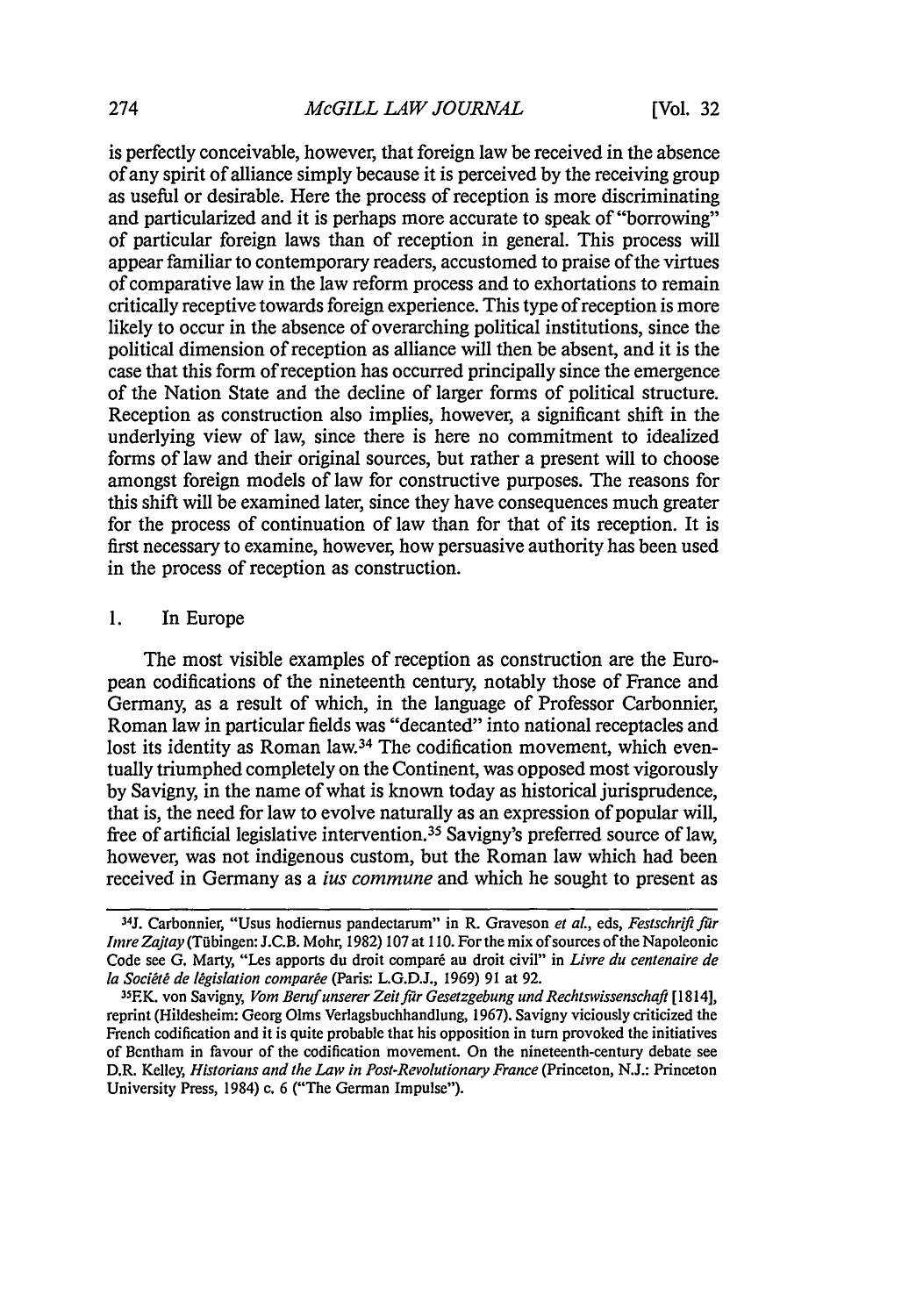a living expression of German law, hence the title of his major work, *The System of Contemporary Roman Law.36* Savigny's universalism failed to carry the day, however, in the nineteenth century, and the constructive borrowing which typified the codification process became widely used in other fields of law as national legislators, drawing support from the new science of comparative legislation, ransacked foreign statute books in their efforts to provide definitive solutions.<sup>37</sup> Legislation was not the only instrument of constructive reception, however, and both judges, as in eighteenth-century Italy,38 and treatise writers, as in seventeenth-century France, 39 incorporated foreign models into their construction of domestic case law and national doctrine.

In England, in spite of the efforts of Bentham, constructive reception through legislation was of less importance. England resisted not only the codification movement but in considerable measure the entire pressure for legislative reform of the law, and the nineteenth century saw precedent emerge as a scientifically acceptable competitor to legislation, as a formal source of law.<sup>40</sup> The acceptance of judicial decisions as a source of national, positive law opened the possibility of definitive incorporation of foreign models of law into English law, through judicial fiat, in particular fields. Blackstone partially prepared the way for this, in writing his constructive commentaries on the national law of England through the means of Roman legal classifications,<sup>41</sup> which thereby became recognized in English law. The most significant constructive reception occurred in the field of private law, as English judges and writers regularly incorporated Roman and French learning into the English law of contract, restitution and property. This process began at least with Holt in the eighteenth century, if not earlier, and

4'See J.W. Cairns, "Blackstone, an English Institutist: Legal Literature and the Rise of the Nntinn State" (1984) 4 Oxford J. Legal Stud. 318, notably at 350-51.

<sup>36</sup>EK. von Savigny, *System des heutigen Rdmischen Rechts,* 8 vols [1840-56], reprint (Aalen, Germany: Scientia Verlag und Antiquariat Kurt Schilling, 1975).

<sup>&</sup>lt;sup>37</sup>For borrowing by France of English, German and Swedish institutions see M. Ancel, *Utilité* et méthodes du droit comparé (Neuchâtel: Ides et Calendes, 1971) at 61; R. Rodière, "Le renouvellement du droit commercial français par le droit comparé" in *Livre du centenaire de la Societe de legislation compar~e, supra,* note 34, 109 at **111-17;** Marty, *supra,* note 34 at 100-  $3<sub>1</sub>$ 

See generally G. Gorla, *Diritto comparato e diritto commune europeo* (Milan: Giuffr6, 1981) at 543-617.

<sup>&</sup>lt;sup>39</sup>For the influence of the Roman model even on the institutions of the French state, notably in administrative law and through the influence of doctrinal writers, see J.-L. Mestre, *Intro*duction historique au droit administratif français (Paris: Presses Universitaires de France, 1985) at 160-61. <sup>40</sup>

For the emergence of the notion of precedent in English law, see J.R Dawson, *The Oracles of the Law* (Ann Arbor. University of Michigan Law School, 1968) at 80-99.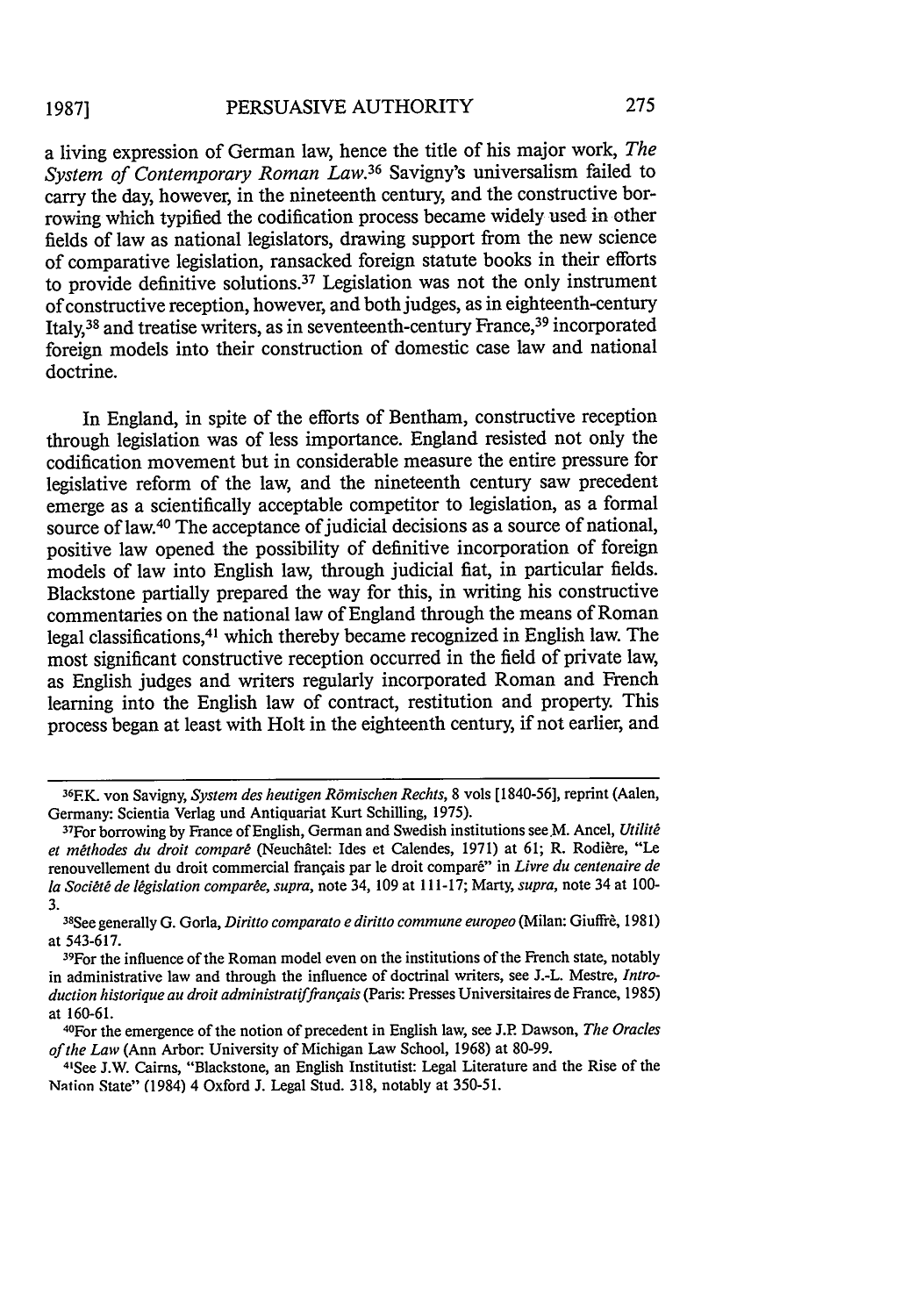reached its culmination with the treatise writers of the nineteenth century.42 The result was law of unquestionably mixed origins, but which presented itself to the world as English law. The law received no longer existed as persuasive authority in English law; it was English law. Neither political nor intellectual alliance to the outside world remained.

### 2. In North America

The phenomenon of reception as construction is most evident in North America in the law of the United States and occurred both with respect to the common law of England and the civil law. We know the common law was received in the United States, though the extent of reception prior to the Revolution is largely a matter of speculation. The manner of reception was different, however, from that which occurred later in the northern British colonies, since it was widely recognized that the colonies later to form the United States were inhabited by European settlers at the time of British acquisition, with the result that English law was not automatically received, but had to be explicitly introduced. 43 The reverse was held to be the case in what is now common law Canada, whatever the historical accuracy of such a position, with the result that reception in the latter case occurred as a matter of principle and absent legislative decree. Reception statutes in British North America thus stated the common law; reception statutes in the United States themselves effected reception, and it is symptomatic of the difference in perspective that there was much repeal and re-enactment of English legislation in the United States, 44 while to the north English legislation once introduced continued to exist as received English law. The notion of suitability thus was a test for exclusion of English law in Canada, a test for adoption of it in the United States.<sup>45</sup> Nor was English case law

*44Ibid.* at 24-41.

<sup>&</sup>lt;sup>42</sup>See, for examples of judicial borrowing in England in the eighteenth and nineteenth centuries, notably from Pothier, **EA.** Anglin, "Some Differences Between the Law of Quebec and the Law as Administered in the Other Provinces of Canada" (1923) **1** Can. Bar Rev. 33 at 33- 36; and for the influence of nineteenth-century treatise writers, A.W.B. Simpson, "Innovation in Nineteenth Century Contract Law" (1975) 91 L.Q.R. 247. For restitution, see P Birks, "English and Roman Learning in *Moses v. Macferlan"* (1984) 37 Curr. Leg. Problems **1;** P Birks & **G.** McLeod, "The Implied Contract Theory of Quasi-Contract: Civilian Opinion Current in the Century before Blackstone" (1986) 6 Oxford J. Legal Stud. 46; in matters of property see B. Rudden, "Comparative Law in England" in W.E. Butler & V.N. Kudriavtsev, eds, Comparative *Law and Legal Systems: Historical and Socio-Legal Perspectives* (New York: Oceana, 1985) 79 at 81-83. Plucknett informs us, however, of a "Reception" of Italian mercantile law as early as the fifteenth century and that Coke sought to "capture" (the process is one of constructive reception) mercantile law for the common lawyers: see Plucknett, *supra,* note 7 at 663.

<sup>&</sup>lt;sup>43</sup>See E.G. Brown, *British Statutes in American Law 1776-1836 (Ann Arbor: University of* Michigan Law School, 1964) at 12-22.

<sup>45</sup> 1n particular, for the efforts of Jefferson to use those parts of English law suitable to local circumstances in revising the laws of Virginia, see *ibid.* at 36-37.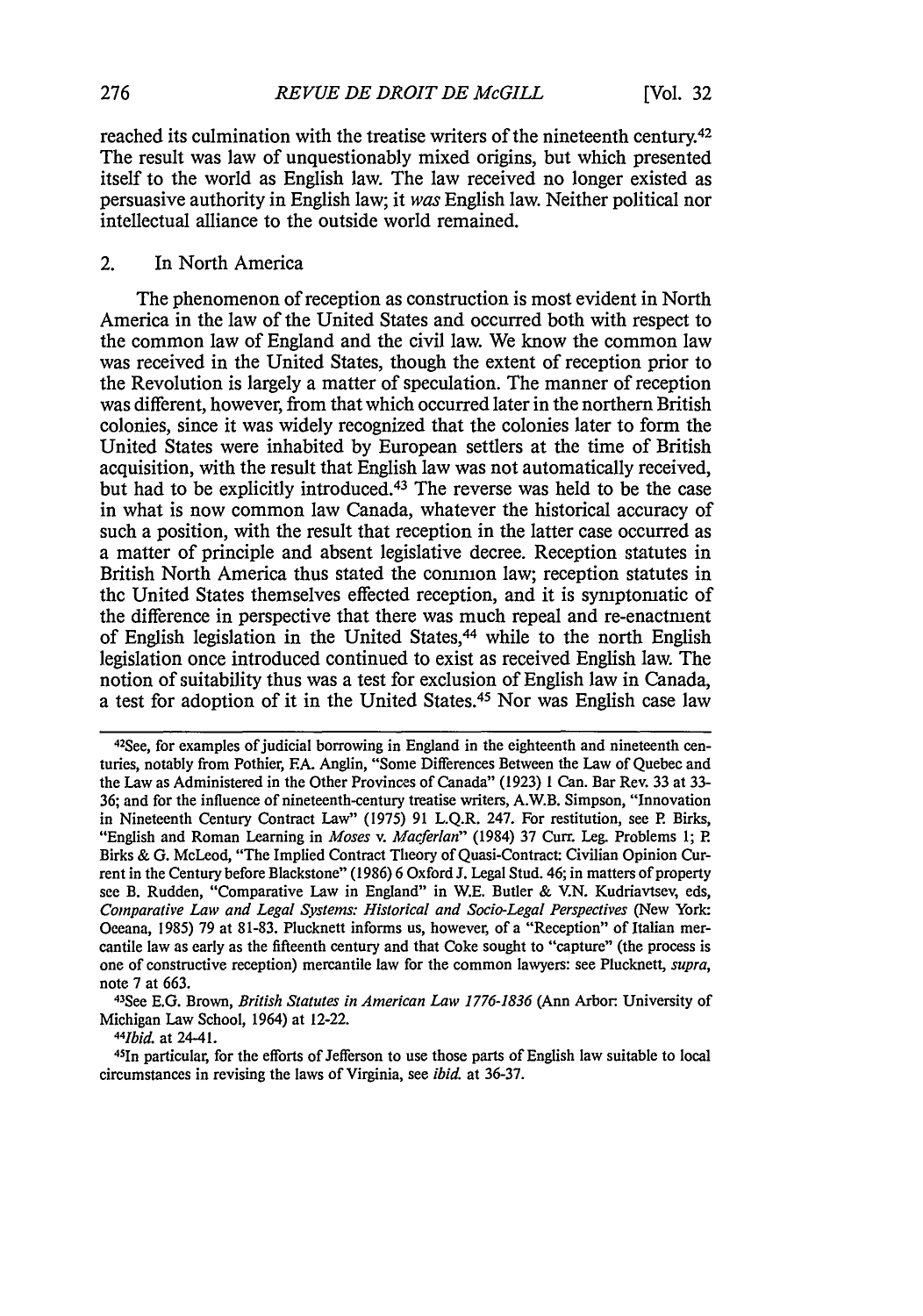received in the United States on a different footing from English legislation; where its use was not prohibited, as in the colonies of New Jersey, Kentucky and Pennsylvania for brief periods in the early nineteenth century, it was received in function of its utility and rapidly declined in importance with the multiplication of local reports.<sup>46</sup>

Since English law was received in the United States in function of its utility, it was entirely appropriate for United States lawyers to canvass other foreign laws as potential models in the process of constructive reception. French and Roman law were ideal candidates in this process because of their prestige and breadth, and they provided useful counterweights to an English law, perhaps too familiar. The influence of the civil law in nineteenth century America is today not widely known, but it is richly documented and manifested itself both in everyday practice before the courts and in the writing of major treatises such as those of Story and Kent.<sup>47</sup> The influence of the civil law appears to have peaked in the period 1820-1830; thereafter the use of civilian persuasive authority declined. The process of constructive reception, in the United States as in Europe, thus allowed new bindings to be installed on old works.

Reception, of whatever kind, was therefore common to the jurisdictions of the western legal traditions. There has been no *tabula rasa* in the creation of national legal traditions. We have since lost sight in some measure, however, both of the commonality of the reception process and of the common elements of law in the process. How this has occurred is the story of the continuation of law.

### **II.** The Continuation of Law

To the extent that persuasive authority continues to attract allegiance following reception it is possible to conclude that the reception has been by way of alliance and that law continues to be understood as an ongoing enquiry with no possible source of law being formally excluded. To the extent, however, that reception marks the end of the use of persuasive authority and its replacement by binding law, it is possible to conclude that the reception has been a constructive one and that law is thereafter under-

*<sup>46</sup> Ibid.* at 41.

<sup>4</sup> 7 For bibliographies, see Arminjon, Nolde & Wolff, *supra,* note 2 at 59; D.R. Coquillette, "Legal Ideology and Incorporation I: The English Civilian Writers, 1523-1607" (1981) 61 B.U.L. Rev. 1 at 5; *adde P. Stein*, "The Attraction of the Civil Law in Post-Revolutionary America" (1966) 52 Va. L. Rev. 403; W.H. Bryson, "The Use of Roman Law in Virginia Courts" (1984) 28 Am.J. Leg. Hist. 135; M.H. Hoeflich, "Roman and Civil Law in American Legal Education and Research Prior to 1930: A Preliminary Survey" (1984) U. Ill. L. Rev. 719; M. Hoeflich, "John Austin and Joseph Story: Two Nineteenth Century Perspectives on the Utility of the Civil Law for the Common Lawyer" (1985) 29 Am.J. Leg. Hist. 36; and for civilian influence on U.S. codification, R. Batiza, "Sources of the Field of Civil Code: The Civil Law Influences on a Common Law Code" (1986) 60 Tul. L. Rev. 799.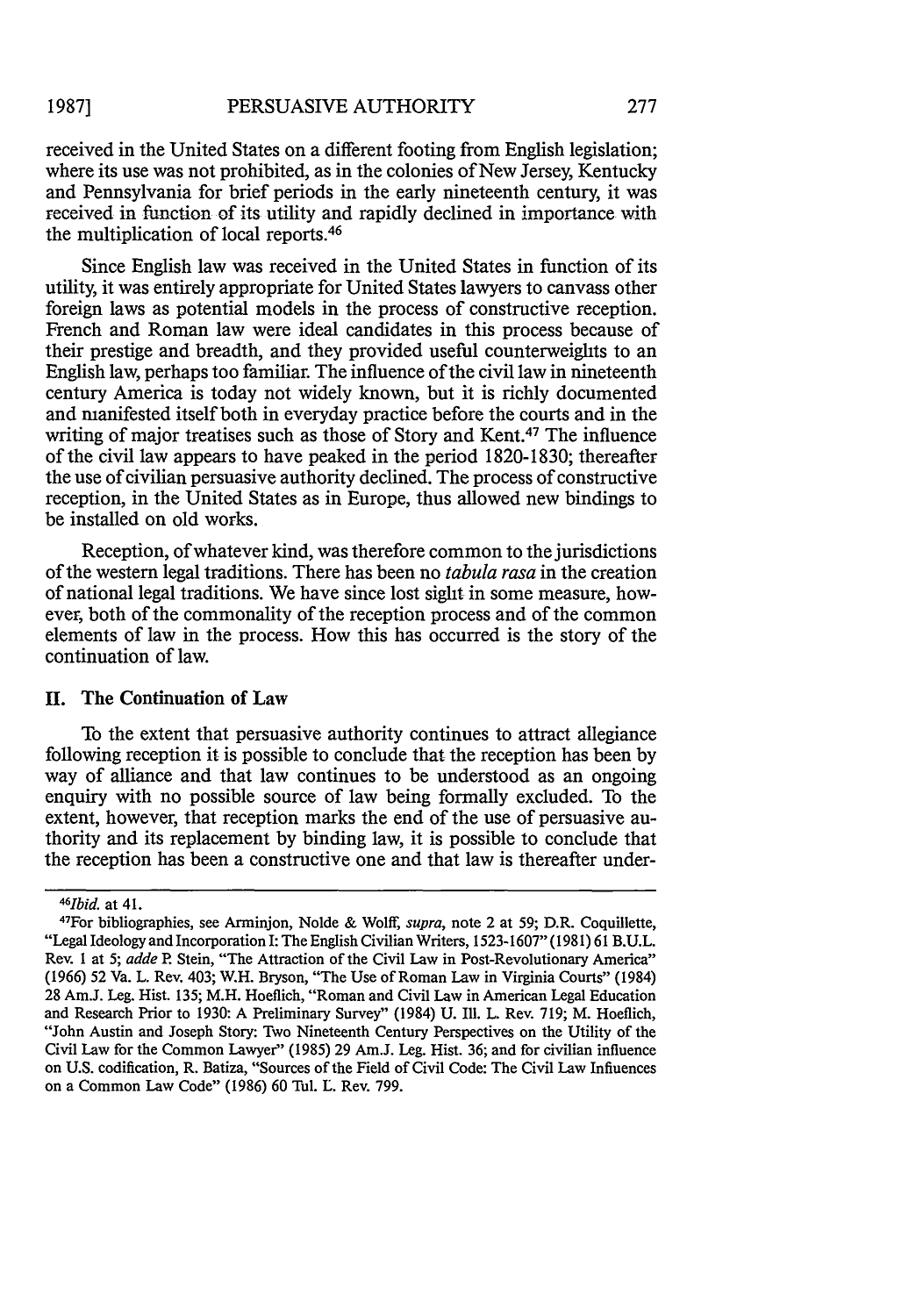stood as a purely domestic or national response to problems of social order. It is therefore necessary to consider the continuation of law either in terms of law as national response or law as enquiry.

### *A. Law as National Response*

Reception as construction occurred through three centuries, the seventeenth through the nineteenth, as a result both of a decline in overarching political institutions and of a shift in the underlying view of law, a shift away from universal and idealized statements of law and towards present construction of law, through reception or otherwise. Reception as construction is thus but a part of a much larger phenomenon, and it is normal that the process which led to reception as construction should also play a role in the continuation of law, following reception. It is impossible to describe adequately all of the forces at work in this process,,but major ones can be identified, both within and without the legal order.

Lawyers, first of all, had become accustomed to working with written texts and the "rage for order" manifested itself over the centuries in efforts to improve the texts, a phenomenon which occurred, as has been seen, even with respect to customary law.<sup>48</sup> Texts constantly improved, over centuries, become points of departure for human reflection. They are taken as given, and into the ancient process of questioning is thus introduced a new stability, a reason for greater confidence in the search for justice. It appears possible to deduce from a given; formal, present reasoning will guarantee the result, within the given cadre. The tendency of the profession to thus accept its own learning as a point of departure was reinforced by wider intellectual currents. Philosophical idealism and philosophical nominalism gained currency and the old ideal of a harmonious, objective universe which human society could emulate, through constant reflection, was seriously challenged. Old texts can be taken as given, since there is no proof of anything beyond the texts. They represent the present *summum* of human rationality and may be taken as a base in the further elaboration of human norms. In sixteenth-century France, Cujas taught the particularity of Roman law; its relation to the society from which it grew, while seeking to establish new and rationalist foundations of law, in part derived from Roman teaching. It became accepted that law was made in the past, in particular times and places by particular people, and better law can therefore be made in the future, building on past and foreign experience. The new, human rationality is therefore linked to the idea of particularity; the rationally inspired law of the future will be the best law for the time and the place, and the jetti-

<sup>48</sup> See above, text accompanying note 17.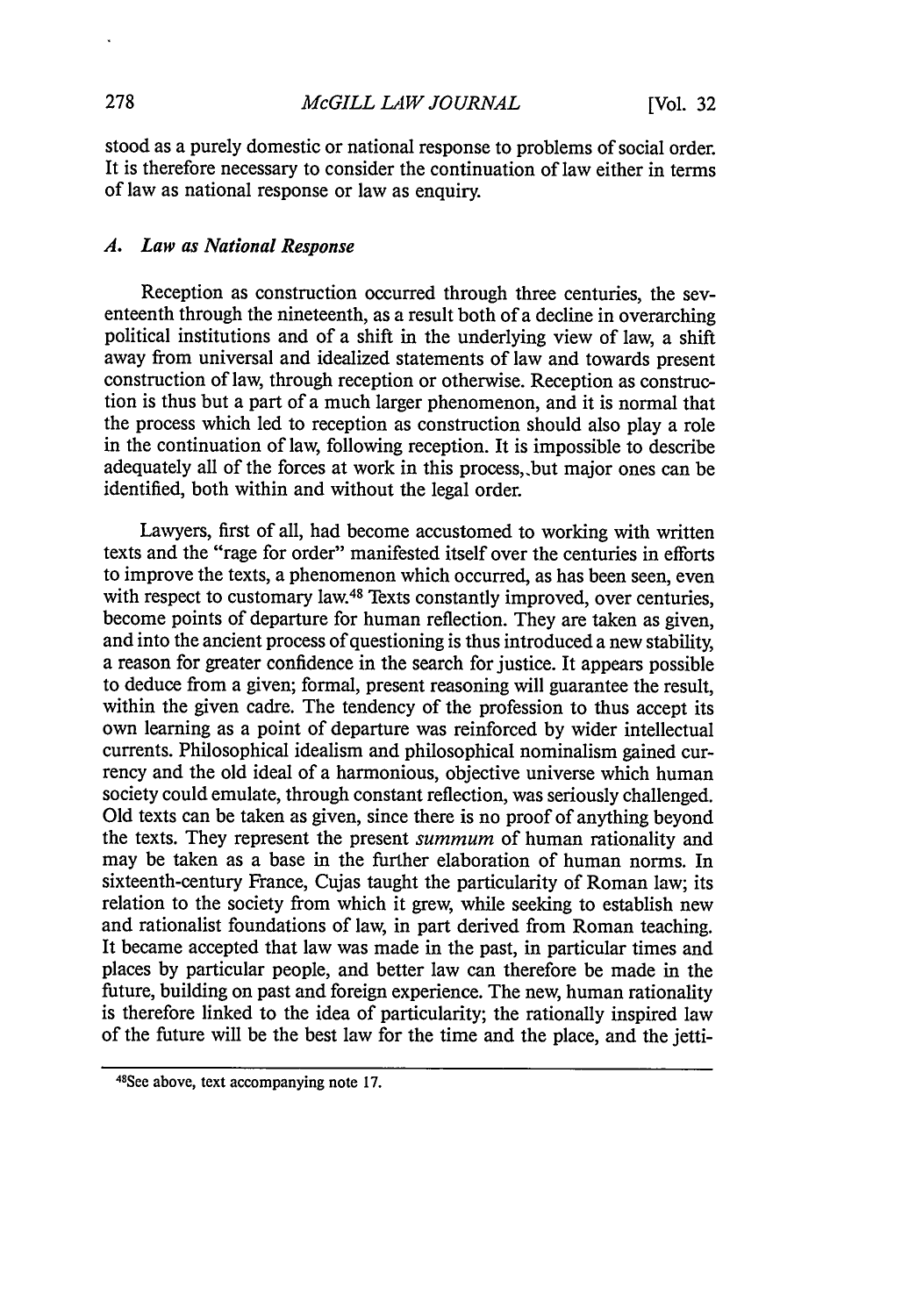soning of the external, universal order thus confers respectability on the idea of deliberately making law which is local in character.

These large currents of opinion coincide with more specific legal developments. On the Continent the courts have been open to litigants for centuries, with no necessity for a royal writ of authorization, and lawyers have ceased to think procedurally, of how to proceed fairly towards a decision which itself may be ultimately unjustifiable, in favour of thinking in terms of substantive law, of how to justify a decision which litigants are considered to have a right to obtain. Substantive law is implemented through the notion of subjective rights, and people have to be told, with precision and authority; and in their own language, what it is they have as subjects of rights. In an age of science, lawyers have already begun to value precision over doubt and the way is open, as will be seen, for truly scientific statements of substantive law. English law, overturning the writ system in the nineteenth century, thus turned inevitably to existing statements of substantive law as a means of effecting its transition from procedural to substantive norms.

The Nation State is the natural forum for making local, substantive, precise law and is the ideal instrument for seeking to ensure compliance with it. The Nation State is thus essential to the contemporary concept of binding law. It is less evident, though equally true, that binding law is essential to the Nation State, since it is through the creation of uniform, national law that contemporary States in large measure define their existence. England owed its existence largely to the Channel and its common law initially was a very tolerant and suppletive one. Elsewhere more affirmative statements of national law were required, in the surge of nineteenthcentury *Risorgimento* nationalism. Paradoxically, it is with national unifications of law that the unity of Western law is lost, but the process involved more than simply trading a larger unity for several smaller ones. The displaced *ius commune* was a suppletive one; it prevailed everywhere, in the measure permitted by local circumstance. The new, unified national laws were not suppletive; they were binding, and purported to obliterate local particularity. A larger unity tolerant of local diversity was thus replaced by competing unities, each intolerant of particularity. A common cause in the search for a higher reason was replaced by diverse and largely uncompromising statements of ultimate reason. Today there are pleas on the one hand for greater recognition of local particularity<sup>49</sup> and objections to efforts to

<sup>49</sup> See, e.g., J.H. Merryman, "On the Convergence (and Divergence) of the Civil Law and Common Law" in M. Cappelletti, ed., *New Perspectives for a Common Law of Europe* (Florence: European University Institute, 1978) 195 at 214 and 231; and more generally K.D. McRae, "The Plural Society and the Western Political Tradition" (1979) 12 Can. J. Pol. Sc. 675 (arguing against unity enforced in the name of humanist rationality).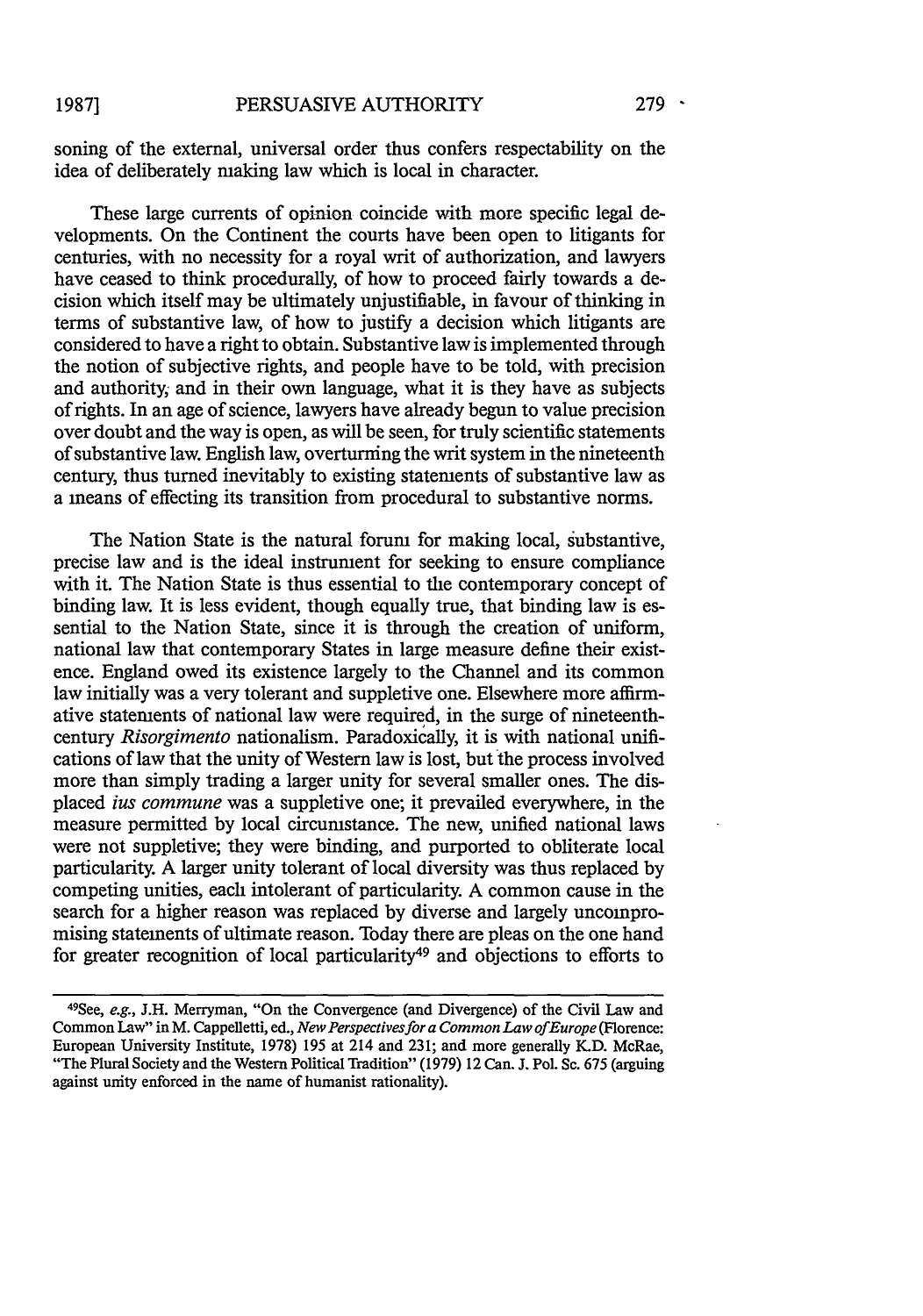effect a further unification of law.50 These statements are opposed, however, to only one form of uniformity of law, that which is uncompromising in the name of reason. A uniformity of law which compromises with local circumstance, which supplements rather than binds, does not call forth the same objections.

State law is necessarily binding law, however, because it serves the purpose of the State itself. A State may be seen to destroy itself in destroying its instruments of national control. Binding law is necessarily purposive law, in the sense that it serves a purpose, of binding, beyond that of simple dispute resolution and with the notion of binding law the notion of law itself has changed. There is no longer reticent use of law in the difficult task of justifying individual decisions; there is also a need for as much law as i's necessary to ensure national unity and law is made by the State in order to effect this larger political purpose of demarcation. The mass of the law increases. Moreover, since law now serves the purpose of the State it comes to be controlled and authorized by the State and a formal and binding theory of the sources of law develops, excluding all but the State itself, and its officers, as sources of law. The exclusion of doctrine as a source of law dates from the nineteenth century; the antipathy to foreign sources of law follows automatically and in some cases was the object of formal, binding enactment.5' The idea gains currency that the extent of borrowing of foreign authority is a simple function of the adequacy of local sources,  $52$  and that local sources *can* be adequate if enough law is produced suitable to local conditions. The process of making law is glorified, both by lawyers and by nationalists. Law becomes a matter of national pride, an intellectual ornament, a means of cultural influence.

The process of forging distinctive national laws is thus a shared process, with both common and distinctive elements. The common element is doctrinal writing, which confers great intellectual distinction on the law-making

<sup>50</sup> See, *e.g.,* **J.W.** Cairns, "Comparative Law, Unification and Scholarly Creation of a New *lus Commune"* (1981) 32 Northern Ireland L.Q. 272 at 282. For present difficulties in the legislative unification of legal rules see R. David, *supra,* note 16 at 307, 321 and 322; P Behrens, "Voraussetzungen und Grenzen der Rechtsfortbildung durch Rechtsvereinheitlichung" (1986) 50 RabelsZ 19; and for the particular problem of national delegations seeking to ensure the constructive reception of national rules in international uniform law, see C.W.A. Timmermans, "Die europäische Rechtsangleichung im Gesellschaftsrecht" (1984) 48 RabelsZ 1.

<sup>&</sup>lt;sup>51</sup>See, *e.g.*, the prohibition of citation of foreign laws or authorities in the nineteenth-century Swiss Civil Codes of the Cantons of Vaud, Neuchfitel and Aargau, discussed in **E.** Huber, *System und Geschichte des Schweizerischen Privatrechtes,* vol. 1 (Basel: Detloff's, 1886) at 65.

<sup>52</sup> For an explicit statement in this sense see H.-W. Daig, "Zu Rechtsvergleichung und Methodenlebre im Europaischen Gemeinschaftsrecht", in *Festschrif/ftrKonradZweigert* (Tfibingen: Mohr, 1981) 395 at 399 (also warning of the danger to local structures posed by resort to "exogenous" concepts).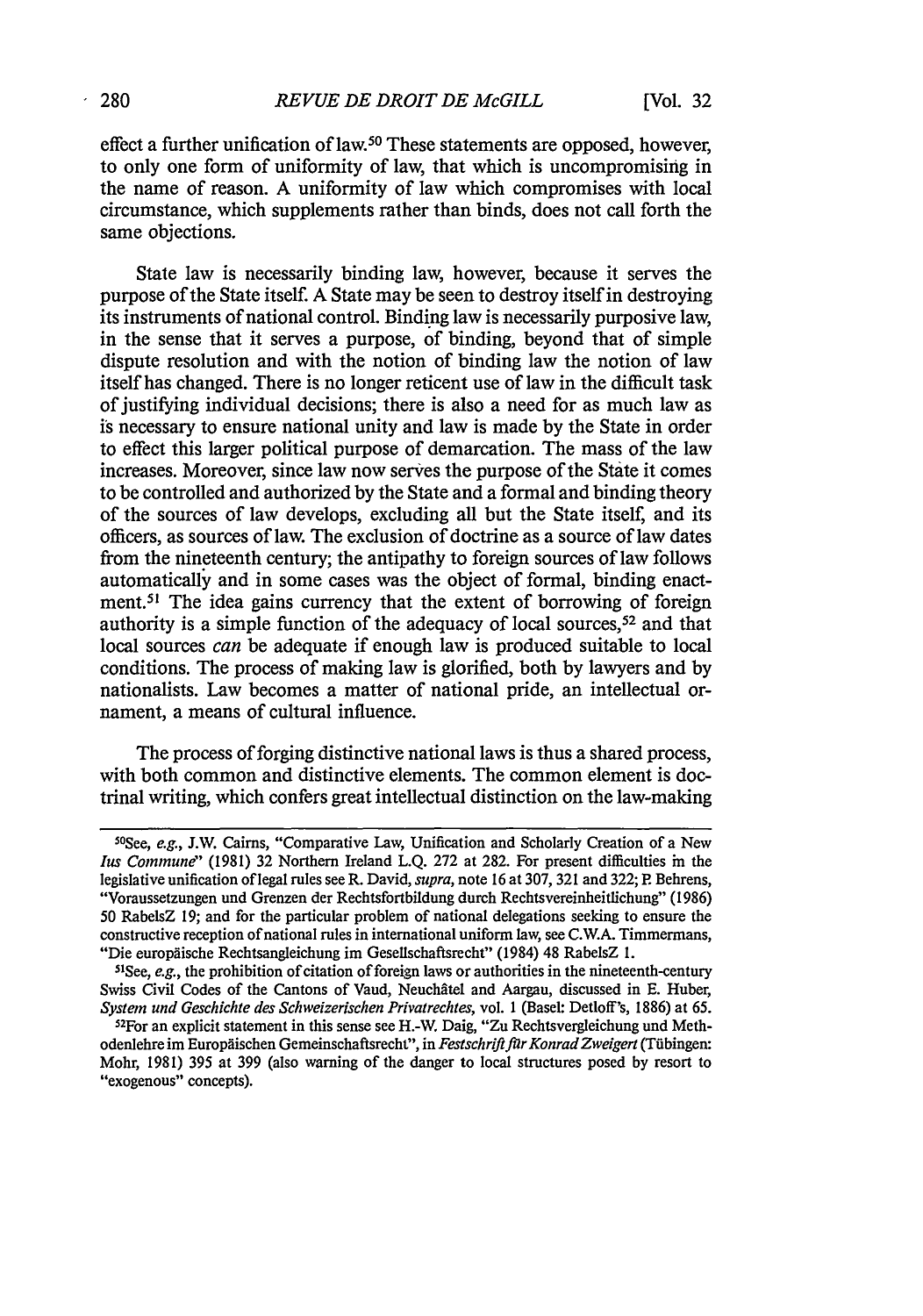process and provides the structure and breadth essential to the concept of the completeness of national norms. Pothier and Domat are the major figures in eighteenth-century France, Puchta and Windscheid their counterparts in nineteenth-century Germany. In the common law world Story and Kent in the United States provide inspiration to others, while writers such as Pollock and Anson re-invigorate in some measure an English tradition long overshadowed by the work of the Bench. These writers are cosmopolitain, learned and confident. They take as given that which has gone before them; 53 they incorporate foreign models freely into their theoretical constructions; they write in terms of substantive, national law;<sup>54</sup> and the treatise of national law becomes a dominant form of literary, legal expression.<sup>55</sup> As procedure is to become the "handmaiden" of substantive law, however, so must the work of the writers be necessarily subservient to more formal, authorized sources of law, since the writers, lacking position in the hierarchy of the State, have no power to impose the law they create. They cannot bind and therefore must be excluded from the law-making process.<sup>56</sup>

The different nations then produce different sources of binding law. On the Continent the judiciary is weak, fragmented and, in the case of France, in disgrace. Judicial evolution is in any event too slow for nineteenth-century nation-building and the codifications multiply, to clarify the *ius commune,* but in national form. The *ancien droit* is abrogated; decisional law is denigrated; the French Court of Cassation refuses to hear of *cassation* for violation of Roman texts.57 The exegetical school in France regards the Code as a monument, *un achèvement* of the rationalist process, worthy of its exclusive attention, and the commentaries and national treatises build once again on this new point of departure.<sup>58</sup> The notion becomes current that the richness of French texts and doctrine precludes resort to foreign law<sup>59</sup>

<sup>53</sup> Already Coke in the seventeenth century wrote *on* Littleton, and for the similar shift in method, away from questioning to deduction, on the Continent from the fifteenth century: see Mouly, *supra,* note **11,** at 927-30. Professor Baker situates the crucial period in English legal history as that between 1490 and 1540: Baker, *supra,* note 12 at 46.

<sup>&</sup>lt;sup>54</sup>Plucknett, *supra*, note 7 at 289, describes the treatise as "the triumph of substance over form", *i.e.*, subjective rights over procedure.

See generally, on the "rise and fall" of the legal treatise, Simpson, *supra,* note 12; and for the development of Institutes as statements of national law, see Cairns, *supra,* note 41. 56

<sup>&</sup>lt;sup>56</sup>See F. Gény, *Méthode d'interprétation et sources en droit privé positif*, vol. 2 (Paris: L.G.D.J., 1919) at 54.

<sup>&</sup>lt;sup>57</sup>See Carbonnier, *supra*, note 34 at 109-10.

<sup>&</sup>lt;sup>58</sup>See generally P. Rémy, "Eloge de l'exégèse" (1982) 7 R.R.J. 254, reprinted in (1985) 1 Droits 115 [hereinafter cited to Droits] (distinguishing 20th-century scientific positivism from the rationalist tradition of the exegetical school). This movement did not lessen legal controversy within France iself, where the *chaos d'ides claires* continued unabated, but substantially reduced the number of permissible authorities used in legal and judicial practice.

See the explicit statement to this effect in Marty, *supra,* note 34 at 104.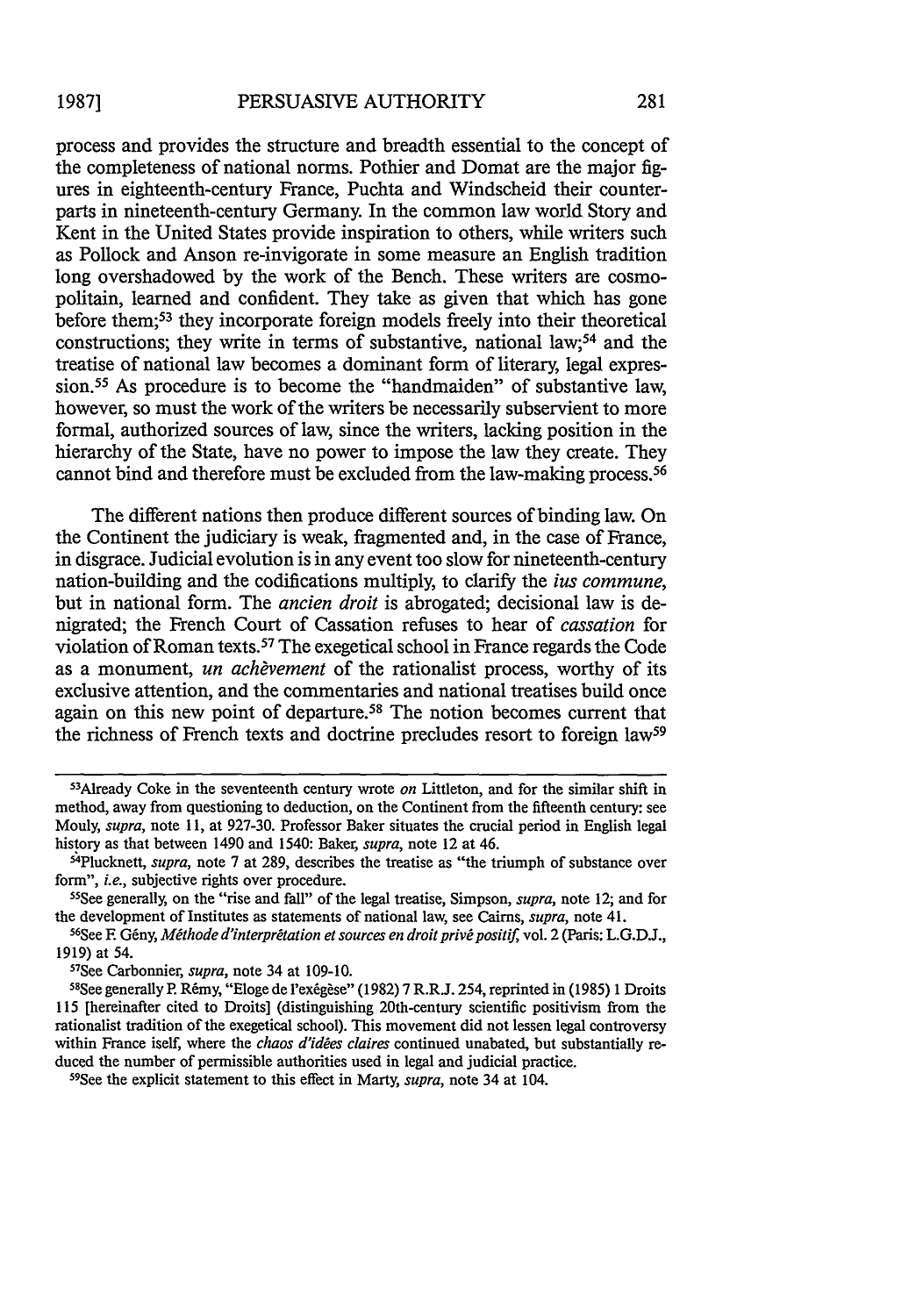and French legal science, for the first time in its history, turns resolutely inwards to secular authority. In Germany the process is largely the same. The *Kommentar* is the preferred form of literature; it is recognized that there is no more *communis opinio doctorum;* constructive reception rarely occurs in the post-codification law-making process; and judicial references to foreign law are highly exceptional. 60 Roman law is, however, more widely known and taught than in France, as an historical phenomenon, and the exclusion of doctrine as a source of law does not prevent the citation of even contemporary writers as representative of dominant opinion *(herrschende Meinung),* on unresolved points of law. The doctrine cited, however, is national doctrine.

In the common law world legislative reform of the law and codification were the objects of vigorous debate in the seventeenth and nineteenth centuries. Coke, however, carried the day and his glorification of the common law both excluded comprehensive codification and largely eliminated residual pockets of civilian and Roman learning in the English legal system.<sup>61</sup> Case reporting became progressively more sophisticated as a source of human authority and its mass by the nineteenth century was adequate for the construction of a formal theory of binding precedent. Judges thus became formal sources of substantive, national law, and any lacunae or imperfections in the judicial process could be filled by national legislation. English authors could be cited, if dead,<sup>62</sup> and the function of the treatise writer, as on the Continent, became that of the fleshing out of the national law, given its authentic, national sources. Some authors, such as Dicey and Chalmers, did so in the form of codes, black-letter rules, and it has been said by a contemporary English legal historian that the aim of authors of standard English treatises is today "to avoid incursions into both history and other legal traditions", presenting English law as "capable of standing alone", while "only occasionally reliev[ing] their insularity with references to other common law jurisdictions" and "hardly ever stepp[ing] outside the common law world"; in so doing "they conceal the historical origin of much of what

<sup>6°</sup>For a recent statement of the German perspective see J. Kropholler, "Die Wissenschaft als Quelle der internationalen Rechtsvereinheitlichung" (1986) 85 ZVglRWiss at 143 and 145.

See, for the decline of the English civilians, whose domain was largely that of Chancery and Admiralty, Coquillette, *supra,* note 47; and for the "rationalisation" of the Inns of Court, see Baker, *supra,* note 12. As to the incorporation of the law merchant, see J.H. Baker, "The Law Merchant and the Common Law Before 1700" (1979) 38 C.L.J. 295.

<sup>62</sup> 0n the rule, and its slow decline, see Lord Denning, "The Universities and Law Reform" (1949) 1 J. Soc. Pub. Teachers of Law 258; B. Laskin, *The British Tradition in Canadian Law* (London: Stevens & Sons, 1969) at 95. By the mid-1970's approximately one-tenth of English cases refer to doctrinal writing, but only one quarter of this is to living authors. See W. Gray, "To What Extent Are Judicial Decisions and Legal Writings Sources of Law?" in *Rapports* généraux au IXe Congrès international de Droit comparé (Bruxelles: Bruylant, 1977) 31 at 45. Cf. the Canadian position: see below, text accompanying notes 109 and 119.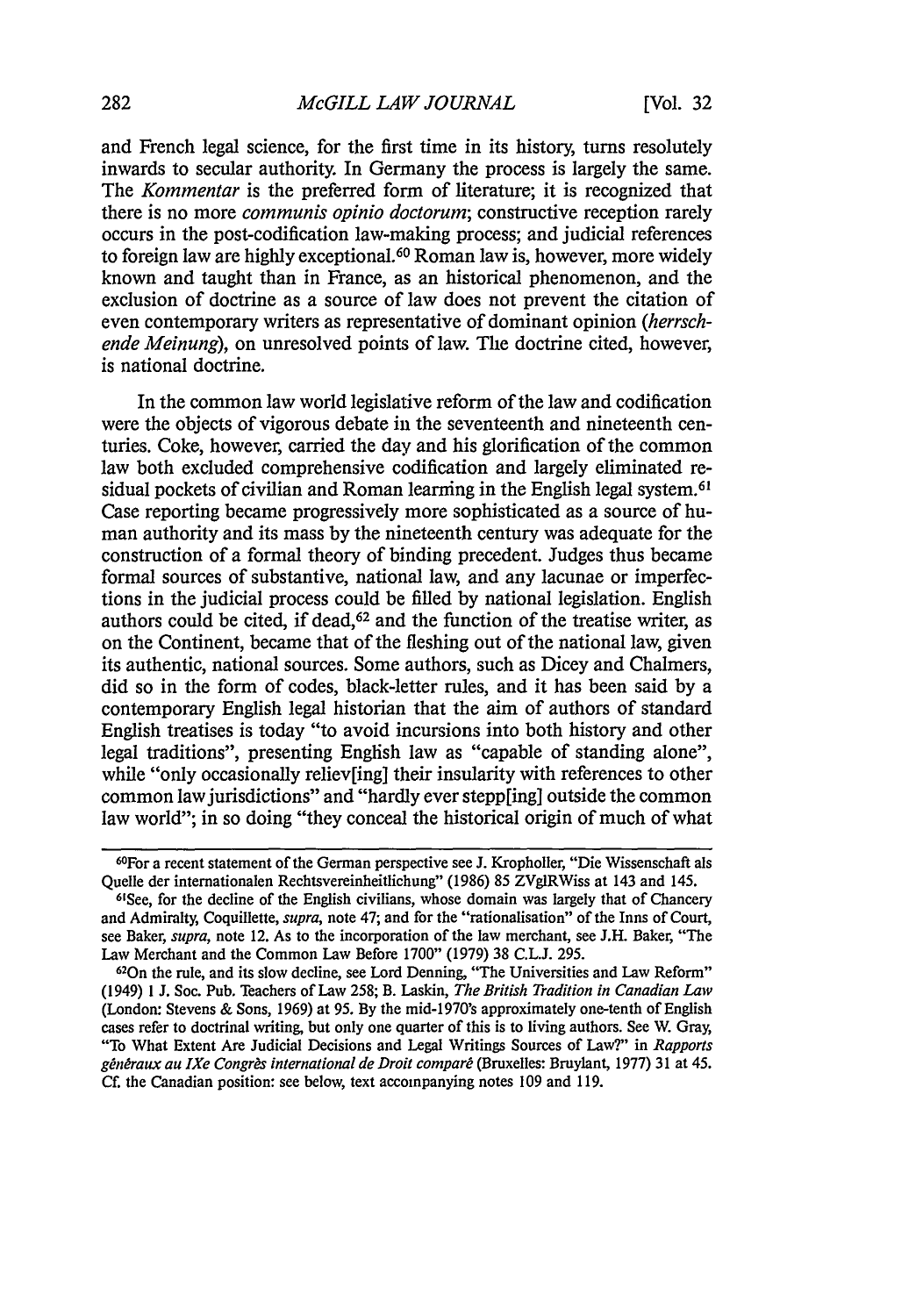they transmit as homespun law."63 The national character of judicial decisions is, moreover, easily accepted by codified jurisdictions as a somewhat primitive version of their own law-making process.<sup>64</sup> The notion of a national legal tradition is thereby given a major identifying characteristic and "families" of law are defined largely in terms of legislative or judicial sources of national law, though there is continuing unease as to the accuracy of such a criterion of classification.

In the United States the process most closely paralleled that of England, but there were tendencies towards Continental models as well. Gilmore has described post-revolutionary United States lawyers as "convinced eighteenth-century rationalists" in the French tradition<sup>65</sup> and this commitment to the *mos gallicus* manifested itself in the constructive reception of French sources, in codification of some state laws, and in a much stricter form of precedent (using *per curiam* decisions) than that which prevailed in England. Whatever further measure of instrumentalism was present in the use of law by United States lawyers, law was thus an important instrument in the process of constructing a distinctive Nation State. The process occurred with remarkable speed; by the mid-nineteenth century, legal thinking in the United States tipped towards the deductive, as had French, German and English legal thinking before it. The post-1850 period is known in United States law as one of "formalism" in the sense that decisions were capable of justification through a formal process of reasoning from given, national (though largely borrowed) sources. As in Europe, United States legal science then becomes that of demonstrating the plenitude of local law, and even in his lifetime Story (who contributed largely to the process) complained of the emerging mass of United States law and of its "perpetually receding farther and farther from the common standard". 66 He recommended the "habits of generalization" but happily did not live to see the measure of rejection of his advice, as twentieth-century United States authors produced the "ultimate treatises" of national law, such as those of Williston, <sup>67</sup> Corbin<sup>68</sup>

<sup>&</sup>lt;sup>63</sup>Simpson, *supra*, note 42 at 256-57. For earlier forms of nationalist legal historiography in England, linked to the concept of the primacy of the common law as derived from immemorial custom unaffected by foreign incorporations and even the Conquest (and thus a key conceptual instrument against Royal authority), see Pocock, *supra,* note 13, notably c. 5 (indicating the contribution of Spelman to appreciation of the mixed sources of English law).

<sup>&</sup>lt;sup>64</sup> For case law being "as strongly national as legislation", see recently H.-J. Puttfarken, "Droit commun l6gislatif und die Einheit der Profession: Eine ketzerishe Reflexion zur Rechtsvereinheitlichung" (1981) 45 RabelsZ 91 at 96. **<sup>65</sup>**

**G. Gilmore,** *The Ages of American Law* (New Haven: Yale University Press, 1977) at 10. <sup>66</sup>J. Story, "Address to the Suffolk Bar" (1829) 1 Am. Jur. 1 at 13-14, cited in Stein, *supra*, note 47 at 416-17.

**<sup>67</sup>S.** Williston, *A Treatise on the Law of Contracts,* vols 1-18, 3d ed. by W.H.E. Jaeger (New York: Lawyer's Co-operative, 1957-78).

A.L. Corbin, *Corbin on Contracts,* vols 1-8 (St. Paul, Minn.: West, 1950-63).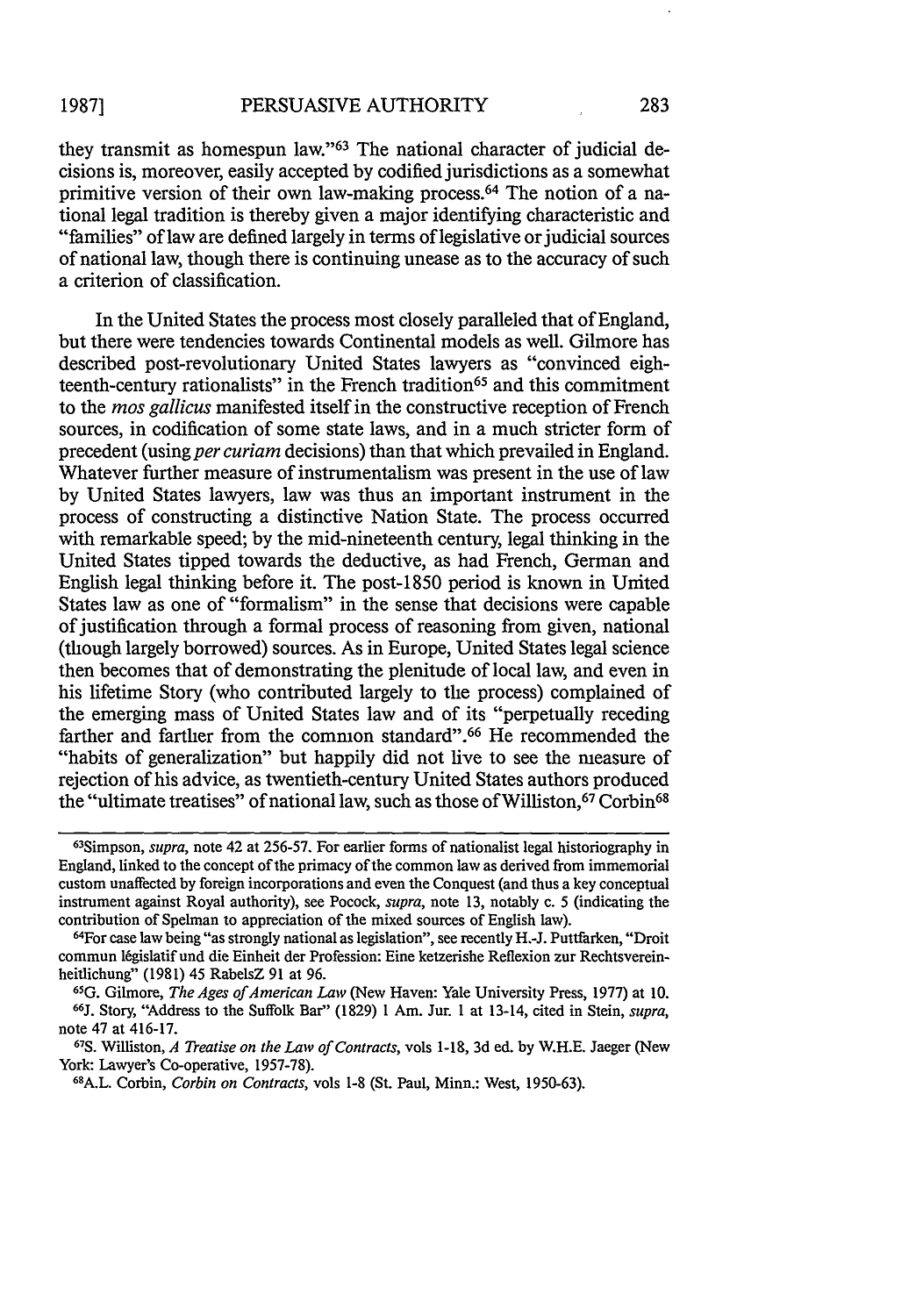and Scott,69 enormous collections of particular, positive rules, authenticated by references to staggering quantities of reported, national decisions. *Corbin on Contracts* is subtitled as *A* Comprehensive *Treatise on the* Working *Rules of Contract Law* [emphasis added] but its 500-odd page table of cases is surpassed by that of Williston, which in its third edition lists the names of decisions for 1120 pages. "And so to judgment" is a forgotten phrase. A French theory of law is joined to an English judicial model and hundreds of thousands of United States law students are introduced to the science of discovering the *creativity* of the judicial process, through intense and exegetical examination of national decisions. A century later, their resistance to the process is but a part of the larger problems being encountered by the notion of law as national response.

By the second half of the twentieth century the notion of law as national response had yielded an enormous mass of particular rules. While nineteenth-century codifications had sought the most universal forms of expression (hence their exportability) and their principal purpose was that of national unification, the newer rules were infused with detailed and varying purposes, and the notion of the goal or purpose of law became current. Jhering wrote *Der Zweck im Recht* in 187770 and crystallized an intellectual drift which began with Cujas' discovery of the particularity of law and led, through Montesquieu, to increasing fascination with the detail of its particularity, with possible relations between the richness of social life and the nature of norms produced in a particular society. The combination of heightened empirical awareness with an accepted ability to rationally make law thus led to an increase in the use of law. From the given of established norms, new norms could re-direct social activity in increasing particularity according to the will of the maker of the norm, and the new empirical sciences could both predict the need for new forms of regulation and reflect the efficacy of that which already existed. The new mass of law thus reflects the varying and detailed purposes of successive, national makers of law in a manner apparently particular to each society. Law has lost not only its reticence but its breadth, and with the realization of the subjectivity and particularity of the new law comes its fall from grace, in certain jurisdictions at least. Enormous energies are spent demonstrating the evident, that the act of judgment, the act of giving life to law, is an individual decision and that the multiplication of rules in itself cannot control the act of decision cannot effectively bind. The forms of national reaction are well known and are listed in the first paragraph of this paper. Curiously, however, the de-

**<sup>69</sup> A.V.** Scott, *The Law of Trusts,* vols 1-6, 3d ed. (Boston: Little, Brown, 1967). 70

<sup>&</sup>lt;sup>70</sup>R. Jhering, *Law as a Means to an End*, Modern Legal Philosophy Series, vol. 5, trans. I. Husik (Boston: Boston Book, **1913).**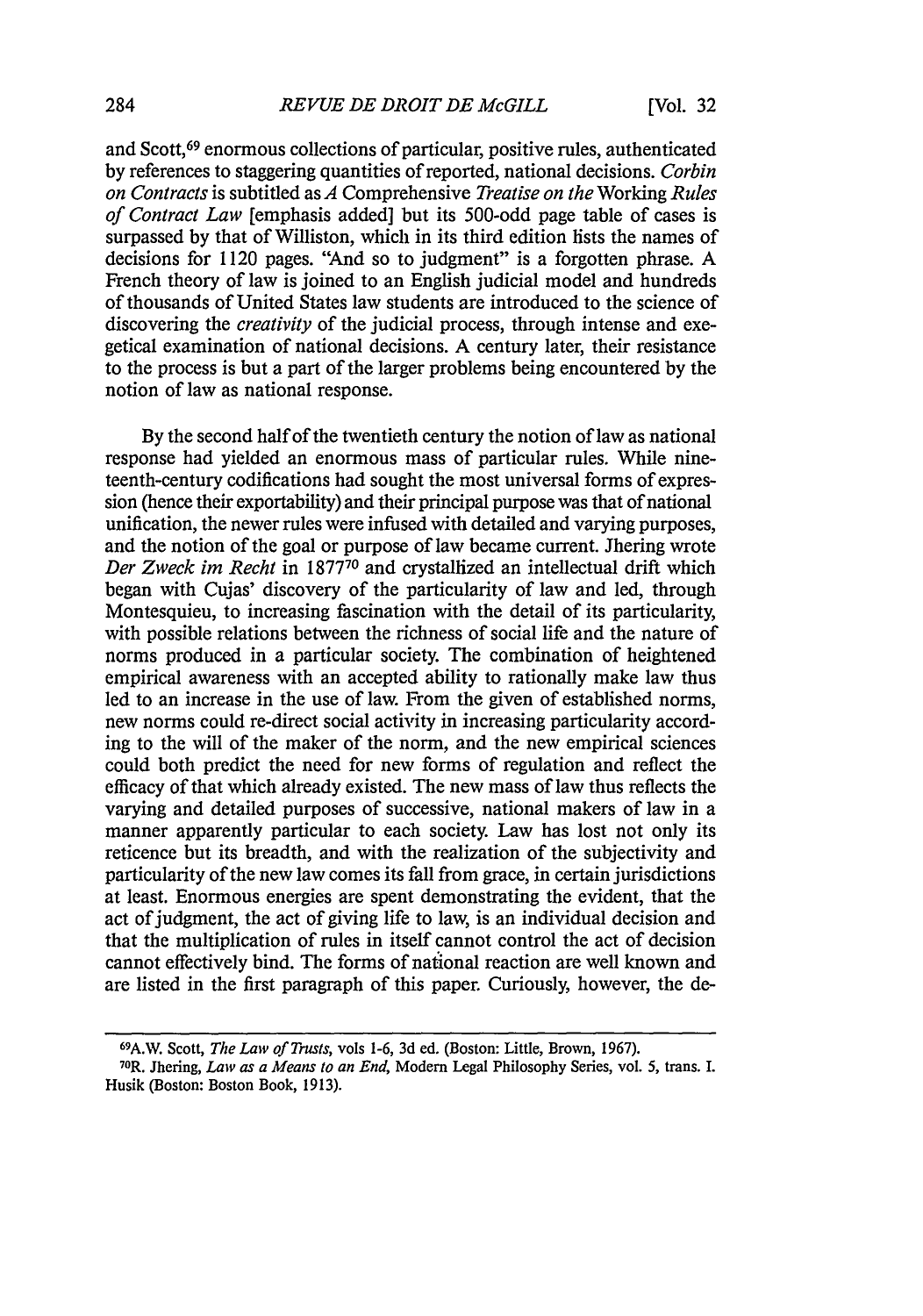constructionist movement does not result in a call for less law, but for more. In a massive and contradictory *fuite en avant,* those in disagreement with current decisions castigate the process as "mechanical" and call for greater awareness of social "reality" and still greater particularity in the utterance of national norms. The solution to law which cannot control social conduct<sup>7</sup> is more law; above all law which conforms to the purposes of reformers and which reaches to the particular effects they seek.

Again, the national reactions to law as national response take different forms, but they all share in the process of demonstrating the inadequacy of existing sources of law while calling for more law, and more particular law. In some cases severe counter-reactions are provoked. On the Continent the early movements of deconstruction *(Freirecht, libre recherche scientifique)* were followed initially by an increase in commitment to the legislative text, and the formalism of the mid-twentieth century recalled that of the nineteenth. Today, however, resignation has set in, and expressions of the twilight of comprehensive legislation multiply.72 For some, the necessary consequence is a return to judge-made law and the role of the Continental judiciary is today in ascendance.<sup>73</sup> The judiciary is associated with the earlier *ius commune* as a suppletive and tolerant means of realisation of law. Nostalgia is here dangerous, however, since the Continental judiciary is not what it was from the twelfth to the fourteenth centuries and the notion of judicial law-making is today as widely accepted as that of legislative lawmaking. Indeed, it is within the Continental judiciary that the movement of revolt against legislative forms of law and in favour of a newer, enlarged and more particular form of law has taken its most evident form. Many Continental judges now explicitly seek to use their judicial office as a means of restructuring society and their organizations call for an enlarged judicial role (both on the Bench and in public debate) and an enlarged perspective on law and society.74 More making of law is urged, of a more particular kind, as a means of implementing the purposes of those calling for more law. Doctrinal writing would have its role to play in this process and already an "enlarged" commentary on the German Civil Code is being produced,

<sup>&</sup>lt;sup>71</sup>"Realism" is the accepted term for this view, when what is meant is scepticism, and by no means the "realism" of the philosophical tradition.

<sup>72</sup> See, *e.g.,* Mouly, *supra,* note 11 at 936 on "the failure of legislative organization of society"; Puttfarken, *supra,* note 64 at 97 on the "wavering" character of contemporary legislation in West Germany; and the articles in (1986) 4 Droits, devoted to the subject *crises dans le droit.*

<sup>73</sup>See Mouly, *ibid.* at 936; Puttfarken, *ibid.* at 97; and more generally A. Pouille, *Le pouvoir judiciaire et les tribunaux* (Paris: Masson, 1985); J. Esser, *Grundsatz und Norm in der Richterlichen Fortbildung des Privatrechts* (Tfibingen: Mohr, 1956).

<sup>74</sup>See generally G.E Mancini, "Politics and the Judges **-** The European Perspective" (1980) 43 Mod. L. Rev. 1; and for reaction within the judiciary itself, see H.P. Glenn, "Limitations on Judicial Freedom of Speech in West Germany and Switzerland" (1985) 34 I.C.L.Q. 159.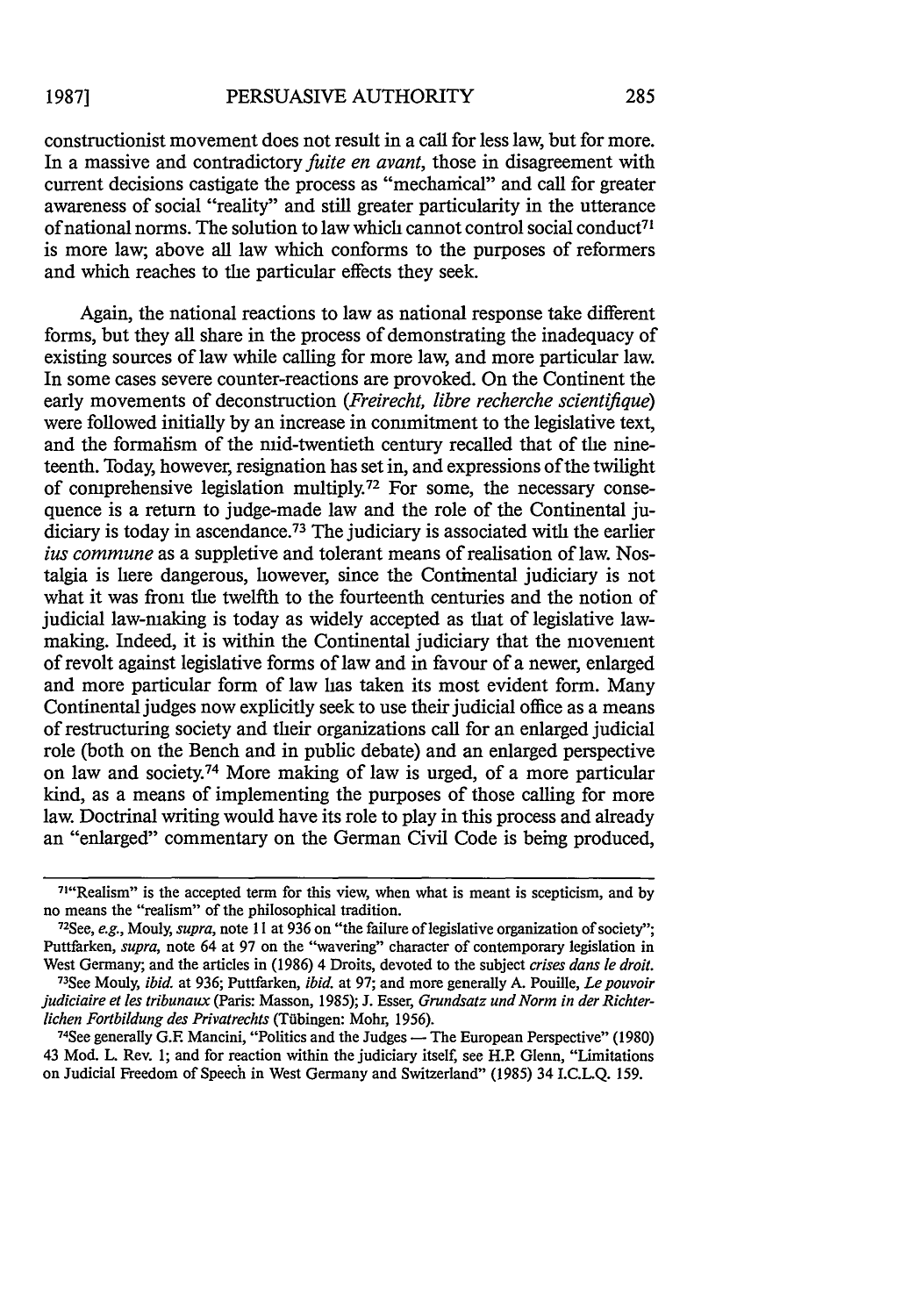though the authors acknowledge with refreshing candour that the identification of social tendencies and social consequences will not reduce the difficulty of the decision-making process. 75 The resurgence of a movement for the unification of European law is a further indication of disenchantment with national oracles of law, though there is doubt as to whether a new European legislative unity is either desirable or possible.76 In France an eloquent plea has been made for the contemporary use of Roman law  $-$ "Oh! une réception discrète, mesurée — nous avons déjà tant de textes. ... Plut6t des gorg6es de droit prises de temps en temps, selon la soif, **A** 'antique fontaine."<sup>77</sup>

In the common law world it is the national, law-making judiciary which is the principal target of deconstruction. The politics of the judiciary is a general theme in the United Kingdom<sup>78</sup> and in the United States, where the institutional security of the English judge is married to the constructivism of the French rationalists, the combination is said to represent "the arrogation of unlimited power by the judges". 79 Again, there is some transfer of affection amongst formal sources of law and legislation is urged by many as a scientific and legitimate alternative to traditional case law, usually without regard to its current effectiveness abroad. 80 Reaction to national law is thus most severe in the United States, where confidence in both judicial and legislative sources has led to more law than can ever be read, let alone known. The plethora of law, and its evident subjectivity and relativity, then leads to more severe reactions than the simple scepticism of the early twentieth century. Since it is impossible to know all the law being made,<sup>81</sup> and since in any event new law is merely a statement of purpose by a present member of the State hierarchy, which cannot bind, there is no real impediment to seeking to make law oneself, in the sense of statements of personal purpose in legal form in a particular field of endeavour in which some expertise may be claimed. The style of legal education contributes to this process, as the multiplicity of positive sources leads to more and more detailed study of them in narrower and narrower fields of activity. The (relatively) modest task of producing "ultimate treatises" of national law is

<sup>75</sup>R. Wassermann, ed., *Reihe Alternativkommnentare: Kommentar zum Bfirgerlichen Gesetzbuch*, vol. 2 (Neuwied: Verlag Luchterhand, 1980) at vii.

<sup>&</sup>lt;sup>76</sup>See generally Mouly, *supra*, note 11; H. Kötz, "Rechtsvereinheitlichung — Nutzen, Kosten, Methoden, Ziele" (1986) 50 RabelsZ 1.

Carbonnier, *supra,* note 34 at 107.

<sup>&</sup>lt;sup>78</sup>J.A. Griffith, *The Politics of the Judiciary*, 2d ed. (London: Fontana, 1981).

Gilmore, *supra,* note 65 at 35. The United States Supreme Court is, however, presently reducing its visibility and blurring the significance of its decisions.

<sup>&</sup>lt;sup>80</sup>Remarkably, even the process of choice of law has recently become the object of much legislative intervention in the United Kingdom.

The growth of legal research firms to assist *lawyers* in finding the law is the best indication of the extent of this problem.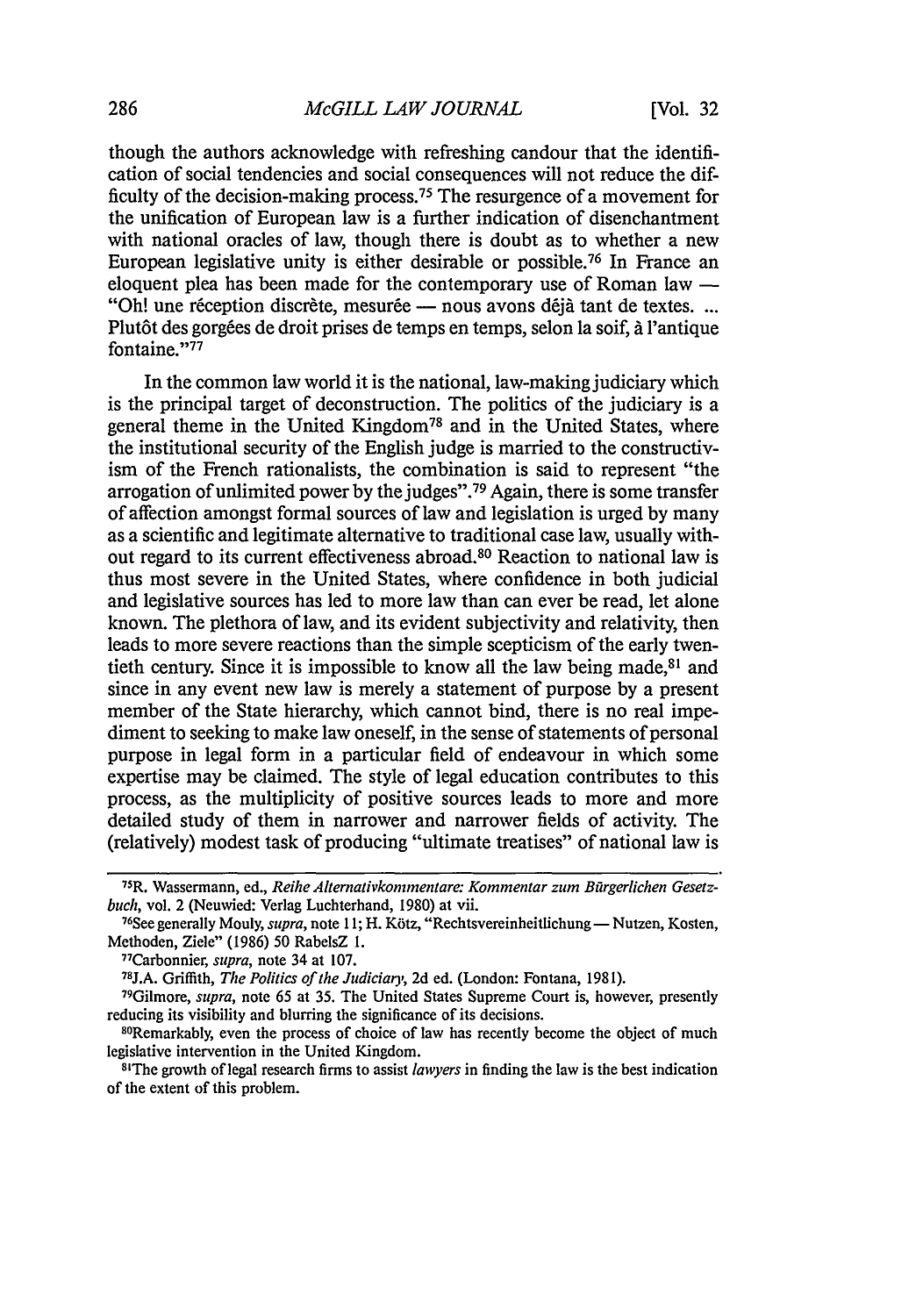largely abandoned, in favour of more vigorous personal statements, usually in law reviews.82 It has been said that legal writers in the United States have therefore become largely preoccupied with giving "an account of what is happening amongst themselves<sup> $33$ </sup> and accusations of narcissism, personal bias and self-interest are now common coin in United States legal discourse, to the regret of those who look to United States law as a model. This national implosion is similar to others, however, in that the scepticism towards existing law is not so much productive of a call for less law (though this also occurs) as of a larger movement in favour of more law; this is again the law of the reformers and in the particular detail they favour in the field they have come to know. The fascination with law affects even those dedicated to its elimination and "enlarged" doctrine emerges in United States legal academic thought as the means of implementing detailed projects of personal reform, as it has amongst the European judiciary.

These national reactions to national law, however, represent more than the personal sensibilities of increasingly vocal academics. On the Continent they affect in the most immediate fashion the functioning of tribunals, as the engaged judiciary is itself challenged by litigants, state officials and other members of the judiciary. In all the States of national law, moreover, law itself as a collective and objective enterprise comes to be challenged and threatened. In the language of Professor Berman: "It is impossible not to sense the social disintegration, the breakdown of communities that has taken place  $\dots$ . What has this to do with law? A great deal."<sup>84</sup> This sense of the decline of law is not, however, universal, since the continuation of law is not limited to law in the form of national response. The notion of law as enquiry presents a continuing, and even dominant, though largely unproclaimed, alternative.

### *B. Law as Enquiry*

Outside the jurisdictions which have contributed most affirmatively to the Western legal tradition there has been less confidence in the notion of law as national response. To be more precise, there has been less confidence

<sup>820</sup>n the multiplication of specialized law reviews as an indication of decline in fundamental legal thought, see C. Atias, *Epistémologie juridique* (Paris: Presses universitaires de France, **1985)** at **71.**

**<sup>83</sup>C.** Stone, "From a Language Perspective" **(1981) 90** Yale **L.J.** 1149 at **1151;** and for **U.S.** legal academics declining in utility since they "write primarily for other academics", R. Cramton, "Laws unto Themselves" *Times Literary Supplement* (22 November **1985) 1329** at **1330;** for self-conscious footnoting of indebtedness to colleagues as an effort towards visibility in a crowded field, see **A.** Hunt, "The Theory of Critical Legal Studies" **(1986)** 6 Oxford **J.** Legal Stud. **1** at 2. **84H.J.** Berman, *Law and Revolution: The Formation of the Western Legal Tradition* (Cam-

bridge, Mass.: Harvard University Press, **1983)** at vi.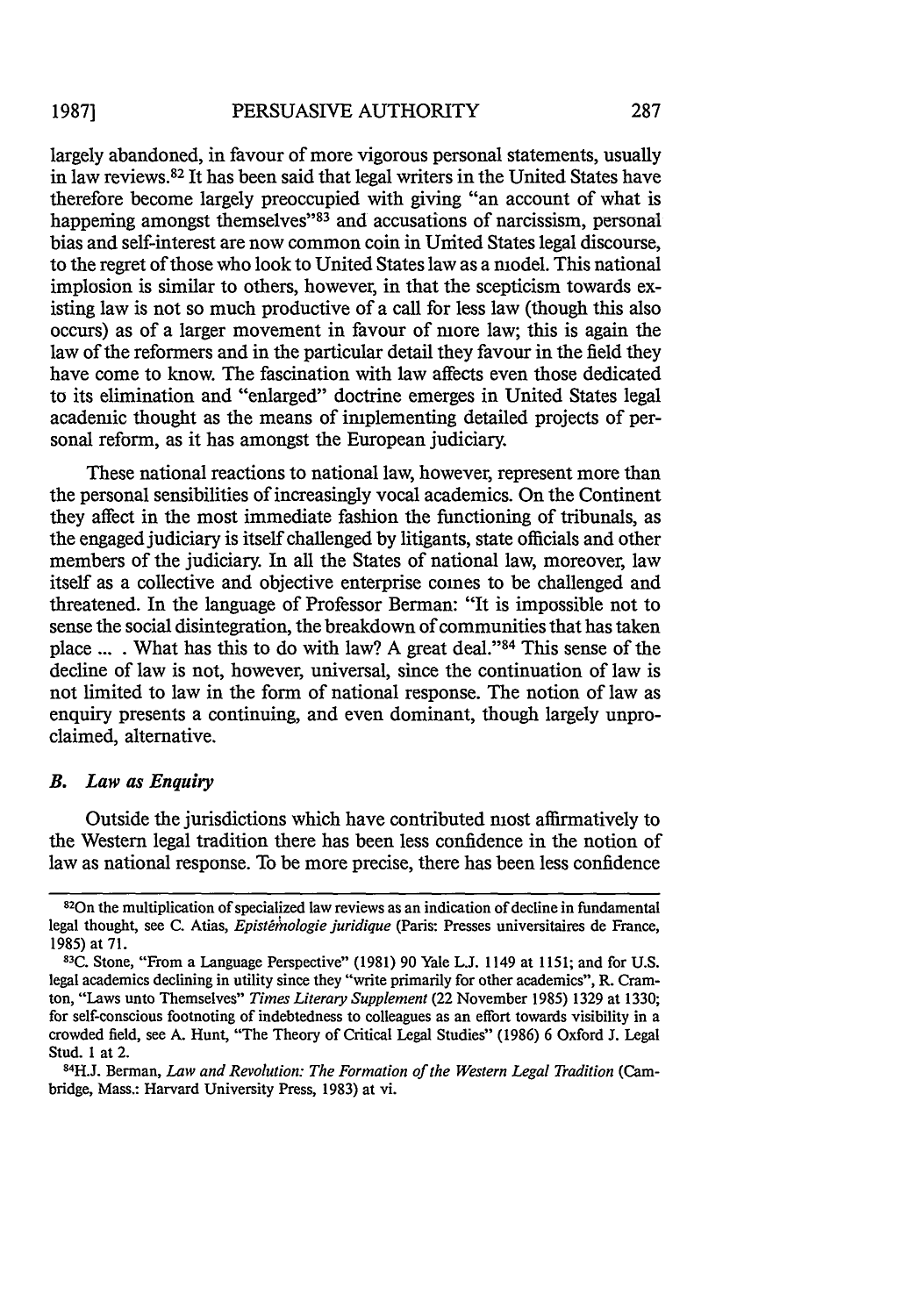in national response as law, and this hesitation as to the adequacy of local sources is seen in continuing loyalty to overarching political structures, or to the memory of them, and in adherence to foreign models of law idealized as rational. As Roman law was thus revered in Europe, so have Roman, French, German, English and American law come to be revered in much of the rest of the world and come to represent ongoing sources of law in other States. The law of these other States is thus not composed exclusively of binding State law and the use of extranational persuasive authority is, as has been said, 85 indicative of freedom in the choice of law on the part of legal officers. To the extent that the law used by these officers is not definitely made and imposed upon them but is rather chosen by them in an ongoing process, the underlying notion of law is that of enquiry. There is never a closing of sources, never a declaration of satisfaction with existing knowledge, never a pure process of deduction from a single given, never an entire commitment to an exclusive paradigm of law. In general, there is also less assurance as to the role of law and the ongoing commitment to external sources is therefore accompanied by a certain reticence as to the extension of legislative or judicial jurisdiction. The remainder of this paper will set out the Canadian experience with the notion of law as enquiry, as a means of continuation of law, but it is important to emphasize how widespread this view of law is in the contemporary world. Thus there is much practical use of English law in the Commonwealth, of United States law in countries with similar constitutions, of French or German law in countries with derived codifications, and the list could be lengthened. There are directions of loyalty, but the fundamental characteristic of the phenomenon is the openness to even a single extranational source. Of course there is much contemporary nationalism and there are many calls for original, national jurisprudence (for purposes of political demarcation), but the practice of much of the world of law is to remain continuingly receptive (and not once and "critically" receptive) to extranational legal experience. Where loyalty to a single, foreign source is taxed as derivative, moreover, it is frequently done in order to effect a change in alliance (as from English to French law, or English to American law). Here, as in the process of reception itself, accusations of the derivative or unoriginal character of reliance on foreign models neglect the wider field of choice which such models present and the original character of all realisations of law.<sup>86</sup>

It should also be noted that the concept of law as enquiry was the dominant concept of law in all jurisdictions of the Western legal tradition until the constructive receptions of the seventeenth through nineteenth centuries. The English common law developed as an island in the Romanist

<sup>85</sup> See the introduction to this article.

<sup>86</sup> See above, text accompanying note **31.**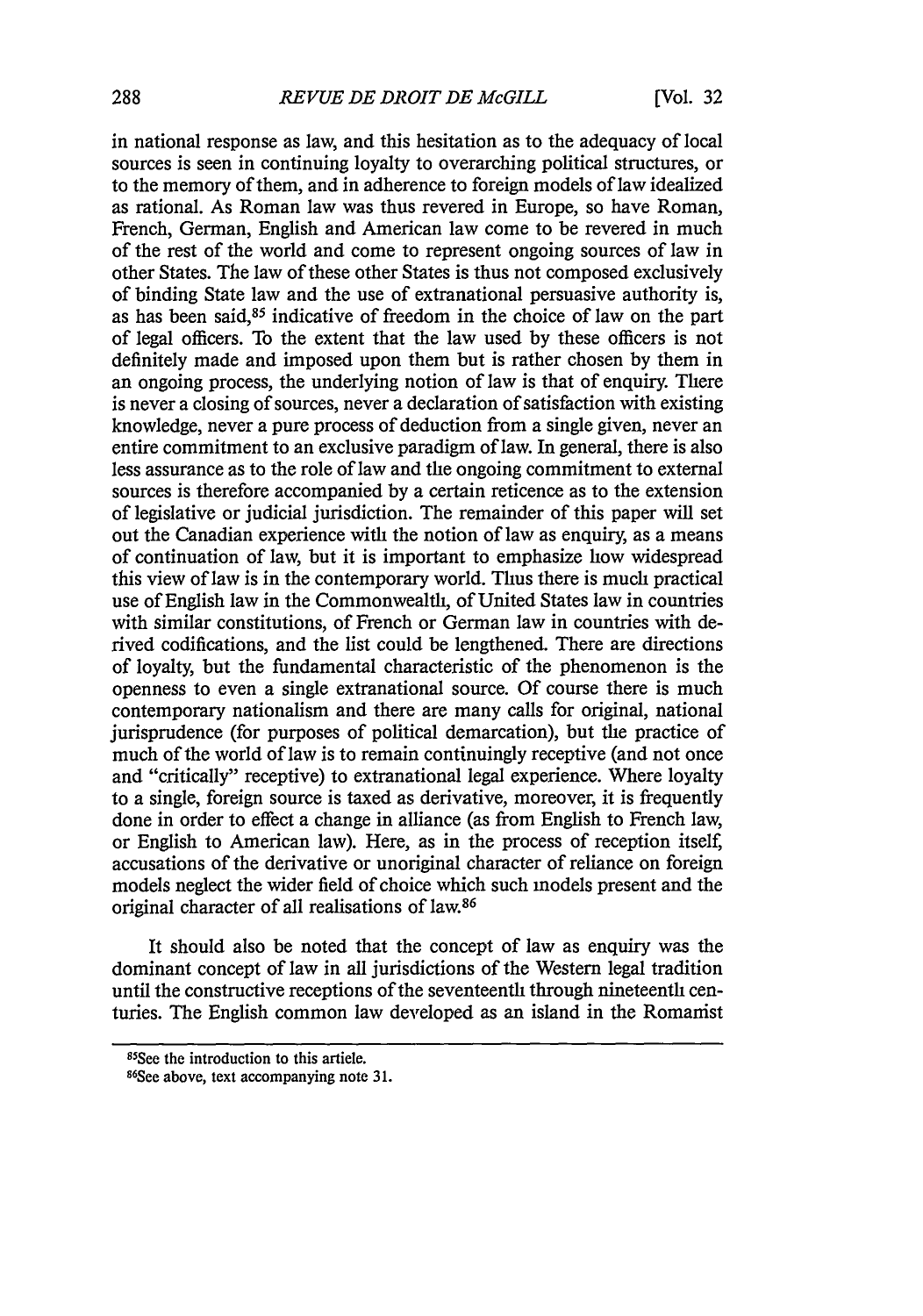sea, as a local and customary exception to the universal learning, but it has co-existed with Continental forms of law (in Chancery, Admiralty and commercial law) for much of its existence. The customary laws of France and Germany did not displace Roman law until the nineteenth and twentiethcentury codifications. Receptions in these jurisdictions were thus in large measure ongoing receptions; the continuation of law was through enquiry amongst the range of domestic and allied sources. This was so because it was not thought that law could be made; since it could not be made it could not be made complete; and domestic law could never be taken as entirely occupying the range of choice. Law as enquiry is thus the dominant concept, both in space and in time, in the continuation of Western law.

In the contemporary world the notion of law as enquiry has had to accommodate the existence of the State and the utterance of norms by officers of the State. It is in the nature of persuasive authority, however, to tolerate assertions of local particularity. This has been seen in discussing the reception of Roman law in Europe.<sup>87</sup> Contemporary State law is thus entirely compatible with the notions of persuasive authority and law as enquiry, in the sense that State law is taken as displacing but never entirely eliminating extranational sources. National, positive law is the equivalent of the local custom of an earlier era and takes its place within an existing field of persuasive authority. Law thus precedes the State and continues to surround it.

In Canada the continuation of law, following reception, has been marked by continuing political loyalty to England and France and by a newer North American loyalty to the United States. Loyalties to England and France persisted after the acquisition of independence by Canada in the early twentieth century; loyalty to the United States has developed largely since that time. Political loyalties have been accompanied by appreciation and admiration of English, French and American legal thought and the essential elements of reception as alliance have thus been equally present in the continuation of law. The Canadian Nation State thus emerged slowly and the slow construction of its "vertical mosaic" has not eliminated an "internal point of view" on the part of its citizens which is accommodating to extranational institutions. There has never been a formal "adoption" of contemporary English, French or American law in Canada; each of them is simply there. They are not seen as radically "foreign" laws; they represent living law which may be useful in the practical process of dispute resolution. There have, however, been discernible differences in attitude towards persuasive authority in the last two centuries of Canadian legal history.

<sup>87</sup> See above, text accompanying note **13.**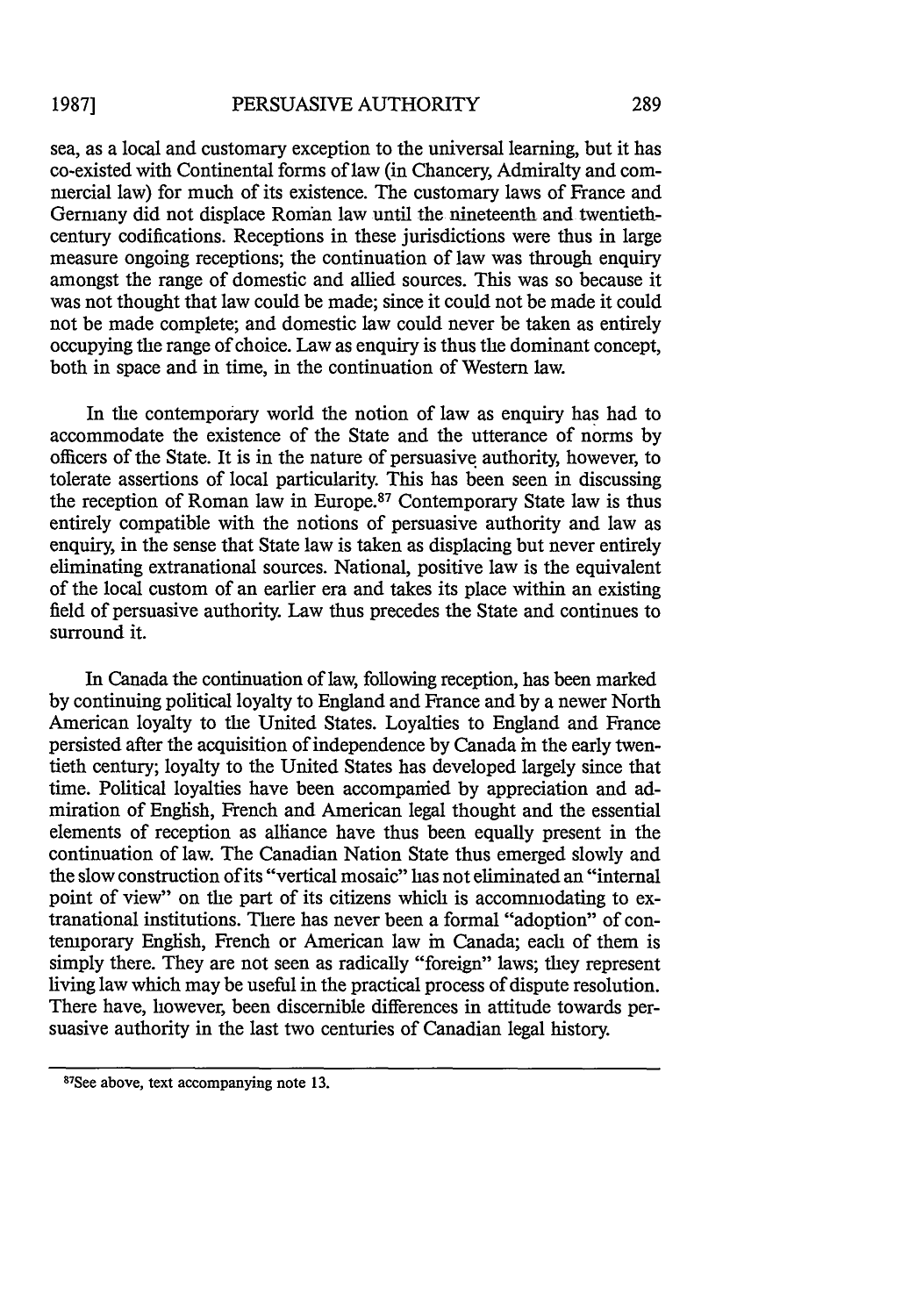The nineteenth century in Canada was one of openness to foreign models of law and the natural affinity of Canadian lawyers to look to the law of a metropolitan jurisdiction, in a spirit of alliance, was reinforced by views then current of constructive borrowing. France had borrowed in its codification; England and the United States had embarked upon a major process of incorporation of civil law into their national systems of precedent; there was a flow of translations of major works across the boundaries of legal "families". In Nova Scotia, Murdoch praised the utility of American and Roman law in ameliorating local institutions; 88 in what is now Ontario a certain flamboyance of judicial style became evident ("We are about to define the position of multitudes by whom a country is being peopled"); $89$ and law libraries provided an eclectic range of common and civil law authority.<sup>90</sup> In the colony of Lower Canada the mix of sources was even greater.<sup>91</sup> and de Tocqueville, arriving from the newly unified Nation State of France, now totally engrossed in its own legislative texts, expressed dismay at the mixture of language and traditions in the court practice of Quebec.<sup>92</sup> In the Supreme Court of Canada, newly-created in 1875, United States cases numbered ten to twenty-five per cent of those cited to the Court<sup>93</sup> and the Court displayed clear tendencies towards imposition of a rationally inspired, uniform Canadian law, in large measure borrowed from abroad. With the adoption of the *Civil Code of Lower Canada* in 1866 and the formal enunciation by the Supreme Court of the binding character upon itself of its own decisions in 1909,94 the instruments of formal positivism were put in place.

This was the time for closing the door to persuasive authority and the building of complete, distinctive and unifying sets of local law. As England, France and the United States had terminated their constructive receptions

88See B. Murdoch, supra, note 28 at 6, 16-17 and 35. See also B. Murdoch, "An Essay on the Origin and Sources of the Law of Nova Scotia: Read on Saturday 29 August, 1863" (1984) 8(3) Dal. L.J. 187 at 191.

89 See R.C.B. Risk, "Sir William R. Meredith C.J.O.: The Search for Authority" (1983) 7 Dal. L.J. 713 at 724, citing Chancellor Blake in *O'Keefe v. Taylor* (1851), 2 Grant's Ch. 95.

<sup>90</sup>See G.B. Baker, "The Reconstitution of Upper Canadian Legal Thought in the Late-Victorian Empire" (1985) 3 Law & Hist. Rev. 1.

91J.E.C. Brierley, "Quebec's Civil Law Codification: Viewed and Reviewed" (1968) 14 McGill  $L.J. 521.$ 

See A. de Tocqueville, *Oeuvres completes: Voyages en Sicile et aux Etats Unis,* t. 5, vol. **1,** 2d ed. **by** J.-P. Mayer (Paris: Gallimard, 1957) at 212-13. The tradition of central imposition of uniformity in the name of reason is also evident in matters of language and de Tocqueville found that the resident *avocats* "manquent particulièrement de distinction parlant français avec l'accent normand des classes moyennes".

**93J.M.** Maclntyre, "The Use of American Cases in Canadian Courts" (1966) U.B.C. L. Rev. 478 at 486: "certainly there was no hesitation in citing them, and their parentage was not considered important."

Stuart *v.* Bank *of Montreal* (1909), 41 S.C.R. 516, aff'd for different reasons (1910), [1911] A.C. 120, 80 L.J.P.C. 75 (PC.).The rule has been abandoned since the 1970's, paralleling similar developments in the United Kingdom.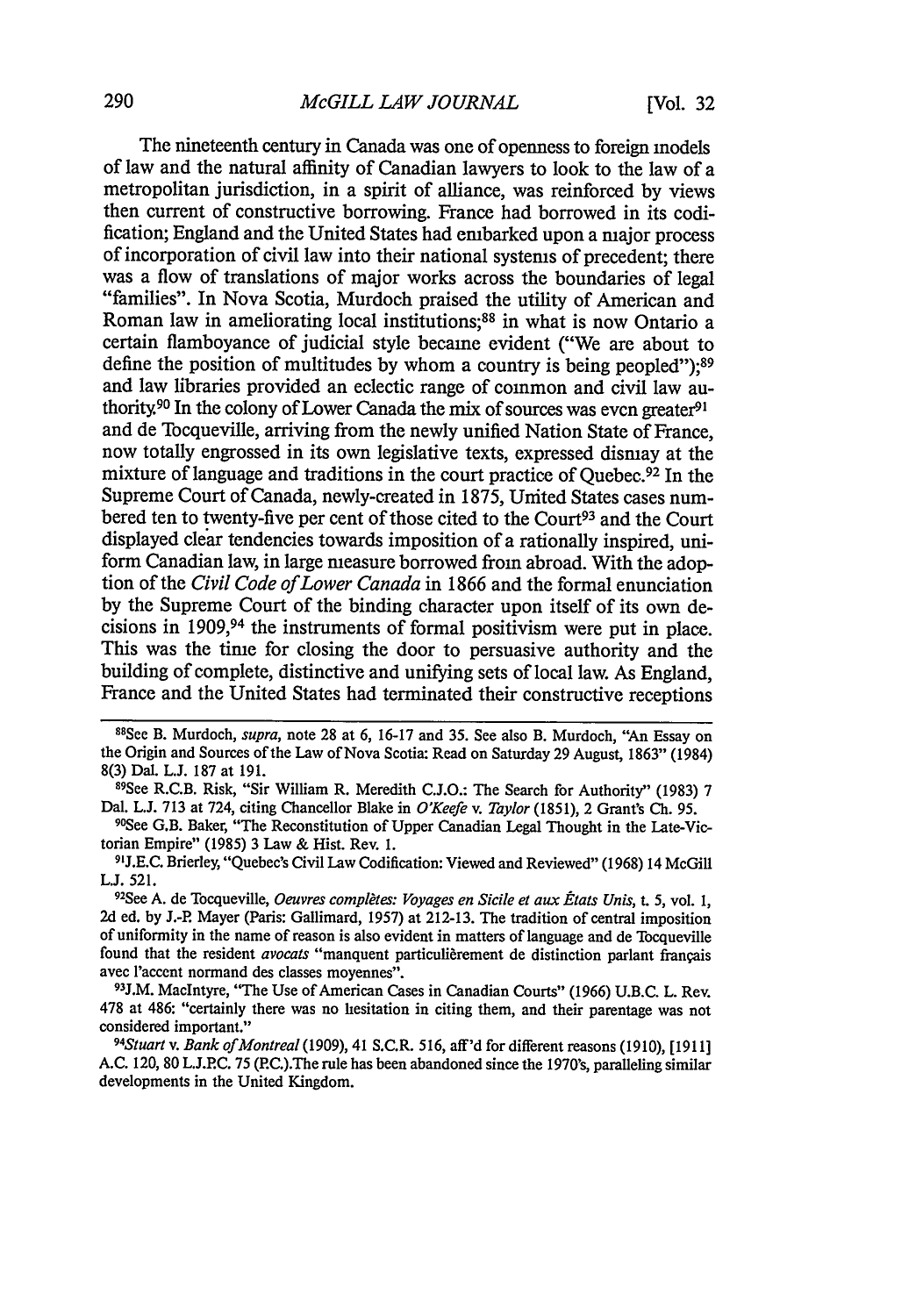and turned to the detailed elaboration of national, binding law, so could other jurisdictions complete the process of nation-building through law, isolating themselves from extranational sources which would dilute the image of law as a distinctive product of the Nation State.

Since the last years of the nineteenth century there has thus been considerable sentiment in Canada in favour of the concept of national, binding law. This could be said to be a highly derivative phenomenon, but the decision to be as original as others is probably as capable of individual justification as the decision not to be as original as others. Whatever the ultimate in originality, the use of law for national purposes was vigorously urged, nowhere more so than in Quebec, where a culturally distinct population was often said to require a distinctive law as a means of cultural demarcation and even cultural survival. This sentiment had contributed in some measure to the codification process itself in Quebec, but became more vigorous in the twentieth century. It was said that "[c]'est par sa façon d'exprimer le Droit qu'une nation manifeste en partie son originalité",95 and a more contemporary visitor from France has praised, with superb disdain for the entire history of Quebec law, the "originalité et pureté qui sont des pièces maîtresses de la civilisation juridique du Canada d'expression et de pensée françaises."<sup>96</sup> The political sentiment in favour of eulisting law in support of cultural particularity has manifested itself clearly in Quebec legislative activity and in studied indifference to feeble efforts towards Canadian legislative uniformity.97 The claims of Quebec nationalism on law have thus been most evident, as elsewhere, in legislation, but they have manifested themselves as well in antagonism towards those foreign sources, here of the common law, which are judged incompatible with civilian tradition.

The same general statement may be made, though with somewhat less force, of the effect of nationalist thought on law in the Canadian common law provinces. Horace Read argued in the 1950's for "Canadian judges developing Canadian law to meet Canadian needs", <sup>98</sup> and this insistence on particularity inspired both legislative activity and hostility to (selected) foreign sources. Read was arguing against the use of English precedent, but a decline in the use of other foreign sources had already occurred. Resistance

essa.<br><sup>95</sup> A. Perrault, *Pour la défense de nos lois françaises* (Montréal: Action française, 1919) at 8. <sup>96</sup>P. Azard, "Le problème des sources du droit civil dans la province de Québec" (1966) 44 Can. Bar Rev. 417 at 418. See also P. Azard, "Le Droit Québécois, pièce maîtresse de la civilisation canadienne frangaise" (1963) 5 C. de D. 7.

<sup>97</sup>A distinguished Quebec jurist has thus remarked laconically that "l'uniformisation du droit n'est pas un mal en soi", reflecting the universal ambivalence, if not hostility, to still wider forms of uniformity imposed in a binding fashion in the name of reason: A. Mayrand, "Le droit comparé et la pensée juridique canadienne" (1957) 17 R. du B. 1 at 2.

**<sup>98</sup>H.** Read, "The Judicial Process in Common Law Canada" (1959) 37 Can. Bar Rev. 265 at 268.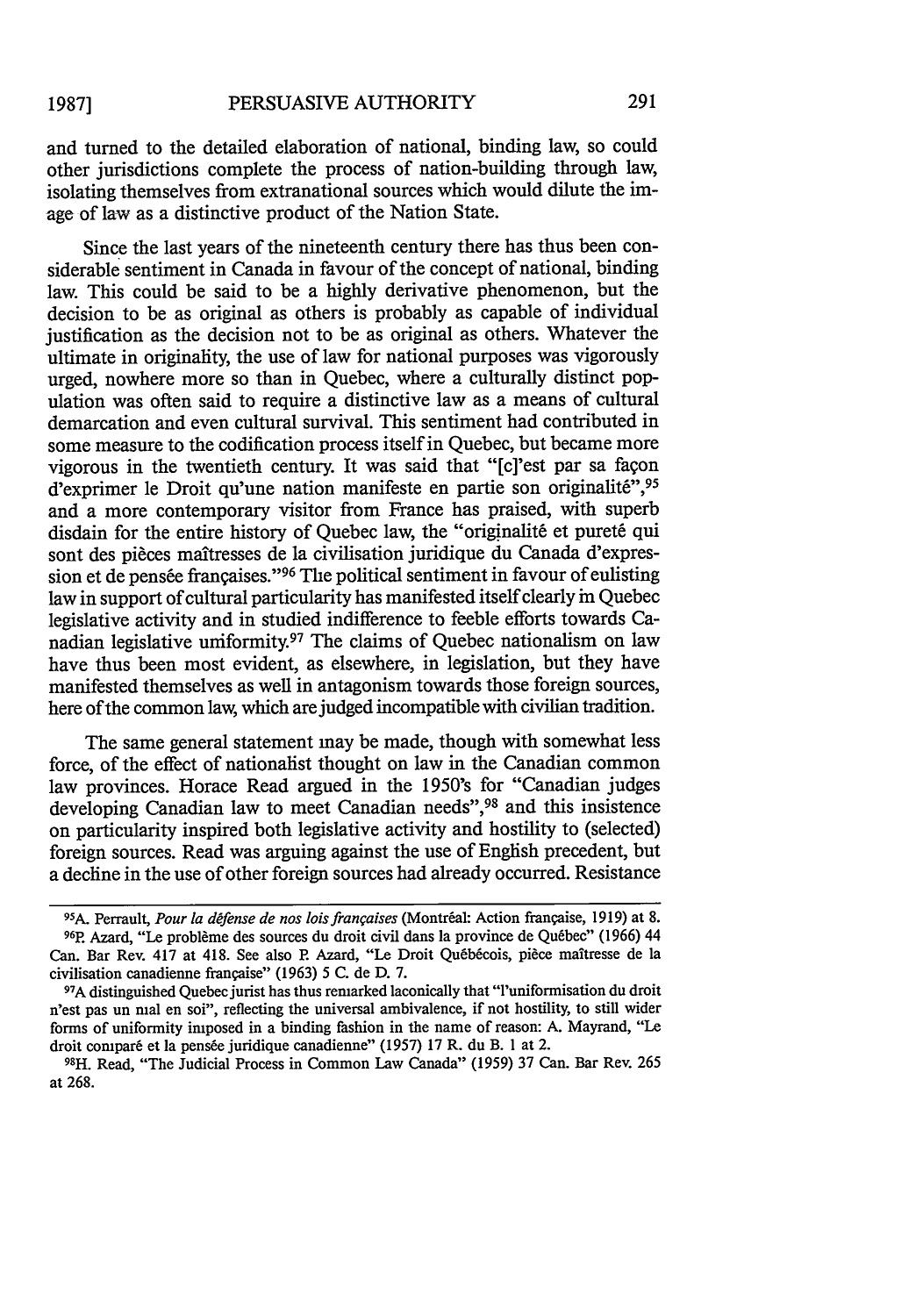to the citation of United States case law had in some cases been explicitly stated by the judiciary<sup>99</sup> and nineteenth-century use of civil law authorities largely disappeared, even for constructive purposes. The particularity of provincial legislation became an increasing source of conflicts of laws and there was as little enthusiasm in common law Canada as elsewhere for imposed legislative uniformity. 100 Even where there was borrowing of uniform United States legislation a process of constructive reception occurred, with domestic "improvement" in each province of the foreign model, and uniform foreign law became distinctive and diverse domestic law.10' There was, in short, some confidence in the ability to make as much law as was necessary.

While nationalist legal thought was thus clearly present in twentiethcentury Canada, there were major intellectual obstacles to its dominance. Diverse political loyalties continued to exist and while these were often sharply focussed on England or on France, or to a lesser but increasing extent on the United States, each of them was an external loyalty, a denial of the power of the domestic Nation State to command exclusive allegiance. In the case of loyalty to England there has been criticism by nationalists of a "colonial" mentality, since contemporary attitudes could be seen as a continuation of abandoned colonial structures, but the intellectual *dtmarche* is the same here as in cases of loyalty to France or the United States, where formal colonial structures are largely forgotten or have never existed. Such nations are not perceived as "foreign"; there is rather a sharing in their intellectual tradition and a commitment to that tradition, as there was a sharing in and commitment to the intellectual legal tradition of Rome. This sense of personal sharing in the experience of others is more dangerous to constructive and exclusive nation-building than a diffused universalism; it provides a specific object of external loyalty, an obvious illustration of the mixed character of national construction, and a means of integrating foreign law into daily legal practice.

<sup>99</sup>See the judgment of Ritchie J. in *R.* v. *Miller* (1976), [1977] 2 S.C.R. 680 at 706,63 D.L.R. (3d) 193, 31 C.C.C. (2d) 177; see also MacIntyre, *supra,* note 93; Note, "The Use of American Legal Literature" (1943) 21 Can. Bar Rev. 57 at 57, commenting on "a prejudice, commencing in the law schools and extending to the courtroom, against the use of American authorities and texts."

<sup>&#</sup>x27;0On the failure of Canadian efforts towards provincial legislative uniformity, see E.E. Palmer, "Federalism and Uniformity of Laws: The Canadian Experience" (1965) 30 Law and Contemp. Problems 250; R.C.C. Cuming, "Harmonization of Law in Canada: An Overview" in R.C.C. Cuming, co-ord., *Perspectives on the Harmonization of Law in Canada* (Toronto: University of Toronto Press, 1985) 1 at 35.

**<sup>10</sup>tJ.S.** Ziegel & R.C.C. Cuming, "The Modernization of Canadian Personal Property Security Law" (1981) 31 U.T.L.J. 249 at 251.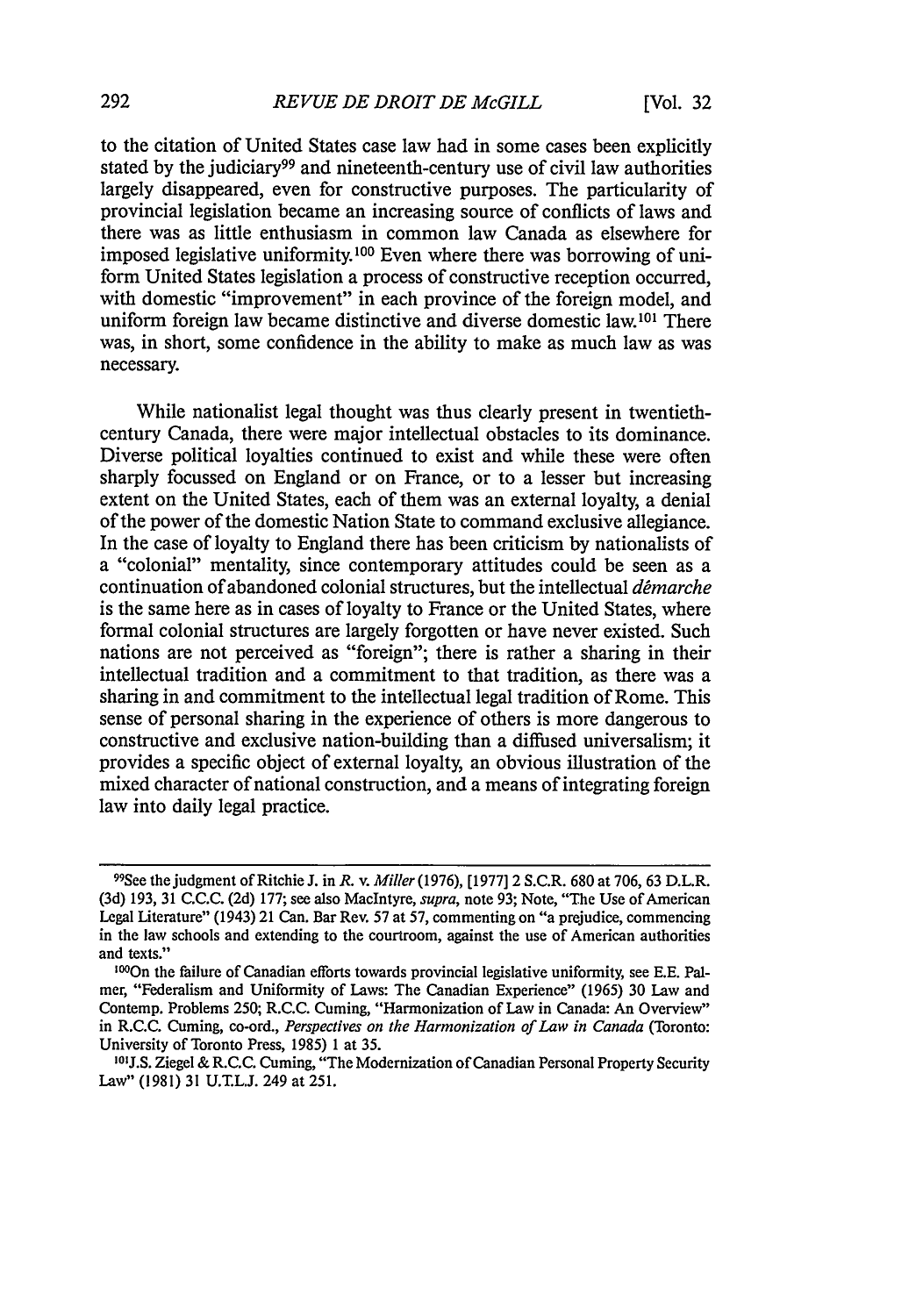In legal matters there were more precise obstacles to the construction of a purely national law. In Quebec the codification process did not purport to be complete and the *Civil Code* itself did not command exclusive attention, as did the Napoleonic Code. The *ancien droit* was not entirely abrogated, but only in cases of duplication or inconsistency with the *Civil' Code,* which could therefore be supplemented by other sources of law.<sup>102</sup> Nor were judicial decisions prohibited as a source of law, and it has been observed that "the codification of the Quebec laws seems rather like a half-measure, typical of compromise",<sup>103</sup> though such a codification is perhaps more representative of the codification process in general than that accomplished through radical elimination of other sources of law, as occurred in France.<sup>104</sup> In common law Canada a similar indication of the necessarily incomplete character of local law existed in the "declaratory theory" of the common law, acted upon explicitly or implicitly by judges of the common law throughout most of its history. The declaratory theory teaches that judges do not make law but only declare pre-existing law, here a transnational common law the content of which may be derived from decisions of the courts of any common law jurisdiction. The difficulty of identifying a fixed source of such a pre-existing law, outside of the judiciary itself, resulted in ridicule being heaped upon this theory in an age of national legal construction, binding precedent and radical scientific positivism, particularly in jurisdictions fully committed to the national law-making process. In common law Canada, however, the notion of binding precedent had to maintain a precarious coexistence with the declaratory theory, said in 1968 to be "the theory of our system of law" and reformulated to mean more simply that the "common law is a developing system in the sense that there is a continuing process of development and exposition of rules."105 Seen in this light the declaratory theory is simply a denial of the existence of a single, binding source of law and the assertion of an ongoing process of enquiry in which the most persuasive authority is sought, regardless of its origin, for the resolution of a given case. It is a warning not to take single institutions, or authors, too seriously. They are called upon to decide cases or enact norms or give opinions, but the search for law is too important for any potential external source to be eliminated *a priori.* The law is never definitively given; it is always to be sought, in the endlessly original process of resolution of individual disputes through law. In France, after two centuries of inspired and

<sup>1</sup> 02 Art. 2712 *C.C.LC.*

<sup>&#</sup>x27; 03 M.A. Tancelin, "Introduction" in EP Walton, *The Scope and Interpretation of* the *Civil Code of Lower Canada,* new ed. by M.A. Tancelin (Toronto: Butterworth, 1980) 1 at 27.

<sup>104</sup>The Swiss Civil Code, designed to achieve national uniformity, nevertheless provided for the opting out of many of its provisions on the part of particular cantons. 1 05 Jackett, *supra,* note 29 at 29.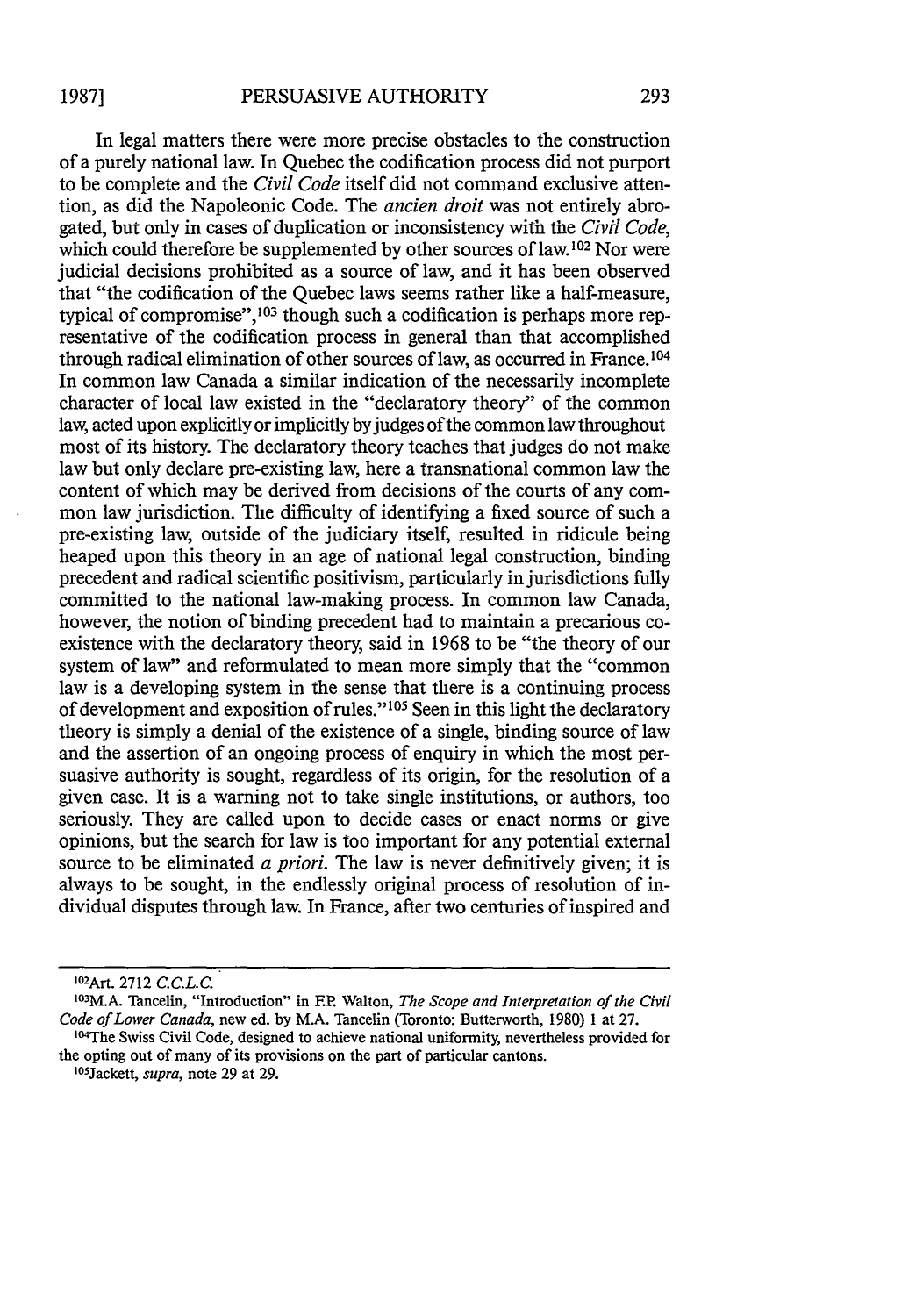brilliant legislation, voluminous beyond description, the declaratory theory of law is receiving renewed attention. It has recently been stated: "Le droit est variable et diffus. Il est donc une matière à découvrir et non pas à créer."<sup>106</sup>

In Quebec the view that domestic law is necessarily incomplete has led to reliance on French law in matters of private law, on the common law (from England, Canada and the United States) in matters of public law and some (contested) use of sources outside their own "family", as where the common law is used in private law matters (reversing the pattern of the use of civil law in common law jurisdictions in the nineteenth century). It has been observed, correctly it is felt, that this is done because the judge "se sent beaucoup plus sûr de lui, ayant comme appui la continuité jurisprudentielle étrangère plutôt que ses seules propres ressources d'exégèse du texte",<sup>107</sup> echoing Professor Coing's statement that the development of law in Europe was characterized **by** a process of interpretation of the *ius commune* rather than by pursuit of original constructions.<sup>108</sup> A recent study<sup>109</sup> of citation patterns in Quebec courts thus indicated the following use of domestic and foreign sources, listed in order of frequency of citation: Quebec decisions (129 citations), French authors (117),110 common law decisions, with no indication of country of origin (79), Quebec authors (29), French decisions (25) and common law authors (13). Approximately sixty percent of citations are therefore to non-indigenous sources, and there is clear appreciation of the merits of civilian academic writing and common law judicial opinions. While there is sometimes fierce controversy as to the merits

**<sup>106</sup>C.** Mouly, "La doctrine, source d'unification internationale du droit" (1986) 38 **R.I.D.C. 351** at 364; and see **J.-M.** Varaut, "Le droit commun de l'Europe" Gaz. Pal., 19-20 September 1986, Doct.9: "le droit est antérieur à la règle de droit et la déborde de partout"; C. Atias, "Une crise de légitimité seconde" (1986) 4 Droits 21 at 32: "le droit n'est pas une construction mais une réalité à découvrir"; and more generally see the work of M. Villey, notably *Philosophie du droit: D(finitions etfins du droit,* vol. 3, 3d ed. (Paris: Dalloz, 1982) and *Le~ons d'histoire de la philosophie du drolt,* 2d ed. (Paris: Dalloz, 1962). **<sup>07</sup>**

<sup>&</sup>lt;sup>107</sup>J.-L. Baudouin, "Le Code civil québécois: crise de croissance ou crise de vieillesse" (1966) 44 Can. Bar Rev. 391 at 406.

<sup>&</sup>lt;sup>108</sup>H. Coing, *Handbuch der Quellen und Literatur der neueren europäischen Privatrechtsges*chichte, vol. **1** (Munich: C.H. Beck'sche Verlagsbuchhandlung, 1973) at v. **<sup>09</sup>**

<sup>&</sup>lt;sup>109</sup>P.-G. Jobin, "Les réactions de la doetrine à la création du droit civil québécois par les juges: les debuts d'une affaire de famille" (1980) 21 C. de D. 257 at 270.

**<sup>11</sup>** These authors are frequently those of the nineteenth century exegetical school, concerned with elaboration of the purportedly universal significance of the Napoleonic Code, and less frequently modem French authors who have immersed themselves in more particular and positive expressions of French law. On the decline of the exegetical authors in France and their continuing citation in Quebec, compare Rémy, *supra*, note 58 at 255 and Tancelin, *supra*, note 103 at **15.**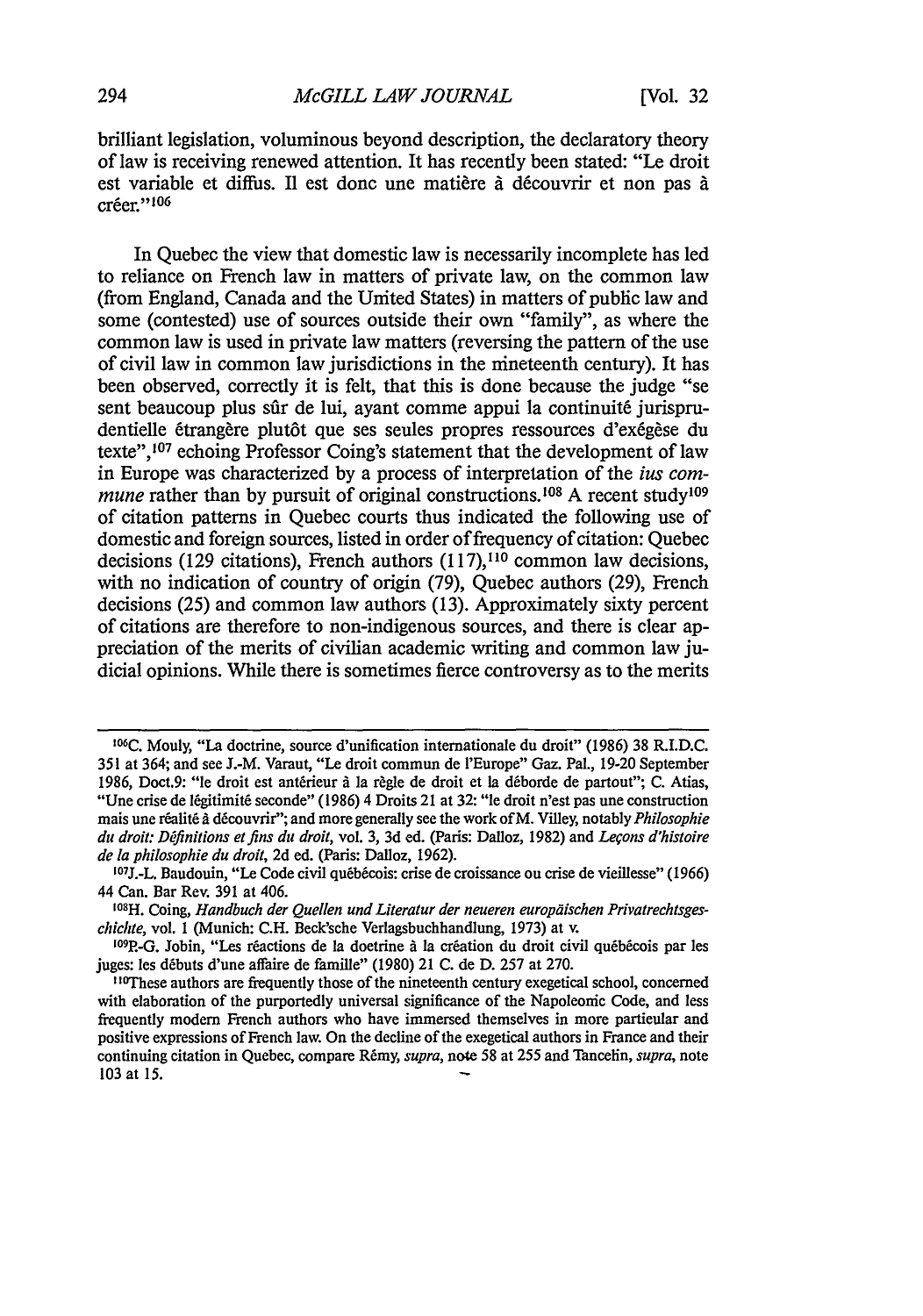of particular sources in relation to individual questions,<sup>111</sup> the relatively free exchange of persuasive authority has not led to radical uniformity or the elimination of an autonomous body of Quebec law. One of the staunchest defenders of the autonomy of Quebec civil law, Mr Justice Mignault, was able to conclude at the end of his career in 1938 that "[i]l n'y a pas eu immixtion ou absorption de l'un au profit de l'autre [système]", <sup>112</sup> and similar sentiments have been expressed recently.<sup>113</sup>

In common law Canada, adherence to a declaratory theory of law produced a continuing reception of English and Commonwealth case law, and the decline of scientific positivism in the second half of the twentieth century has seen a reopening towards other foreign sources. The commitment to English law has been so strong as to be expressed in terms of obligation,  $^{114}$ though it is evident, as in the process of reception, that there is a constant process of screening and evaluation." 5 A widely used introductory textbook to law justifies these phenomena on the ground that it is "closer to the truth to regard the law as a continuing process of attempting to solve the problems of a changing society, than as a set of rules ...".<sup>116</sup> The refusal to accept local decisions as definitive has prevented any real notion of distinctive provincial case law from developing, while ensuring interprovincial circulation of decisional law. The main beneficiary of the reopening in favour of a wider range of foreign sources has been United States law, accessible in terms of language, concepts and publishing patterns, and the recent adoption in Canada of a charter of rights has already resulted in increased use of United

e or the raportome code.<br><sup>12</sup>P.B. Mignault, "Les rapports entre le droit civil et la 'common law' au Canada, spécialement dans la province de Qu6bee" in *Introduction e l' tude du droit compare: Recueil d'ttudes en l'honneur d'Edouard Lambert, vol. 2 (Paris: Librairie de la Société Anonyme du Recueil Sirey,* 1938) 88 at 93.

<sup>113</sup>J.-L. Baudouin, "The Impact of the Conimon Law on the Civilian Systems of Louisiana and Quebec" in J. Dainow, ed., *The Role of Judicial Decisions and Doctrine in Civil Law and in Mixed Jurisdictions* (Baton Rouge: Louisiana State University Press, 1974) 1 at 9; J.-L. Baudouin, "L'interprétation du Code civil québécois par la Cour suprême du Canada" (1975) 53 Can. Bar Rev. 715 at 736.

" 4 See, *e.g., R. v. Carribre* (1955), 17 W.W.R. 317, 113 C.C.C. 11 (B.C.S.C.) (British Columbia judge "constrained" to follow post-reception U.K. case law).

For instances of rejection of U.K. case law, see Read, *supra,* note 98 at 277-78 and 289, and for a more recent judicial statement of the danger of excessive reliance on English judgments see *Yepremiam v. Scarborough General Hospital* (1980) 28 O.R. (2d) 494 at 515, 110 D.L.R. (3d) 513 (C.A.).

<sup>116</sup>S.M. Waddams, *Introduction to the Study of Law* (Toronto: Carswell, 1979) at 5.

<sup>&</sup>lt;sup>111</sup>See, e.g., P.-A. Crépeau, "La responsabilité civile de l'établissement hospitalier en droit civil canadien" (1981) 26 McGill L.J. 673 at 694-95, on the question of whether a plaintiff may opt for a delictual cause of action in spite of a pre-existing contractual relation with the defendant, relying on French sources in preference to those of other civil law jurisdictions and the common law, as being more compatible with the structure of Quebec codification, largely that of the Napoleonic Code.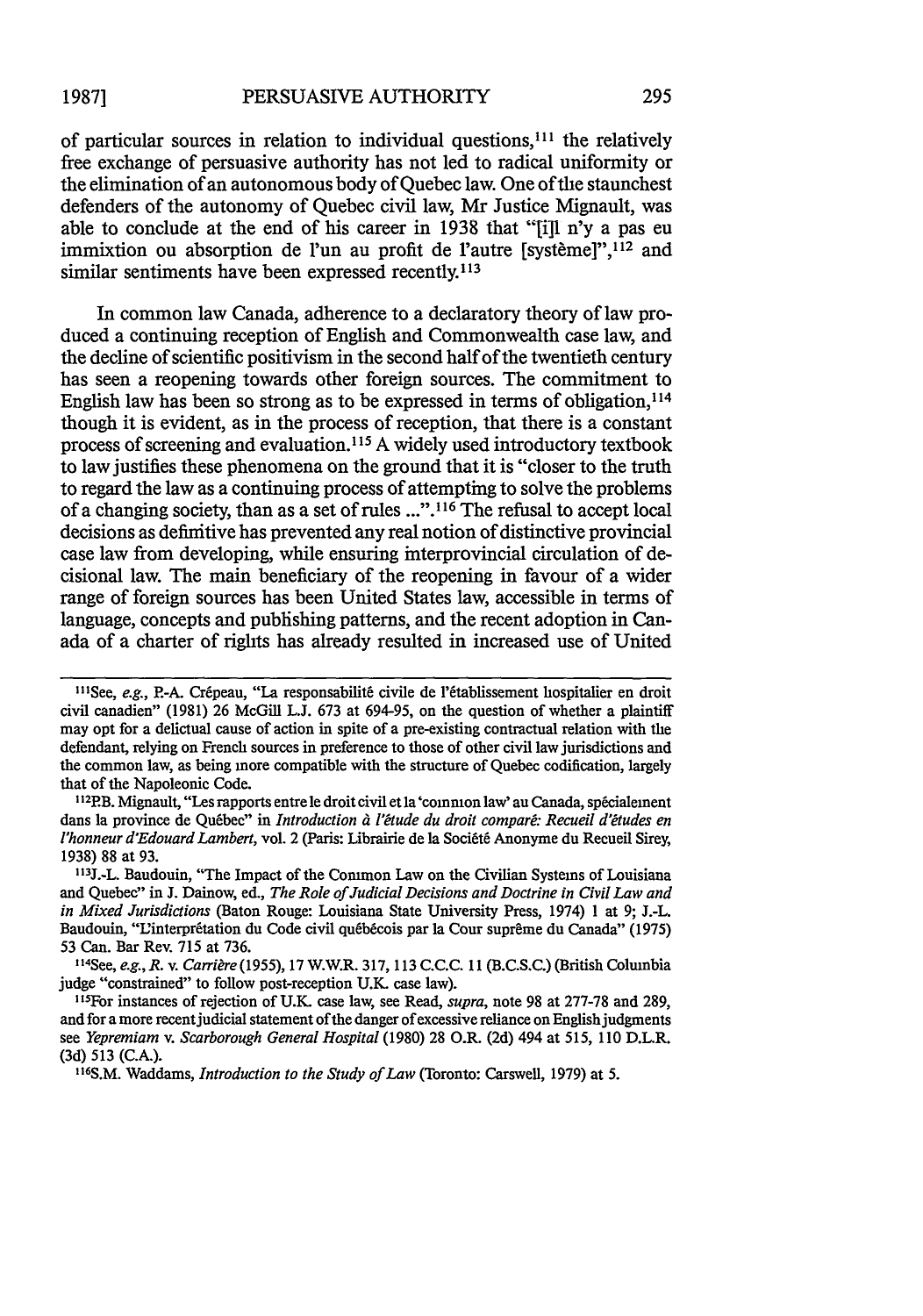States decisions in constitutional law. Even prior to these constitutional changes, it had been said that a contemporary reception of United States law in common law Canada was underway, as generations of Canadian law teachers received graduate training in United States law schools and returned to teach that which they had come to most admire in United States law. A criticism of this reception has been voiced to the effect that it "often was not apparent to those who were responsible for it ... [and that it] has not been subjected up to date to any really critical examination and discussion",<sup>117</sup> and loyalty to United States law thus encounters, though less frequently, the same type of resistance as that earlier expressed by nationalist writers with regard to Canadian reliance on English law. There is less resistance, however, to use of a broad range of persuasive authority than to the exclusive reliance on the law of a single foreign country. That the process of enquiry is not necessarily limited to a given "family" of law was illustrated recently by a decision of the Ontario Court of Appeal, which referred to the laws of England, Australia, New Zealand, West Germany, Israel and Switzerland. **<sup>118</sup>**

The recent practice of the Supreme Court of Canada, increasingly a public law court, is also indicative of a reopening towards non-formal sources of law. From the late 1950's to the late 1970's references to doctrine and foreign law tripled in frequency in the judgments of the Court,<sup>119</sup> and in 1985 a formal rubric was added to the official Supreme Court Reports to indicate the specific doctrinal sources which had been cited. An analysis of a recent volume of the reports of the Court<sup>120</sup> indicated the following frequency of citation of doctrinal writing: Canadian authors (63), United Kingdom authors (29), United States authors (24), French authors (9), Australasian authors (7), other (2); while the frequency of citation of decisions was as follows: Canadian decisions (367), United Kingdom decisions (110), United States decisions (45), Australasian decisions (14), French decisions (2), other (4). The Court has therefore substantially broadened its frame of enquiry while embarking on the perilous task of judicial review of legislation.

120(1985] 1 S.C.R.

**<sup>117</sup> E.** McWhinney, "New Frontiers in Jurisprudence in Canada" (1958) 10 J. Leg. Ed. 331 at 333-34.

*<sup>1</sup> 8R. v. Morgentaler (1985),* 52 O.R. (2d) 353, 22 D.L.R. (4th) 641, 48 C.R. (3d) 1; and see, for use of international human rights law in Canadian constitutional law, J. Woehrling, "Le rôle du droit comparé dans la jurisprudence des droits de la personne — Rapport canadien" in A. de Mestral *et al.,* eds, *The Limitation of Human Rights in Comparative Constitutional* Law (Cowansville, Qué.: Yvon Blais, 1986) 449 (with further references).

<sup>&</sup>lt;sup>119</sup>See D. Casswell, "Doctrine and Foreign Law in the Supreme Court of Canada: A Quantitative Analysis" (1981) 2 Sup. Ct L. Rev. 435 at 442. This study excluded decisions of U.K. courts from its definition of "foreign" law. In the late 1970's the judgments of the Supreme Court referred to foreign law and doctrine approximately *1.5* times per judgment and textbooks counted for approximately one third of these references: *supra* at 442 and 445.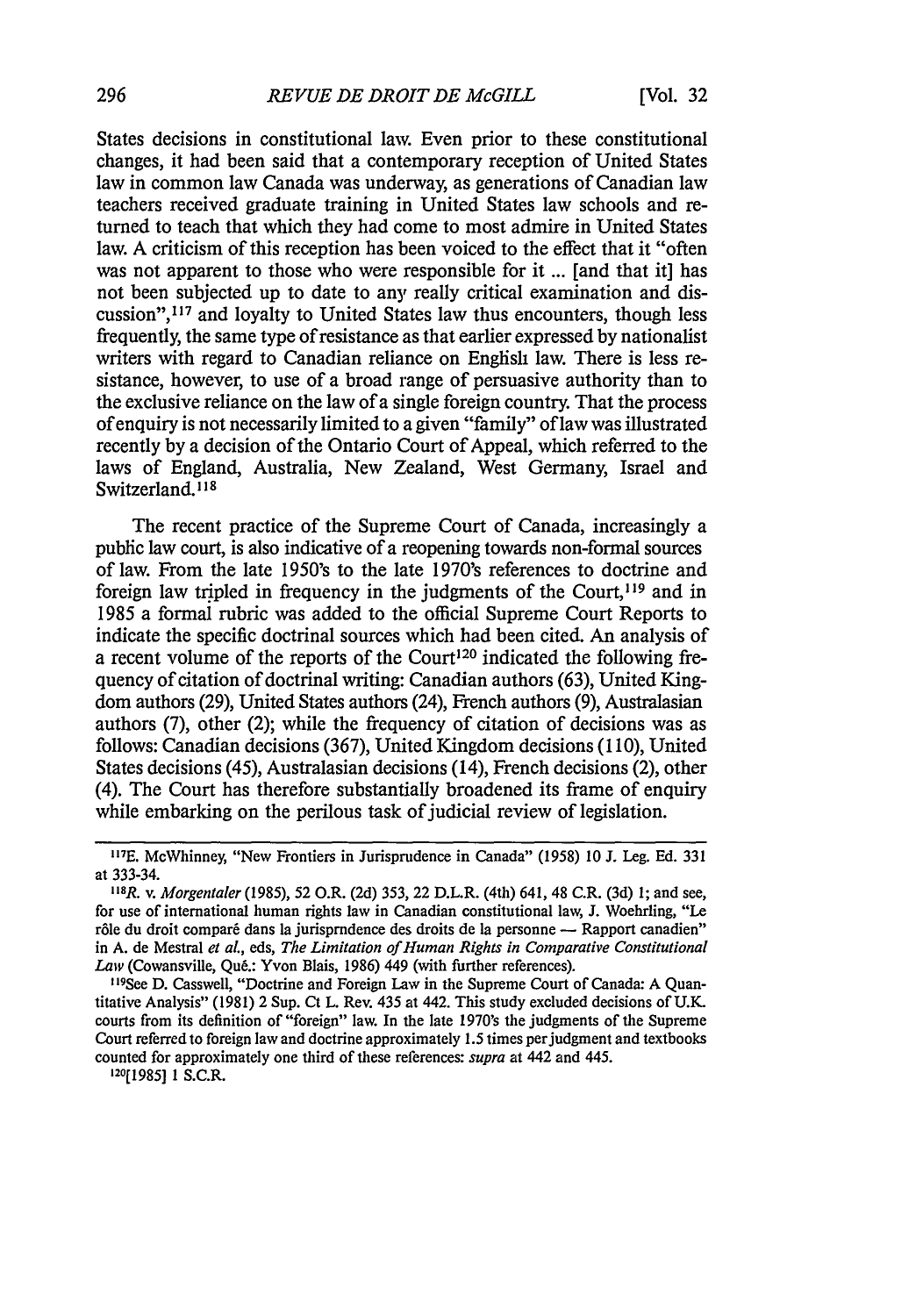While law as national response has been closely linked to massive doctrinal statements of national law, either as a base for subsequent law-making by State institutions or as a means of elaborating State law, the notion of law as enquiry is largely incompatible with such a dominant role for national legal writing. Since external sources will continue to be used, there is no possibility of definitive, local works entirely occupying a field, no possibility of single doctrinal statements being taken as necessarily given in subsequent elaboration of law. Canadian doctrinal writing in its entirety has been modest in comparison with French, English, German or United States writing, as has been the doctrinal writing of the rest of the Western world. This relative modesty is certainly due in part to relatively fewer resources, but it is also due to the different perspective on law which prevails in Canada and elsewhere. One does not set out to write a definitive statement of law because definitive statements of law should not be written. This does not prevent doctrinal writing and high individual achievements are possible (Accursius and Bracton are known today), but there is an inherent check on the deliberate construction of monolithic works and monumental academic reputations. Since the judges do not presume to make law, neither should the academics, and both regard with necessary scepticism the increasing mass of legislation. Paradoxically, the citing of academic writing by courts can be therefore much freer than in jurisdictions where the academic contribution has been greater. Having established the foundations for formal State law, doctrine was excluded as a source of law in the nineteenth century in jurisdictions having espoused most radically the concept of law as national response. Where academic writing never undertook such a massive task, it never created the conditions of its own exclusion, and remains a working participant in the dialectical, ongoing process of enquiry. The treatise of national law has thus not occupied a major place in the history of Canadian law and while there have been occasional, vigorous statements in favour of distinctive, national doctrine and even enlarged and instrumentalist national doctrine, these have not received wide support in either the professional or legal academic community. Persuasive authority from abroad is always to be welcomed, and alliances are as essential for the continuation of law as for its reception.

### Conclusion

The nationalization of law has made it vulnerable. Its sources become too close, too particular, too subjective. In seeking to bind it fails to persuade and resistance becomes easier to justify than adherence. Opponents to laws made by the State are excluded from the world of law and are driven to attack it. Multiplying the sources of law, however, means multiplying the sources of legal dialogue. Law is less precise but more communal and there are more possibilities of persuasion and adherence to law, and eventually